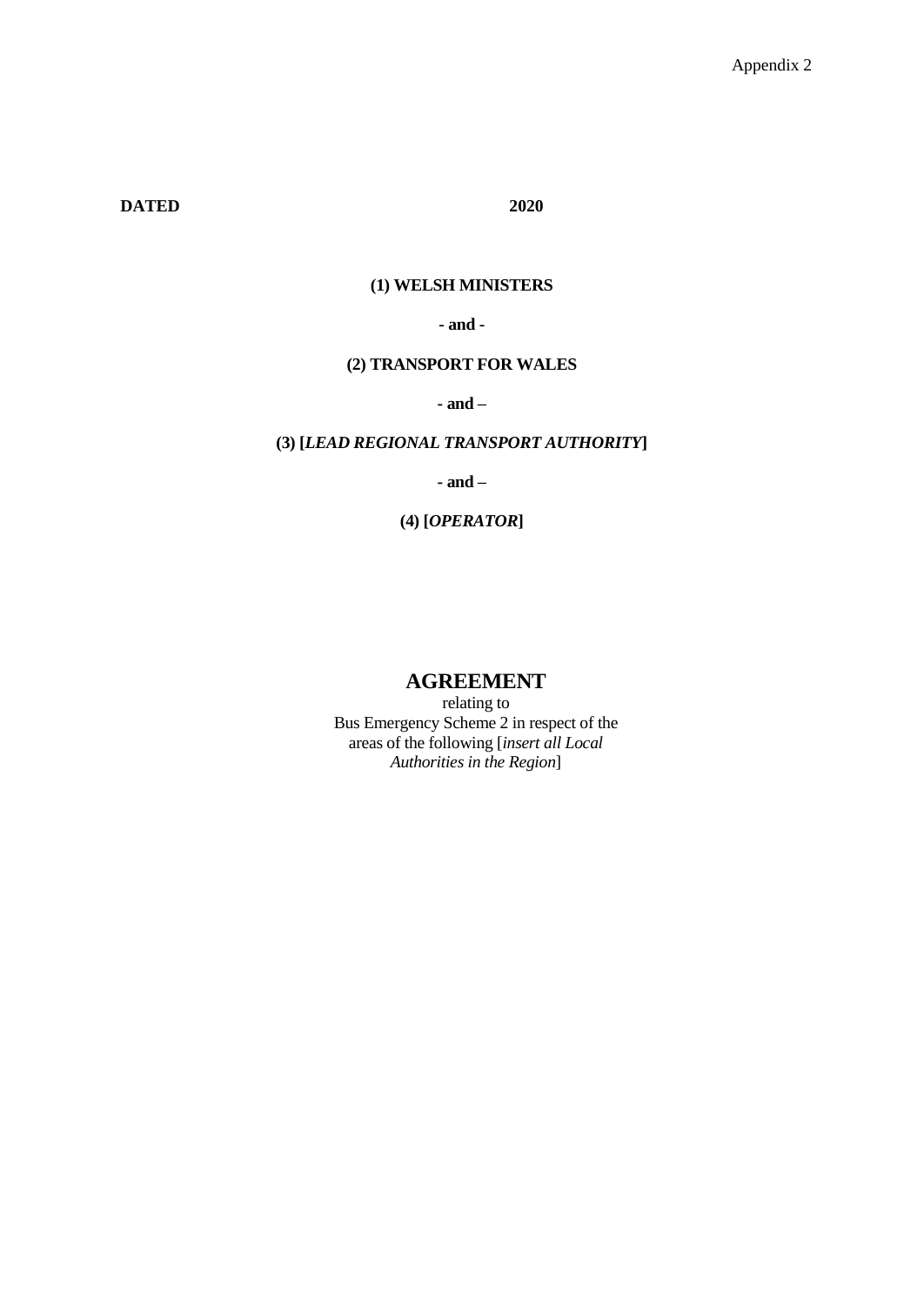# **CONTENTS**

| 1.  |                                                                 |  |
|-----|-----------------------------------------------------------------|--|
| 2.  |                                                                 |  |
| 3.  |                                                                 |  |
| 4.  |                                                                 |  |
| 5.  |                                                                 |  |
| 6.  |                                                                 |  |
| 7.  |                                                                 |  |
| 8.  |                                                                 |  |
| 9.  |                                                                 |  |
| 10. |                                                                 |  |
| 11. |                                                                 |  |
| 12. |                                                                 |  |
| 13. |                                                                 |  |
| 14. | REVERTING TO ORIGINAL CONTRACT TERMS FOR EXISTING SUPPORTED     |  |
| 15. | SUPPORTED SERVICES CONTRACTS FOR FORMER COMMERCIAL SERVICES  22 |  |
| 16. |                                                                 |  |
| 17. |                                                                 |  |
| 18. |                                                                 |  |
| 19. |                                                                 |  |
| 20. |                                                                 |  |
| 21. |                                                                 |  |
| 22. |                                                                 |  |
| 23. |                                                                 |  |
| 24. |                                                                 |  |
| 25. |                                                                 |  |
| 26. |                                                                 |  |
| 27. |                                                                 |  |
| 28. |                                                                 |  |
| 29. |                                                                 |  |
| 30. |                                                                 |  |
| 31. |                                                                 |  |
| 32. |                                                                 |  |
| 33. |                                                                 |  |
| 34. |                                                                 |  |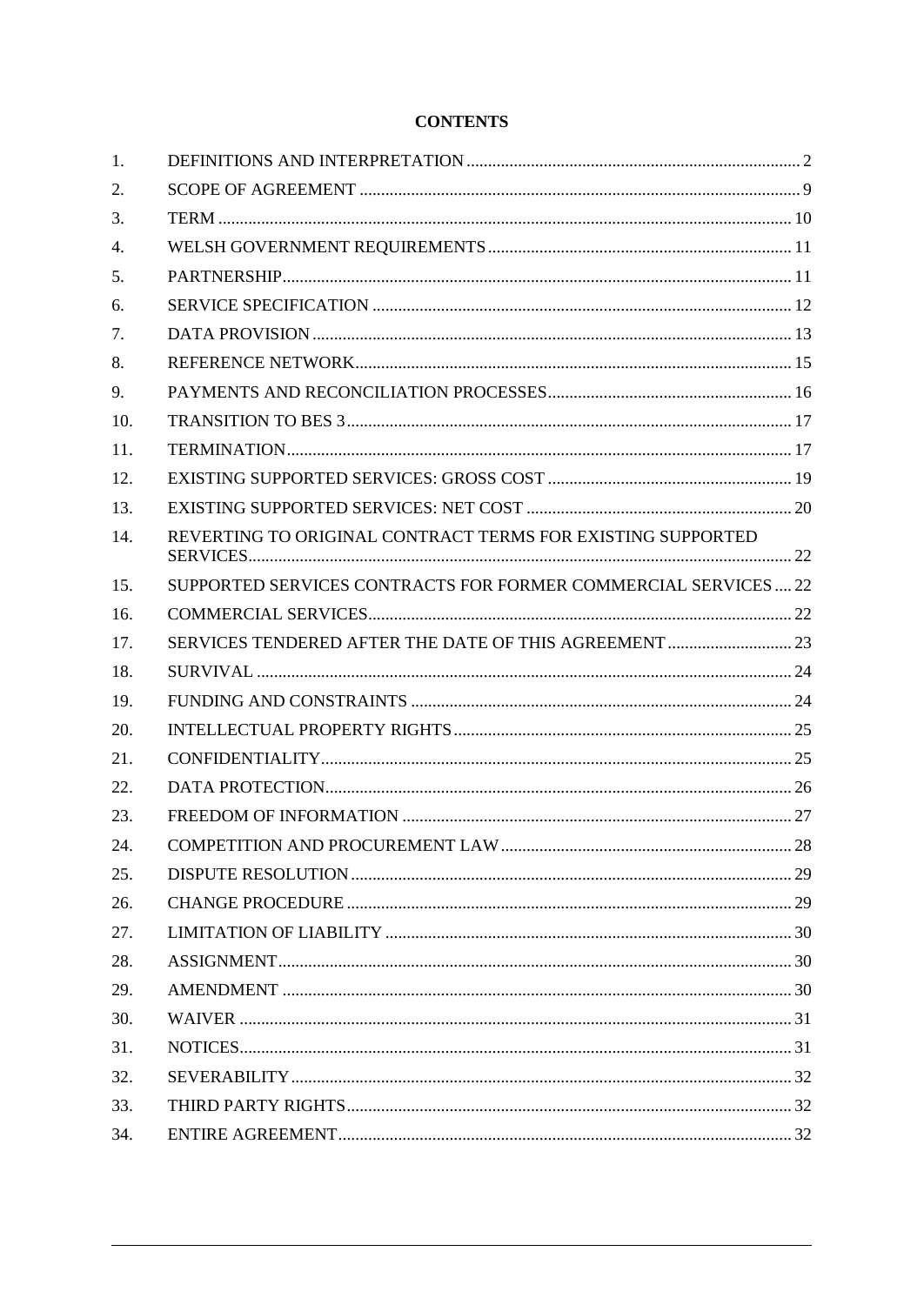| 35. |                                                          |  |
|-----|----------------------------------------------------------|--|
| 36. |                                                          |  |
|     |                                                          |  |
|     |                                                          |  |
|     | Section 1: FORM OF UMBRELLA PARTNERSHIP AGREEMENT 39     |  |
|     | SCHEDULE 3: COMPENSATION, PAYMENT AND RECONCILIATION 40  |  |
|     |                                                          |  |
|     |                                                          |  |
|     |                                                          |  |
|     |                                                          |  |
|     | Section 1: INFORMATION TO BE PROVIDED BY THE OPERATOR 45 |  |
|     |                                                          |  |
|     |                                                          |  |
|     |                                                          |  |
|     |                                                          |  |
|     |                                                          |  |
|     |                                                          |  |
|     |                                                          |  |
|     |                                                          |  |
|     |                                                          |  |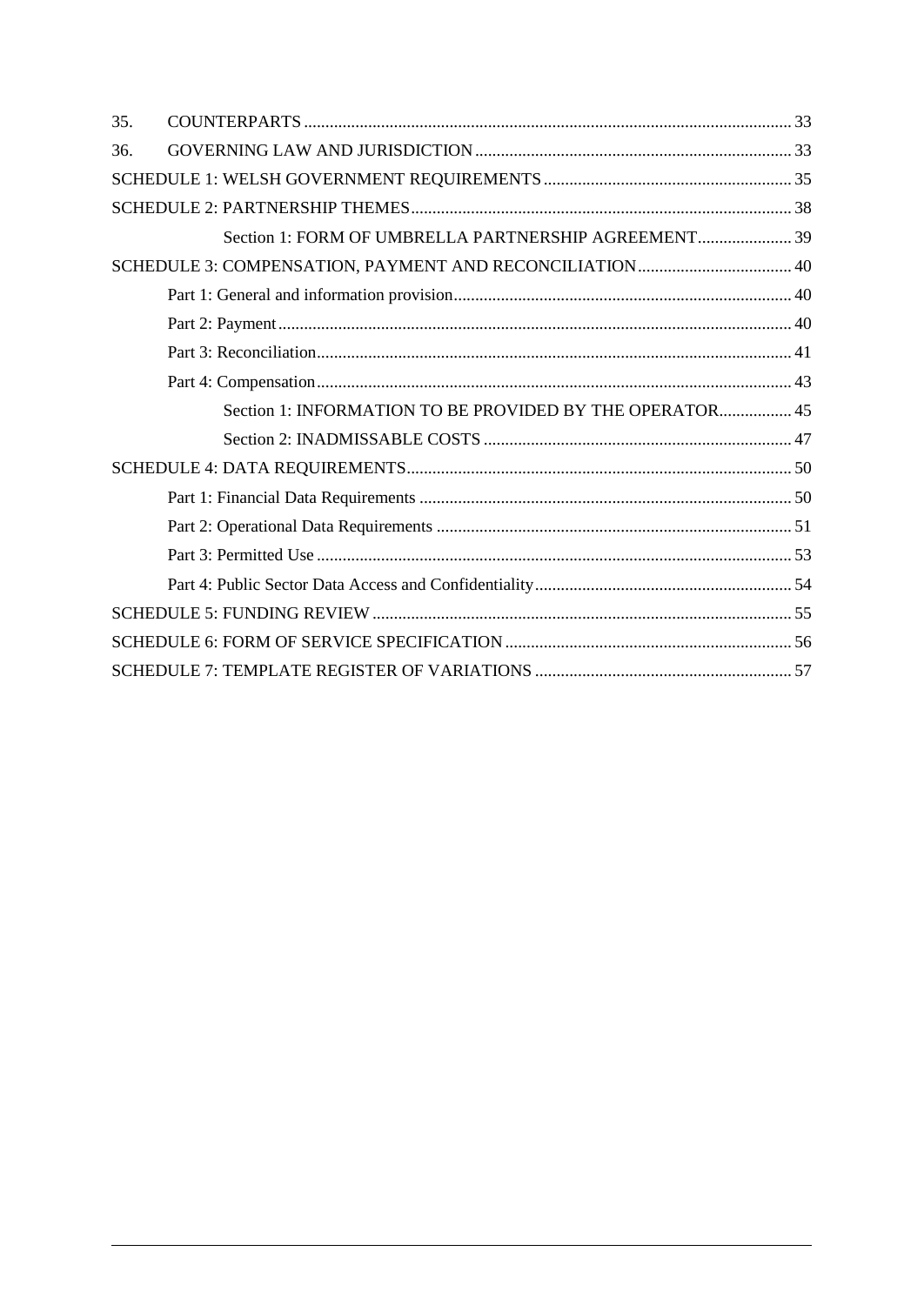#### **THIS AGREEMENT** is made on 2020

#### **BETWEEN:**

- **(1) WELSH MINISTERS ("Welsh Government"**);
- (2) **TRANSPORT FOR WALES** of 5<sup>th</sup> Floor, South Gate House, Wood Street, Cardiff, Wales, CF10 1EW (**"TfW"**);
- **(3) [LEAD REGIONAL TRANSPORT AUTHORITY]** of [*address*] acting for and on behalf of [*List names of Constituent Local Authorities*] (**"Lead Authority"**); and
- **(4) [***OPERATOR***]** of [*address*] registered in England and Wales with company number [*number*] (**"Operator"**),

(together the **"Parties"**).

#### **BACKGROUND:**

- A Welsh Government has been taking action to help bus operators in Wales, including the Operator, get through the inevitable uncertainty of the COVID-19 affected operating conditions, and that such action has enabled the Operator to continue provision of services which could not have been provided by the Operator without this financial support since March 2020. The Operator further acknowledges that the provision of this support has enabled the Operator to retain customers and a network of services which may otherwise have been lost or reduced significantly, and that this will support the Operator's business in recovering following relaxation of rules on social distancing and other factors which affect bus travel at the date of this Agreement.
- <span id="page-3-1"></span>B Funding has been provided by the Welsh Government to bus operators in Wales pursuant to the Bus Hardship Funding letter dated 2 April 2020, the Bus Emergency Scheme 1 letter (**"BES 1"**) and Bus Emergency Scheme 1.5 letter (**"BES 1.5"**) which provided money to bus operators (including the Operator) through the Lead Authority on behalf of its Constituent Local Authorities. Those letters set out conditions to the Operator receiving such funding (together the **"Previous BES Funding Arrangements"**).
- C In continuing to provide Bus Emergency Scheme funding, Welsh Government wish to move to a lasting partnership between bus operators and the public sector. Working together will enable a fundamental reshaping of Wales' local bus services, through a new approach to managing services, sharing data and information and establishing standards for routes, services, fares and tickets to meet the needs of passengers in a world affected by COVID-19, climate change, new transport choices and changes to working patterns.
- <span id="page-3-0"></span>D It is intended that funding provided under this new BES 2 agreement (**"Agreement"**) will ensure that support provided to bus operators is more directly aligned with the provision of bus services that meet with the aim of supporting the management and interaction across transport modes including smart ticketing, unified routing, integrated timetabling and will do this both through specifying public service obligations in respect of the services provided by the operators (including both supported and formerly commercial services) and agreeing a framework for long term partnership which will continue to cover both supported and commercial bus services into the future.
- E Welsh Government and Transport for Wales have agreed to: (i) consult with bus operators before making policy changes which affect or are impacted by local bus services and give full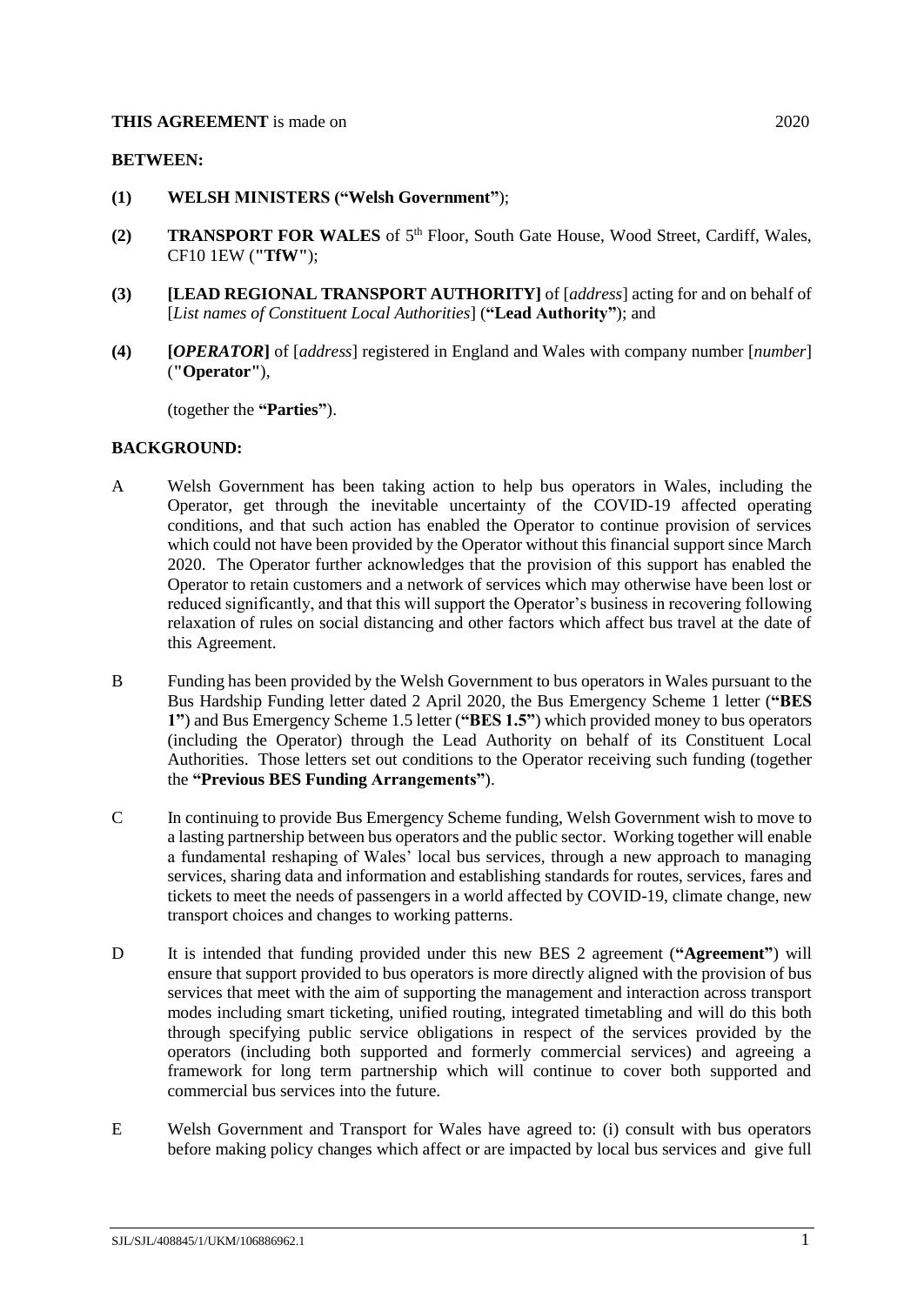consideration to the views expressed, consistent with their duties under the Well-being of Future Generations (Wales) Act 2015; (ii) ensure funding arrangements are clear, communicated and executed in a timely fashion; (iii) recognise and take account, wherever possible. in designing policy for bus regulation of the real costs of operating services, bus provision and employee matters; and (iv) ensure requests for information to bus operators are targeted, minimise unnecessary burdens on operators and involve no more work than is required to achieve the relevant purposes.

- F This Agreement is intended to provide a step in ensuring that services and funding are aligned, whilst providing a framework for development of future partnership working between the public sector and bus operators, which can be built upon over the coming years, including to secure co-production in the design and delivery of bus transport services. In particular: (i) Welsh Government and TfW shall engage fully and openly with bus operators in the development of the National Transport Delivery Plan, including policies for the delivery of zero carbon bus fleets and for the development of interventions to improve bus journey times through tackling congestion; and (ii) the Constituent Local Authorities shall take action to enhance highways infrastructure, bus facilities and service information, subject to the availability of funding.
- G The Parties acknowledge that the contribution of the Welsh Government, TfW and local government to delivering more reliable and predictable services through traffic and congestion reduction and the introduction and improvement of bus priority is crucial to the successful delivery of bus services.
- H As a result this Agreement includes specific requirements in respect of the continued funding and provision of servicesincluding specifying the terms of an umbrella partnership arrangement between the Parties, other bus operators and the Lead Authority (on behalf of Constituent Local Authorities in the Region and other Local Authorities affected by the partnership) to support Welsh Government's wider objectives.
- I It is acknowledged that this Agreement is not intended to amend the basis of payments of BSSG and Concessionary Travel Scheme which shall continue to be paid in accordance with their terms subject to, any future reform of such payments with Welsh Government may undertake.

# **IT IS AGREED:**

### <span id="page-4-0"></span>**1. DEFINITIONS AND INTERPRETATION**

In this Agreement:

1.1 Unless the context otherwise requires, the following expressions shall have the meanings set out below:

| "ADR Notice"                  | has the meaning given to it in clause 25.2;                                                                                                       |  |
|-------------------------------|---------------------------------------------------------------------------------------------------------------------------------------------------|--|
| "Agreement"                   | has the meaning given to it in Recital D;                                                                                                         |  |
| "Alternate Lead<br>Authority" | means Flintshire, Monmouthshire, Swansea, Ceredigion,<br>Powys which has been appointed to assist with disputes in<br>accordance with clause 6.7; |  |
| "BES $1"$                     | has the meaning given to it in Recital B;                                                                                                         |  |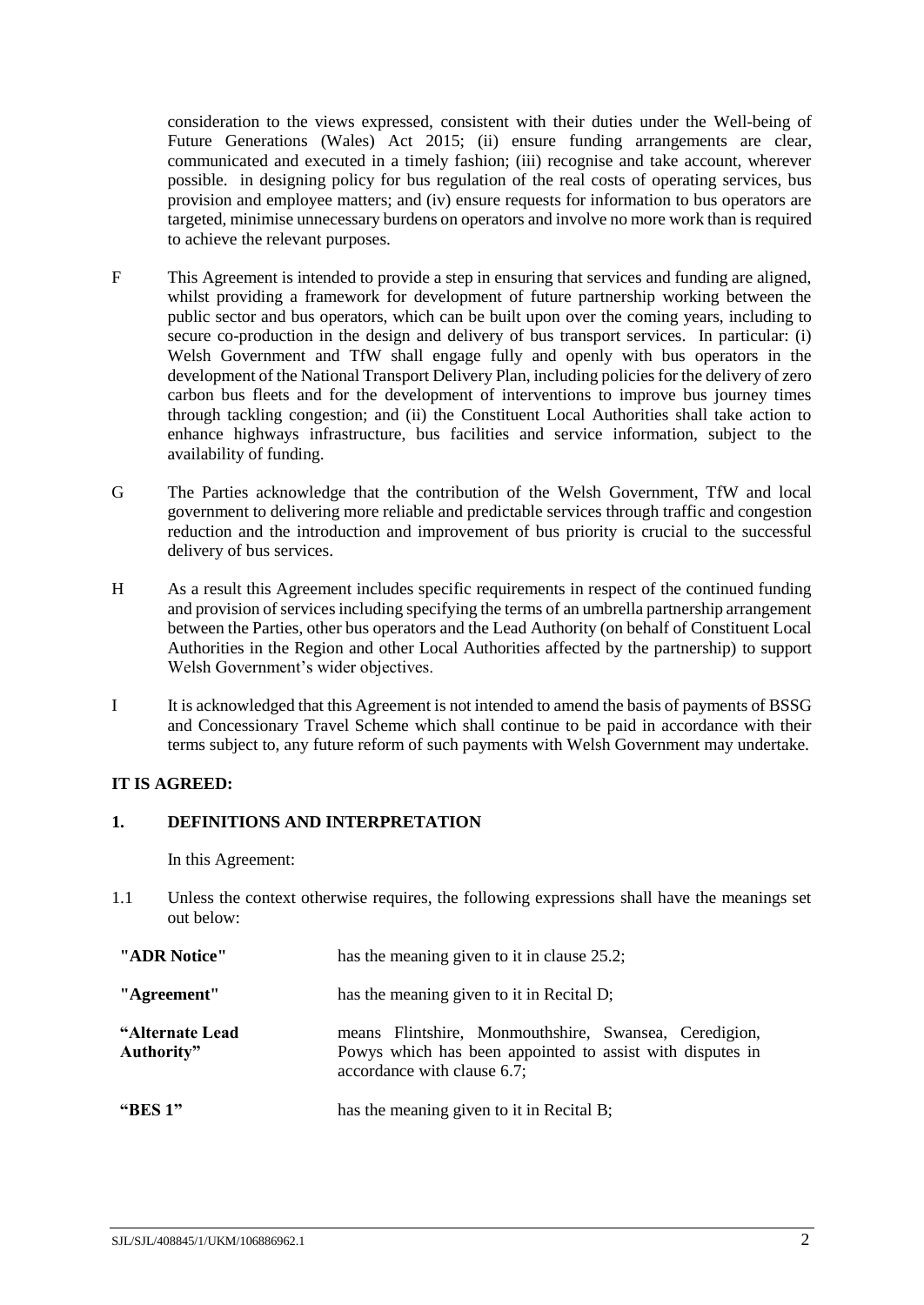| "BES 1.5"                                   | has the meaning given to it in Recital B;                                                                                                                                                                                                                                                                                                                                                                                                                                                                                                                                                                    |  |  |
|---------------------------------------------|--------------------------------------------------------------------------------------------------------------------------------------------------------------------------------------------------------------------------------------------------------------------------------------------------------------------------------------------------------------------------------------------------------------------------------------------------------------------------------------------------------------------------------------------------------------------------------------------------------------|--|--|
| "BES 2 Funding"                             | means funding provided by the Welsh Government to the<br>operators in Wales pursuant to the terms of this Agreement;                                                                                                                                                                                                                                                                                                                                                                                                                                                                                         |  |  |
| "BES Funding Period"                        | means the period of the BES Previous Funding and the BES 2<br>Funding;                                                                                                                                                                                                                                                                                                                                                                                                                                                                                                                                       |  |  |
| "BES Previous Funding"                      | means funding provided by the Welsh Government to<br>operators in Wales pursuant to the Previous BES Funding<br>Arrangements;                                                                                                                                                                                                                                                                                                                                                                                                                                                                                |  |  |
| "BSSG"                                      | means Bus Services Support Grant awarded to a Lead<br>Authority by Welsh Government to support and maintain the<br>core strategic bus network, improve connectivity and quality,<br>provide certain bus and other local transport services, and<br>develop close and effective partnership working;                                                                                                                                                                                                                                                                                                          |  |  |
| "Change in Covid-19<br><b>Impact Event"</b> | means any new event or circumstances (or change to event or<br>circumstances) which occurs following the Effective Date<br>which arise as a direct result of the COVID-19 Virus and<br>which adversely impacts the Operator's ability to perform its<br>obligations under this Agreement including but not limited to<br>the introduction of lockdown measures, travel restrictions or<br>amended social distancing measures in the United Kingdom;                                                                                                                                                          |  |  |
| "CMA"                                       | means the Competition and Markets Authority of Victoria<br>House, Southampton Row, London WC1B 4AD;                                                                                                                                                                                                                                                                                                                                                                                                                                                                                                          |  |  |
| "Commercially Sensitive"                    | means in relation to a Disclosing Party that the disclosure of<br>such information is either a trade secret or if disclosed would<br>prejudice the commercial interests of that Party, and shall<br>include any Operator Information identified as Commercially<br>Sensitive in Part 4 of Schedule 4;                                                                                                                                                                                                                                                                                                        |  |  |
| "Commercial Service"                        | means a Local Service which a bus operator provides on a<br>commercial basis and not pursuant to any Existing Supported<br>Services Contract or New Supported Services Contract;                                                                                                                                                                                                                                                                                                                                                                                                                             |  |  |
| "Confidential<br><b>Information"</b>        | means, in relation to a Disclosing Party:                                                                                                                                                                                                                                                                                                                                                                                                                                                                                                                                                                    |  |  |
|                                             | (a)<br>information of whatever nature concerning the<br>business, assets, liabilities, dealings, transactions,<br>policies or affairs of the Disclosing Party including<br>all trade secrets, financial, marketing and technical<br>information, ideas, concepts, technology, processes,<br>knowledge and know-how, together with all details<br>of a Disclosing Party's, customers, suppliers, prices,<br>discounts, margins, information relating to research<br>and development, current trading performance and<br>future policy or business strategy and all other<br>information of a like nature; and |  |  |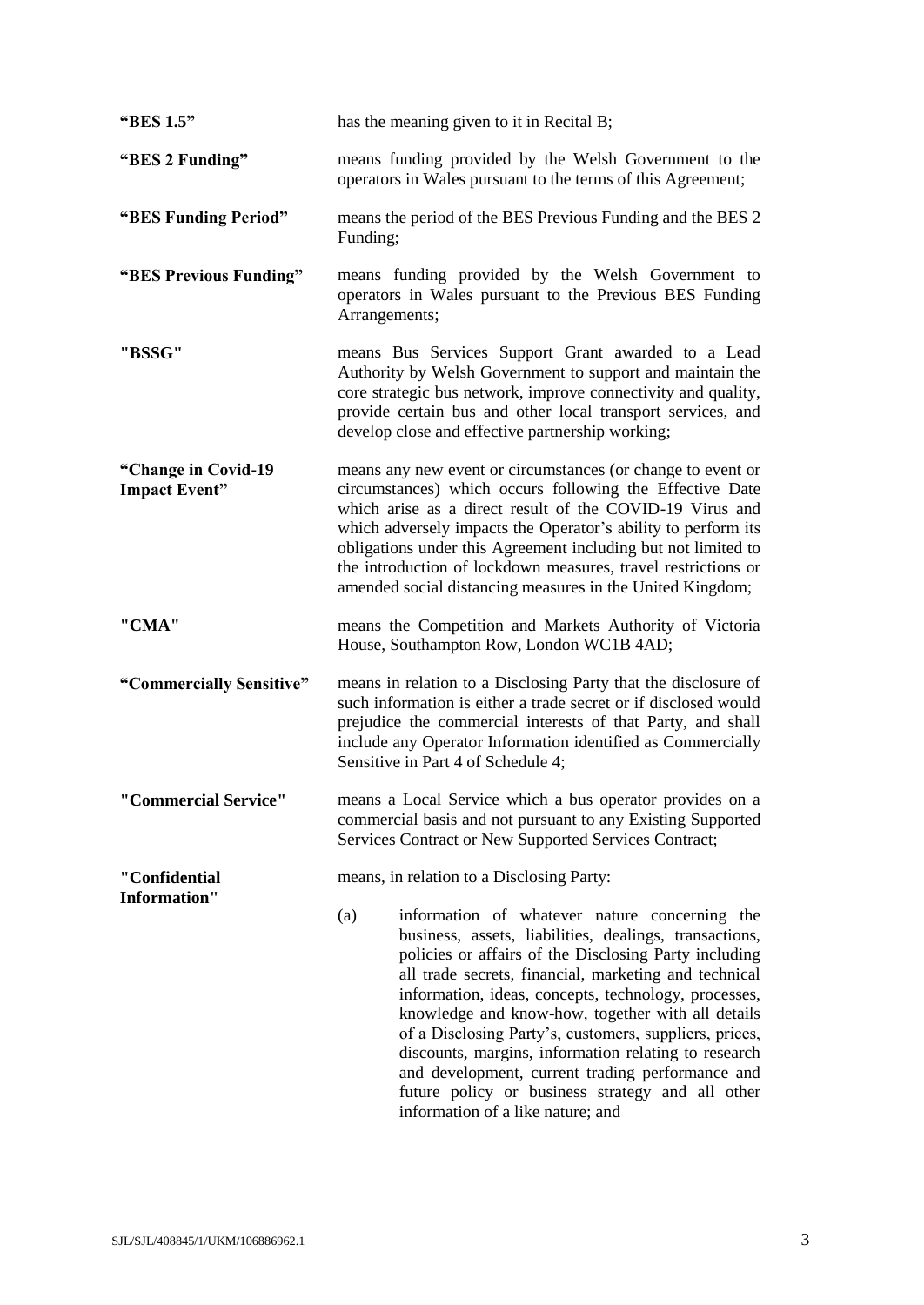|                                           | any information which is expressly indicated to be<br>(b)<br>confidential or commercially sensitive or which, due<br>to the nature and circumstances of its disclosure or its<br>content might reasonably be considered to be<br>confidential (whether or not marked as such),                                                                                                                                                                                                           |
|-------------------------------------------|------------------------------------------------------------------------------------------------------------------------------------------------------------------------------------------------------------------------------------------------------------------------------------------------------------------------------------------------------------------------------------------------------------------------------------------------------------------------------------------|
|                                           | in each case in whatever form or medium (including written,<br>electronic, visual and oral) such information is recorded or<br>kept and whether or not created for the purpose of entering into<br>this Agreement or otherwise, and shall include, for the<br>avoidance of doubt, any Operator Data identified as<br>Confidential Information in Part 4 of Schedule 4;                                                                                                                   |
| "Constituent Local<br><b>Authorities"</b> | means a group of local authorities in Wales who are working<br>together and are represented by the Lead Authority (and<br>"Constituent Local Authority"<br>shall be interpreted<br>accordingly);                                                                                                                                                                                                                                                                                         |
| "COVID-19"                                | means the virus identified and named "COVID-19 virus" by<br>the World Health Organisation which was characterised as a<br>pandemic by the Word Health Organisation on 11 March<br>2020;                                                                                                                                                                                                                                                                                                  |
| "Data Protection Laws"                    | means the EU General Data Protection Regulation 2016/679<br>of the European Parliament and of the Council ("GDPR") and<br>the Data Protection Act 2018, together with the Privacy and<br>Electronic Communication Regulations 2003 and all codes of<br>practice issued by the Information Commissioner;                                                                                                                                                                                  |
| "Defaulting Party"                        | means a Party who commits a material breach of its obligations<br>under this Agreement;                                                                                                                                                                                                                                                                                                                                                                                                  |
| "de minimis contracts"                    | means Local Services contracts entered into pursuant to<br>section 63 of the Transport Act 1985 which have been<br>procured on a direct award basis to secure the provision of such<br>public transport services as are considered appropriate to meet<br>any public transport requirements which would not otherwise<br>be met, pursuant to the exceptions allowed under section 91<br>Transport Act 1985 by the Service Subsidy Agreements<br>(Tendering) Regulations 1985 as amended; |
| "Disclosing Party"                        | means a Party that discloses Confidential Information to one<br>or more Receiving Parties under this Agreement;                                                                                                                                                                                                                                                                                                                                                                          |
| "Dispute"                                 | means a dispute or difference arising out of or in connection<br>with this Agreement or any such matter which a Party deems<br>(acting reasonably) to constitute a dispute;                                                                                                                                                                                                                                                                                                              |
| "Economic Contract"                       | has the meaning given to it in the Welsh Government<br>"Prosperity for All - Economic Action Plan";                                                                                                                                                                                                                                                                                                                                                                                      |
| "Effective Date"                          | means the date of this Agreement;                                                                                                                                                                                                                                                                                                                                                                                                                                                        |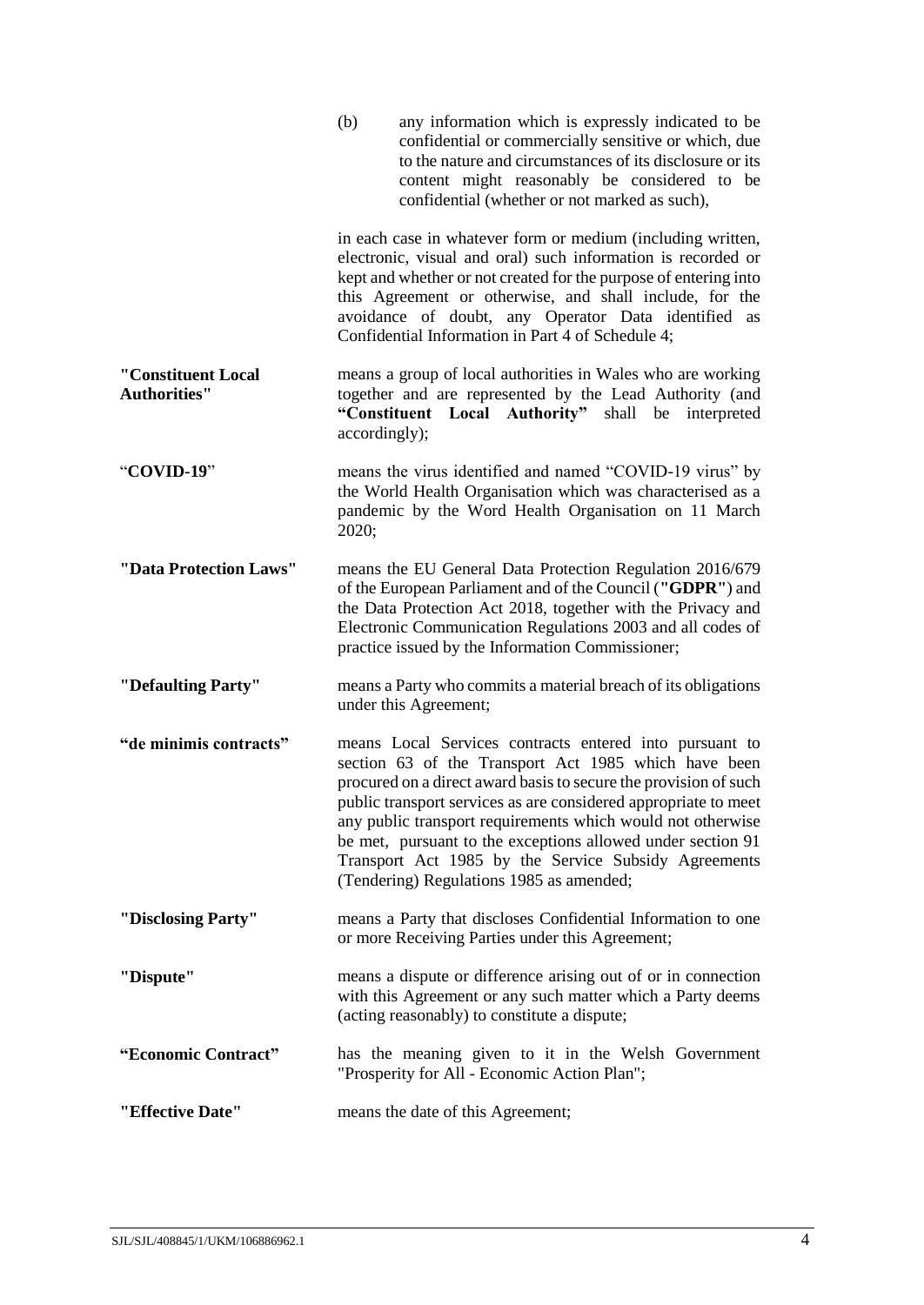| "EIR"                                             | means the Environmental Information Regulations 2004;                                                                                                                                                                                                                                                                                                                                                               |  |  |
|---------------------------------------------------|---------------------------------------------------------------------------------------------------------------------------------------------------------------------------------------------------------------------------------------------------------------------------------------------------------------------------------------------------------------------------------------------------------------------|--|--|
| "Existing Supported<br>Services"                  | means any Local Services operated pursuant to the terms of an<br><b>Existing Supported Services Contract;</b>                                                                                                                                                                                                                                                                                                       |  |  |
| "Existing Supported<br><b>Services Contracts"</b> | means contracts for the provision of Local Services in Wales<br>by the Operator that were entered into before the Effective<br>Date pursuant to:                                                                                                                                                                                                                                                                    |  |  |
|                                                   | a) terms let by or on behalf of the Welsh Government<br>pursuant to section 7 of the Transport (Wales) Act<br>2000;                                                                                                                                                                                                                                                                                                 |  |  |
|                                                   | b) contract terms let by one or more local transport<br>authority pursuant to section 63 of the Transport Act<br>1985 (including, for the avoidance of doubt, any de<br>minimis contracts); or                                                                                                                                                                                                                      |  |  |
|                                                   | any other contract let by one or more local transport<br>c)<br>authorities in accordance with sections $89 - 92$ of the<br>Transport Act 1985;                                                                                                                                                                                                                                                                      |  |  |
| "FOIA"                                            | means the Freedom of Information Act 2000;                                                                                                                                                                                                                                                                                                                                                                          |  |  |
| "Force Majeure Event"                             | means any event or occurrence (including fire, flood, violent<br>storm, pestilence, explosion, malicious damage, act of<br>terrorism, epidemic, pandemic, any industrial action by the<br>workforce of an affected Party or by the workforce of a critical<br>or key supplier, armed conflict, acts of terrorism, nuclear,<br>biological or chemical warfare, or any other disaster, natural<br>or man-made) which: |  |  |
|                                                   | a) without prejudice to the operation of clause 11.6, the<br>affected Party could not reasonably have provided<br>against before entering into this Agreement;                                                                                                                                                                                                                                                      |  |  |
|                                                   | b) materially adversely affects the ability of a Party to<br>perform its obligations (in whole or in part) under this<br>Agreement;                                                                                                                                                                                                                                                                                 |  |  |
|                                                   | which is outside the reasonable control of an affected<br>c)<br>Party;                                                                                                                                                                                                                                                                                                                                              |  |  |
|                                                   | having arisen, could not reasonably be avoided or<br>d)<br>overcome by the affected Party;                                                                                                                                                                                                                                                                                                                          |  |  |
|                                                   | e) occurs in the United Kingdom; and                                                                                                                                                                                                                                                                                                                                                                                |  |  |
|                                                   | f) is not attributable to any act or failure to take<br>reasonable preventative action by an affected Party;                                                                                                                                                                                                                                                                                                        |  |  |
| "Former Commercial<br>Services"                   | has the meaning given to it in clause 15.1;                                                                                                                                                                                                                                                                                                                                                                         |  |  |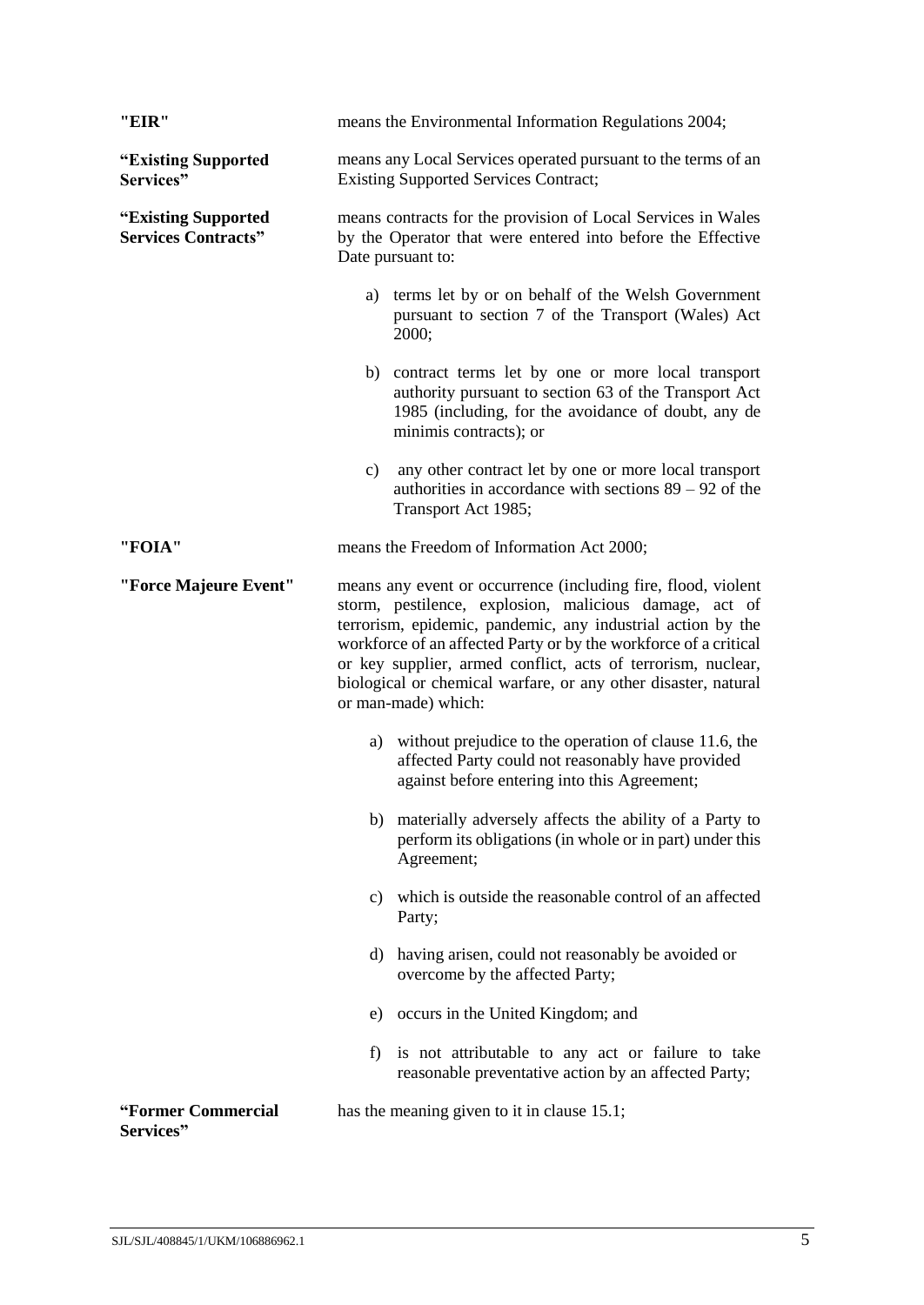| "Funding Review(s)"                           | means the review carried out in accordance with Schedule 5;                                                                                                                                                                                                                                                                                                                                                                                                                                                                                                                                                                                                                                                                                                                                                                                            |  |
|-----------------------------------------------|--------------------------------------------------------------------------------------------------------------------------------------------------------------------------------------------------------------------------------------------------------------------------------------------------------------------------------------------------------------------------------------------------------------------------------------------------------------------------------------------------------------------------------------------------------------------------------------------------------------------------------------------------------------------------------------------------------------------------------------------------------------------------------------------------------------------------------------------------------|--|
| "Good<br><b>Efficient</b><br>and<br>Operator" | has the meaning given to it in Section 1 to Schedule 3;                                                                                                                                                                                                                                                                                                                                                                                                                                                                                                                                                                                                                                                                                                                                                                                                |  |
| "Gross Cost Contract"                         | means a contract whereby the procuring authority retains the<br>right to receipt of passenger revenue and therefore carries the<br>financial risk in respect of the level of passenger revenue<br>received in respect of services provided under such contract;                                                                                                                                                                                                                                                                                                                                                                                                                                                                                                                                                                                        |  |
| "Intellectual Property<br>Rights"             | means patents, rights to inventions, copyright and related<br>rights, trademarks and service marks, business names and<br>domain names, rights in get-up and trade dress, goodwill and<br>the right to sue for passing off or unfair competition, rights in<br>designs, rights in computer software, database rights, rights to<br>use, and protect the confidentiality of, confidential information<br>(including know-how and trade secrets) and all other<br>intellectual property rights, in each case whether registered or<br>unregistered and including all applications and rights to apply<br>for and be granted, renewals or extensions of, and rights to<br>claim priority from, such rights and all similar or equivalent<br>rights or forms of protection which subsist or will subsist now<br>or in the future in any part of the world; |  |
| "Lead Authority"                              | means a local authority in Wales acting as the Lead Regional<br>Transport Authority for one or more of its Constituent Local<br>Authorities;                                                                                                                                                                                                                                                                                                                                                                                                                                                                                                                                                                                                                                                                                                           |  |
| "Legislation"                                 | means any Act of Parliament or subordinate legislation within<br>the meaning of Section $21(1)$ of the Interpretation Act 1978,<br>any Welsh law within the meaning given to it in section $1(3)$<br>of the Legislation (Wales) Act 2019, any exercise of the Royal<br>Prerogative, and any enforceable EU right within the meaning<br>of Section 2 of the European Communities Act 1972 (as<br>amended), in each case in the United Kingdom;                                                                                                                                                                                                                                                                                                                                                                                                          |  |
| "Local Service"                               | has the meaning given to it in the section 2 of the Transport<br>Act 1985 and for the avoidance of doubt, this shall not include:<br>(i) services materially supported by a private sector party; or<br>(ii) rail replacement services;                                                                                                                                                                                                                                                                                                                                                                                                                                                                                                                                                                                                                |  |
| "Net Cost Contract"                           | means a contract whereby the operator retains all passenger<br>revenue and takes the risk in respect of the level of passenger<br>revenue received in respect of services provided under such<br>contract;                                                                                                                                                                                                                                                                                                                                                                                                                                                                                                                                                                                                                                             |  |
| "New Supported Services"                      | means any Local Service operated pursuant to the terms of a<br>New Supported Services Contract;                                                                                                                                                                                                                                                                                                                                                                                                                                                                                                                                                                                                                                                                                                                                                        |  |
| "New Supported Services"<br>Contract"         | means contracts for the provision of Local Services in Wales<br>by the Operator that were entered into after the Effective Date<br>pursuant to:                                                                                                                                                                                                                                                                                                                                                                                                                                                                                                                                                                                                                                                                                                        |  |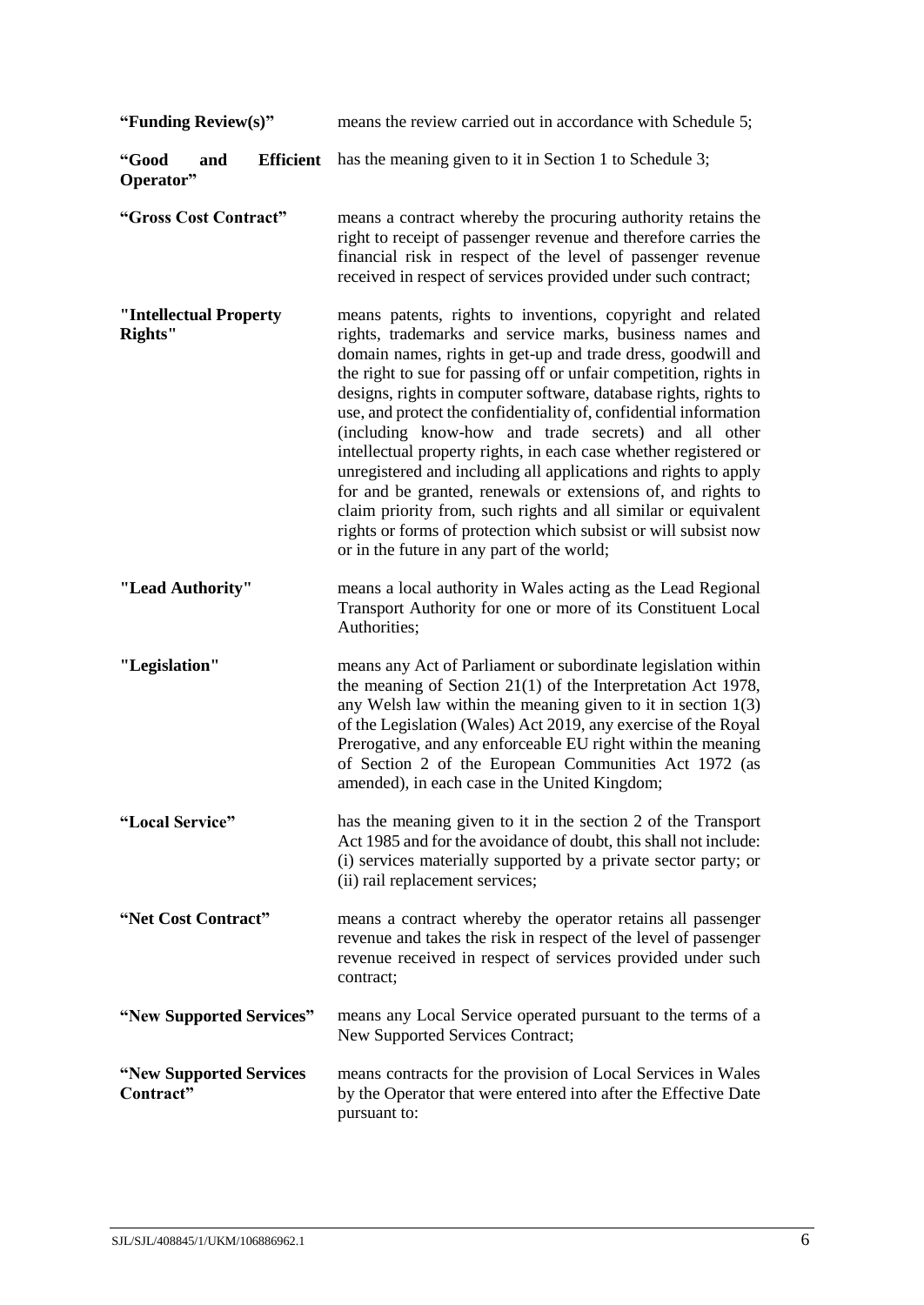|                                                                              | a) terms let by or on behalf of the Welsh Government<br>pursuant to section 7 of the Transport (Wales) Act<br>2000;                                                                               |  |  |
|------------------------------------------------------------------------------|---------------------------------------------------------------------------------------------------------------------------------------------------------------------------------------------------|--|--|
|                                                                              | contract terms let by one or more local transport<br>b)<br>authority pursuant to section 63 of the Transport Act<br>1985 (including, for the avoidance of doubt, any de<br>minimis contracts); or |  |  |
|                                                                              | any other contract let by one or more local transport<br>c)<br>authorities in accordance with sections $89 - 92$ of the<br>Transport Act 1985;                                                    |  |  |
| "New Supported Services"<br><b>Contract Tendering</b><br><b>Assumptions"</b> | has the meaning given to it in clause 17.3;                                                                                                                                                       |  |  |
| "Operator Data"                                                              | means Operator data required to be provided under this<br>Agreement which are confidential or commercially sensitive<br>to the Operator as identified in Part 4 of Schedule 4;                    |  |  |
| "Operator<br>Group<br><b>Companies"</b>                                      | means the Operator and any subsidiary, holding company or<br>subsidiary of any holding company of the Operator<br>and "Operator" shall be construed accordingly;                                  |  |  |
| "Part 2 Competition Test"                                                    | means the test for certain agreements, decisions and practices<br>as set out in Schedule 10, Part 2 to the Transport Act 2000 as<br>modified;                                                     |  |  |
| "Permitted Use"                                                              | means the use of data for any purpose specified in Part 3 of<br>Schedule 4;                                                                                                                       |  |  |
| "Previous BES Funding<br>Arrangements"                                       | has the meaning given to is in Recital B;                                                                                                                                                         |  |  |
| "Priorities"                                                                 | has the meaning given to it in clause 6.2;                                                                                                                                                        |  |  |
| "Procurement<br>Programme"                                                   | has the meaning given to it in clause 17.2;                                                                                                                                                       |  |  |
| "Public Sector Party"                                                        | has the meaning given to it in clause 23.1;                                                                                                                                                       |  |  |
| "Quality Partnership"<br><b>Schemes"</b> or "QPS"                            | means a quality partnership scheme as specified in section<br>114(1) Transport Act 2000;                                                                                                          |  |  |
| "Receiving Party"                                                            | means a Party which receives Confidential Information from a<br>Disclosing Party;                                                                                                                 |  |  |
| "Reconciliation Payment"                                                     | has the meaning given to it in clause 9.5;                                                                                                                                                        |  |  |
| "Reference Network"                                                          | means:                                                                                                                                                                                            |  |  |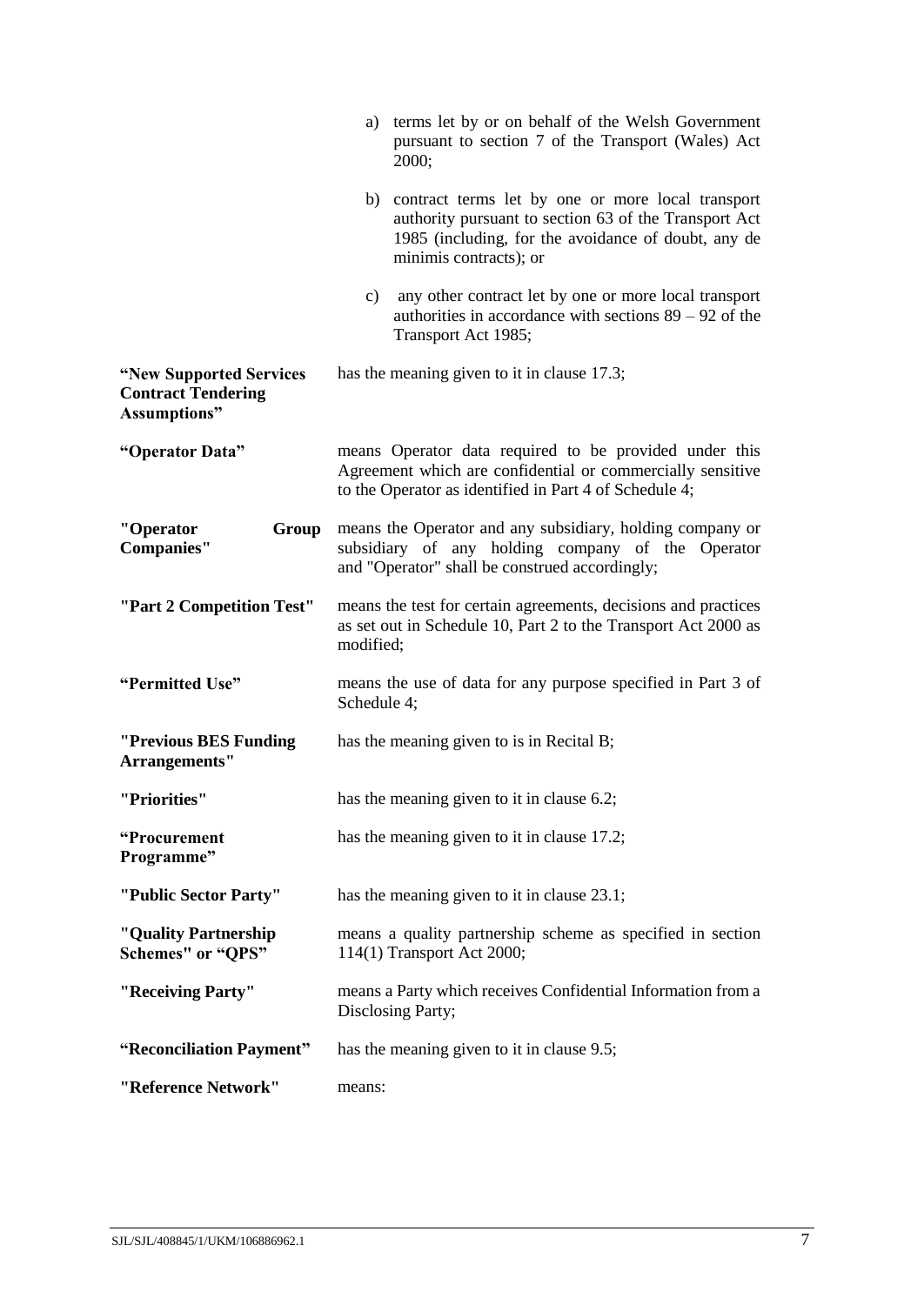|                                                   | a) from the date of this Agreement a reference bus<br>network for the Region which reflects the Local<br>Services registered by bus operators on [date]; and                                                                                                                                                                                                |  |  |
|---------------------------------------------------|-------------------------------------------------------------------------------------------------------------------------------------------------------------------------------------------------------------------------------------------------------------------------------------------------------------------------------------------------------------|--|--|
|                                                   | b) once developed in accordance with the terms of<br>clause 8 and the Umbrella Partnership Agreement the<br>developed reference network for [the Region] as it<br>may be varied from time to time in accordance with<br>the terms of the Umbrella Partnership Agreement or<br>any other partnership arrangements developed in<br>accordance with its terms; |  |  |
| "Region"                                          | means the geographical area for which the Lead Authority and<br>its Constituent Local Authorities are responsible;                                                                                                                                                                                                                                          |  |  |
| "Register of Variations"                          | means a register for each Region, specific to the Operator,<br>detailing each service contract, the agreed variation to the<br>specific service, which has been reviewed and signed by the<br>relevant Constituent Local Authority, the form appended at<br>Schedule 7;                                                                                     |  |  |
| "Regulation 1370/2007"                            | means Regulation (EC) No 1370/2007 of the European<br>Parliament and of the Council of 23 October 2007 on public<br>passenger transport services by rail and by road as amended,<br>including, but not limited to, by the Regulation (EC) No<br>1370/2007 (Public Service Obligations in Transport)<br>(Amendment) (EU Exit) Regulations 2020;              |  |  |
| "Requests for<br><b>Information"</b>              | shall have the meaning set out in the FOIA or any apparent<br>request for information under the FOIA;                                                                                                                                                                                                                                                       |  |  |
| "Services"                                        | has the meaning given to it in clause 2.1;                                                                                                                                                                                                                                                                                                                  |  |  |
| "Service Payment"                                 | has the meaning given to it in clause 9.1;                                                                                                                                                                                                                                                                                                                  |  |  |
| "Service Specification"                           | has the meaning given to it in clause 6.1;                                                                                                                                                                                                                                                                                                                  |  |  |
| "Service Standards"                               | means the service standards to which the Operator agrees to<br>provide Local Services as determined in accordance with<br>clause 8.6, including but not limited to, compliance with the<br>requirements of Schedule 1;                                                                                                                                      |  |  |
| "State Aid and<br><b>Procurement Constraints"</b> | has the meaning given to it in clause 19.2;                                                                                                                                                                                                                                                                                                                 |  |  |
| "Subsidised Network"                              | has the meaning given to it in clause 8.3;                                                                                                                                                                                                                                                                                                                  |  |  |
| "Term"                                            | has the meaning given to it in clause 3.1;                                                                                                                                                                                                                                                                                                                  |  |  |
| "Umbrella Partnership<br>Agreement"               | means the framework voluntary partnership agreement agreed<br>in accordance with clause 5;                                                                                                                                                                                                                                                                  |  |  |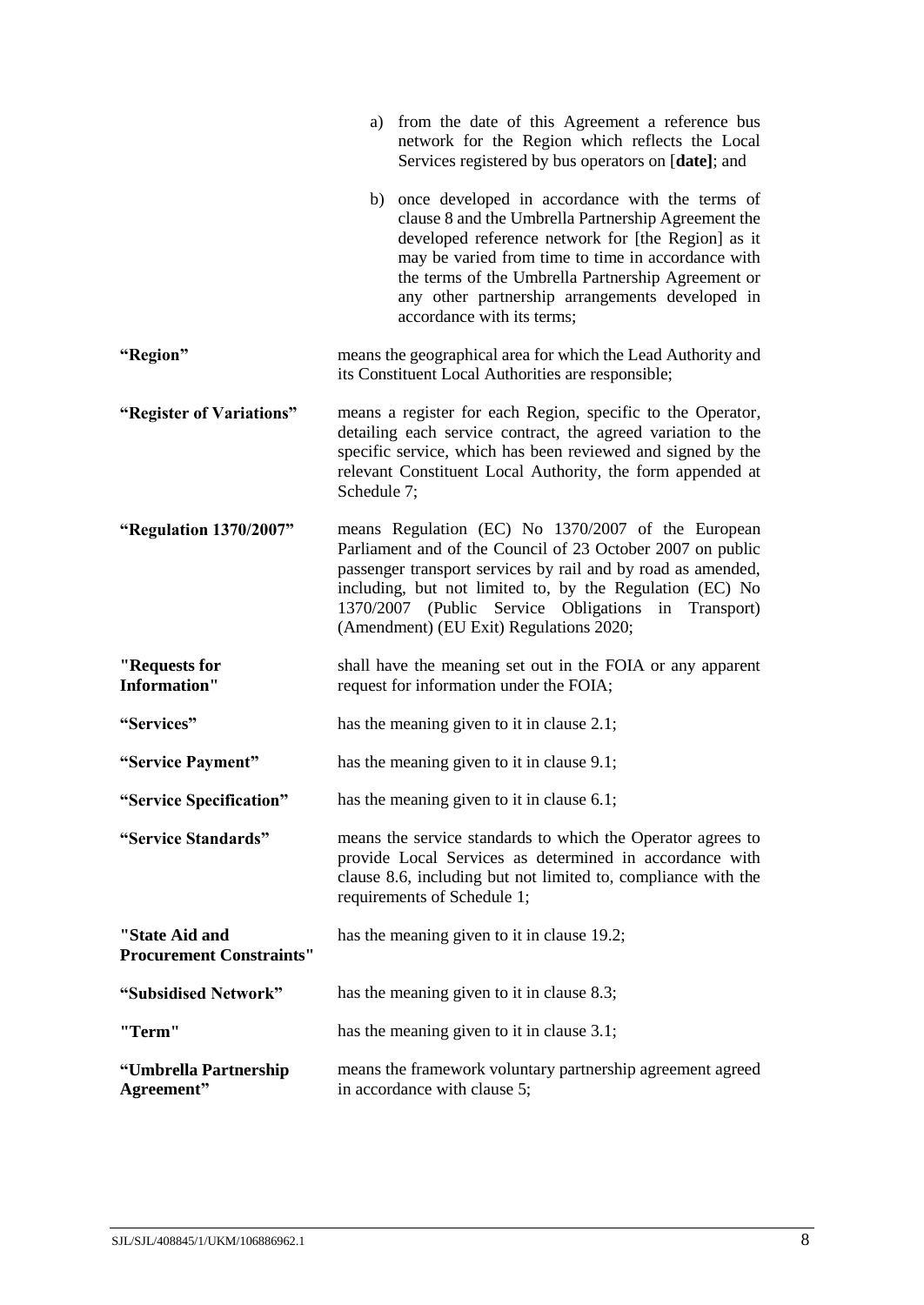| "VPA"                              | means a voluntary partnership agreement as described in<br>section 46 of the Local Transport Act 2008, amending section<br>153(2) of the Transport Act 2000;                                                                                                                           |  |  |
|------------------------------------|----------------------------------------------------------------------------------------------------------------------------------------------------------------------------------------------------------------------------------------------------------------------------------------|--|--|
| "Wales Transport"<br>Strategy"     | means the draft strategy for the future of transport in Wales,<br>setting out Welsh Government's ambitions for the next 20<br>years and their priorities for the next 5 years in the form of the<br>consultation<br>document<br>published<br>here:<br>https://gov.wales/llwybr-newydd; |  |  |
| "Welsh Bus Open Data<br>Agreement" | means the agreement to be entered into between (1) TfW and<br>(2) the Operator in relation to the Operator providing certain<br>data to TfW which will enable TfW to build a consistent data<br>set for all services in Wales to improve services for passengers;<br>and               |  |  |
| "Working Days"                     | means any day of the week other than a Saturday, Sunday or<br>Bank Holiday.                                                                                                                                                                                                            |  |  |

- 1.2 the Schedule(s) form part of this Agreement and will have the same force and effect as if set out in the body of this Agreement and any reference to this Agreement shall include the Schedule(s);
- 1.3 references to clauses or paragraphs appearing in the main body of this Agreement are, except where expressly stated to the contrary, references to clauses and paragraphs of this Agreement;
- 1.4 references to any part or paragraph appearing within a Schedule are, except where expressly stated to the contrary, references to such part or paragraph of that Schedule;
- 1.5 references to this Agreement are references to this Agreement as varied, assigned and/or novated in accordance with the provisions of this Agreement from time to time;
- 1.6 references to any other agreement or document are to such agreement or document as varied, assigned or novated from time to time; and
- 1.7 any reference to any Legislation will include any subordinate legislation made under it and will be construed as a reference to such Legislation as modified, amended, extended, consolidated, re-enacted and/or replaced and in force from time to time.

# <span id="page-11-0"></span>**2. SCOPE OF AGREEMENT**

- <span id="page-11-1"></span>2.1 This Agreement shall apply in respect of all Local Services provided by the Operator in the Region, including:
	- 2.1.1 Existing Supported Services; and
	- 2.1.2 Former Commercial Services;
	- 2.1.3 Commercial Services; and
	- 2.1.4 New Supported Services,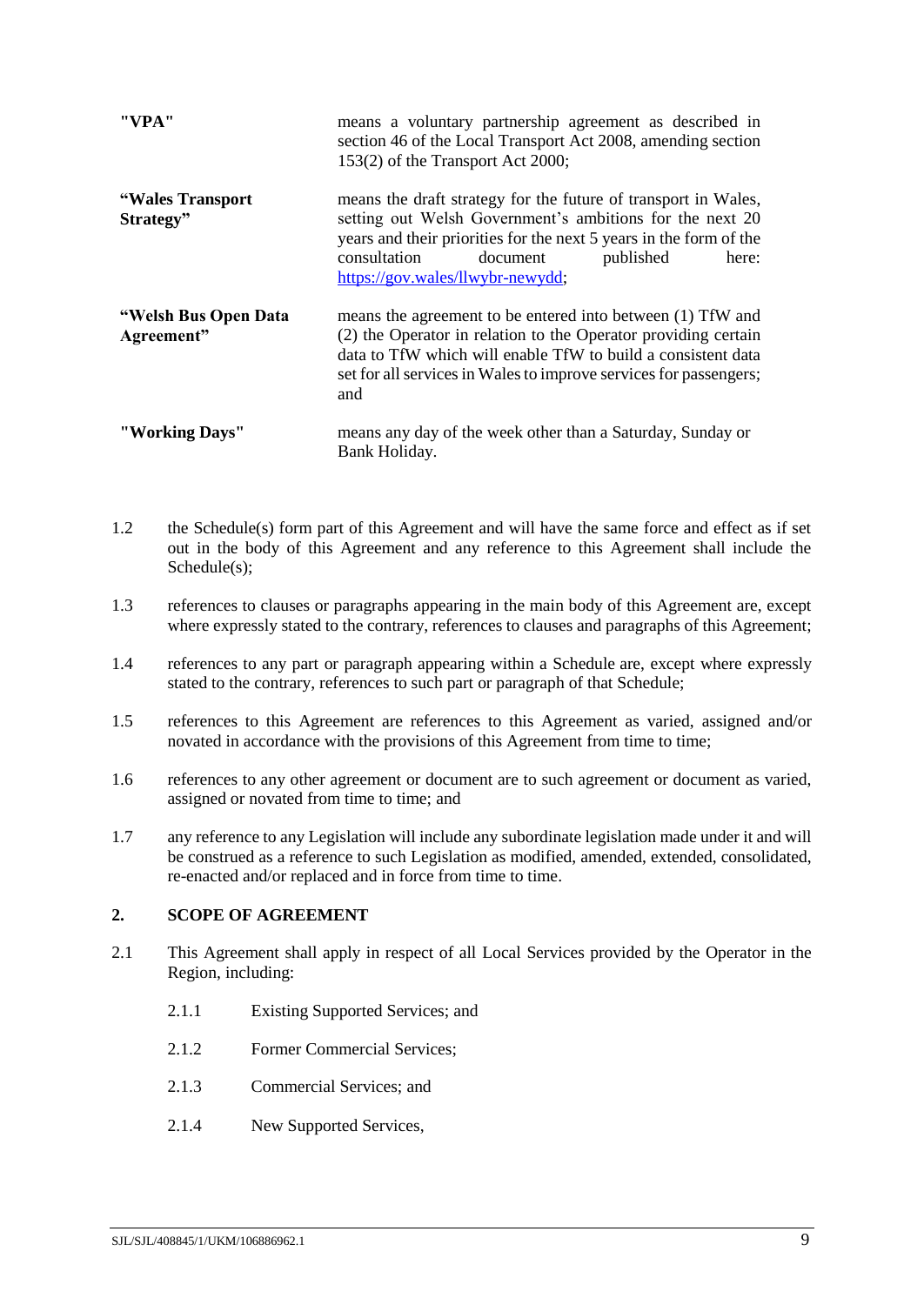(together the **"Services"**).

- 2.2 Where and to the extent any Existing Supported Services are provided by the Operator pursuant to an Existing Supported Services Contract which is a Gross Cost Contract, clause [12](#page-21-0) shall apply.
- 2.3 Where and to the extent any Existing Supported Services are provided by the Operator pursuant to an Existing Supported Services Contract which is a Net Cost Contract, claus[e 13](#page-22-0) shall apply.
- 2.4 Where and to the extent any Local Service provided by the Operator is a Former Commercial Service the provisions of clause [15](#page-24-1) shall apply in respect of Former Commercial Services.
- 2.5 Where and to the extent any Local Service provided by the Operator is a Commercial Service, clause [16](#page-24-2) shall apply to the Operator in respect of the provision of those services.
- 2.6 Where and to the extent any Local Service provided by the Operator is provided pursuant to a New Supported Services Contract let by a Lead Authority or one of its Constituent Local Authorities after the date of this Agreement the provisions of clause [17](#page-25-0) shall apply.
- <span id="page-12-2"></span>2.7 Where any provision of this Agreement is specified as being carried out by one Public Sector Party pursuant to this Agreement, the Public Sector Parties may agree that a representative of another Public Sector shall be able to exercise such rights or may be required to carry out such function or obligation, provided that prior to such exercise, the Public Sector Parties shall jointly notify the Operator of such change of responsibility, and the party originally subject to such obligation shall notify the Operator of the basis upon which the new Public Sector Party is entitled to exercise the relevant powers. To the extent that this clause relates to the discharge of a statutory duty, the performance of such duty shall not be carried out by another Public Sector Party pursuant to this clause [2.7,](#page-12-2) save to the extent expressly agreed by such Public Sector Parties or in the event where TfW is performing such duties on behalf on the Welsh Government.
- 2.8 It is acknowledged that the Operator and Operator Group Companies may choose to change the way that they provide Local Services. Notwithstanding this, it is acknowledged by the Operator that this Agreement is entered into in respect of all Local Services provided by the Operator in the Region, and the Operator shall procure that, where there is any change in the operation of such services, that any alternative Operator Group Company providing such Local Services shall enter into an agreement on equivalent terms with the Public Sector Parties, and where and to the extent that they do not the Operator shall indemnify the Public Sector Parties against all costs, losses, expenses and claims arising from the Local Services (including Commercial Services) being provided by an Operator Group Company not subject to the provisions of this Agreement or an agreement on equivalent terms.

# <span id="page-12-0"></span>**3. TERM**

- <span id="page-12-1"></span>3.1 This Agreement shall commence on the Effective Date and shall continue in force until the earlier of:
	- 3.1.1 the date agreed as the Expiry Date of this Agreement where this has been specified pursuant to the terms of any Umbrella Partnership Agreement, agreed between the parties; or
	- 3.1.2 31 July 2022 (being the date falling two (2) years after the start date of BES 1.5),

unless terminated earlier in accordance with the terms of this Agreement ("**Term**").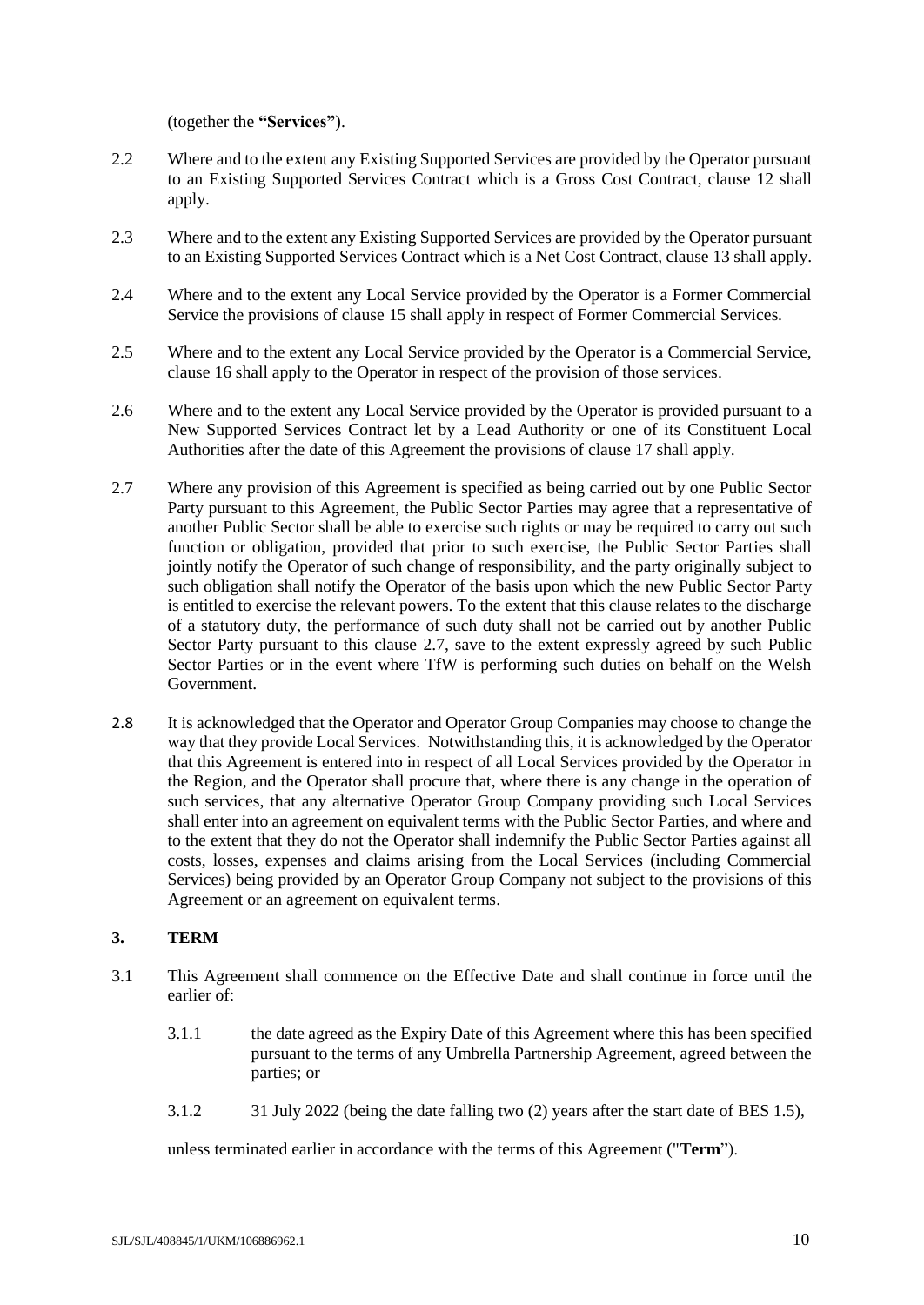### <span id="page-13-0"></span>**4. WELSH GOVERNMENT REQUIREMENTS**

- 4.1 As a condition of receipt of BES 2 Funding, the Operator shall comply with Welsh Government's minimum funding requirements as specified in Schedule [1.](#page-37-0)
- 4.2 Where the Operator is in material breach of any condition contained in Schedule [1](#page-37-0) and the Operator fails to remedy such material breach (such remedy to include taking all reasonable steps to ensure that such breach is not repeated) within ten (10) days of notification (or such other period of time as is reasonable given the nature of the breach and the steps required to remedy such breach), then the Operator shall pay compensation to the Lead Authority, pursuant to the process and calculated in accordance with Schedule [3.](#page-42-0)
- 4.3 The Operator shall maintain adequate insurances to cover against the risks which may be expected to arise in connection with any activity undertaken in the delivery of their obligations under this Agreement, including, but not limited to, insuring all property required to perform such obligations. The Operator shall provide Welsh Government with proof of such insurances promptly upon request.

# <span id="page-13-1"></span>**5. PARTNERSHIP**

- <span id="page-13-2"></span>5.1 The Operator shall use reasonable endeavours to agree the terms of an Umbrella Partnership Agreement, within three (3) months from the Effective Date and in the form of the draft agreement included at Sectio[n 1](#page-41-0) of Schedule [1](#page-37-0) with:
	- 5.1.1 the Lead Authority (on behalf of Constituent Local Authorities in the Region and other Local Authorities affected by the partnership);
	- 5.1.2 TfW;
	- 5.1.3 Welsh Government; and
	- 5.1.4 other bus operators in the Region.
- 5.2 The Lead Authority, Welsh Government and TfW shall use reasonable endeavours to agree the terms of the Umbrella Partnership Agreement with the Operator and other bus operators in the Region.
- 5.3 The Parties acknowledge that that Umbrella Partnership Agreement shall provide a framework for development of detailed partnerships in the Region including, where appropriate, VPAs and QPS, and shall include as a minimum the following terms:
	- 5.3.1 establishment of a partnership board which shall govern the partnership, set strategy and objectives of the partnership, monitor and report on the performance of the partnership and resolve disputes;
	- 5.3.2 define the parties' obligations in respect of the continued delivery of the Wales Transport Strategy which may be in the form of plans which set out implementation dates, or processes to agree such plans, including, but not limited to those matters specified in Schedule [2;](#page-40-0)
	- 5.3.3 define obligations with respect to the Reference Network in accordance with clause [8;](#page-17-0)
	- 5.3.4 establish key performance indicators;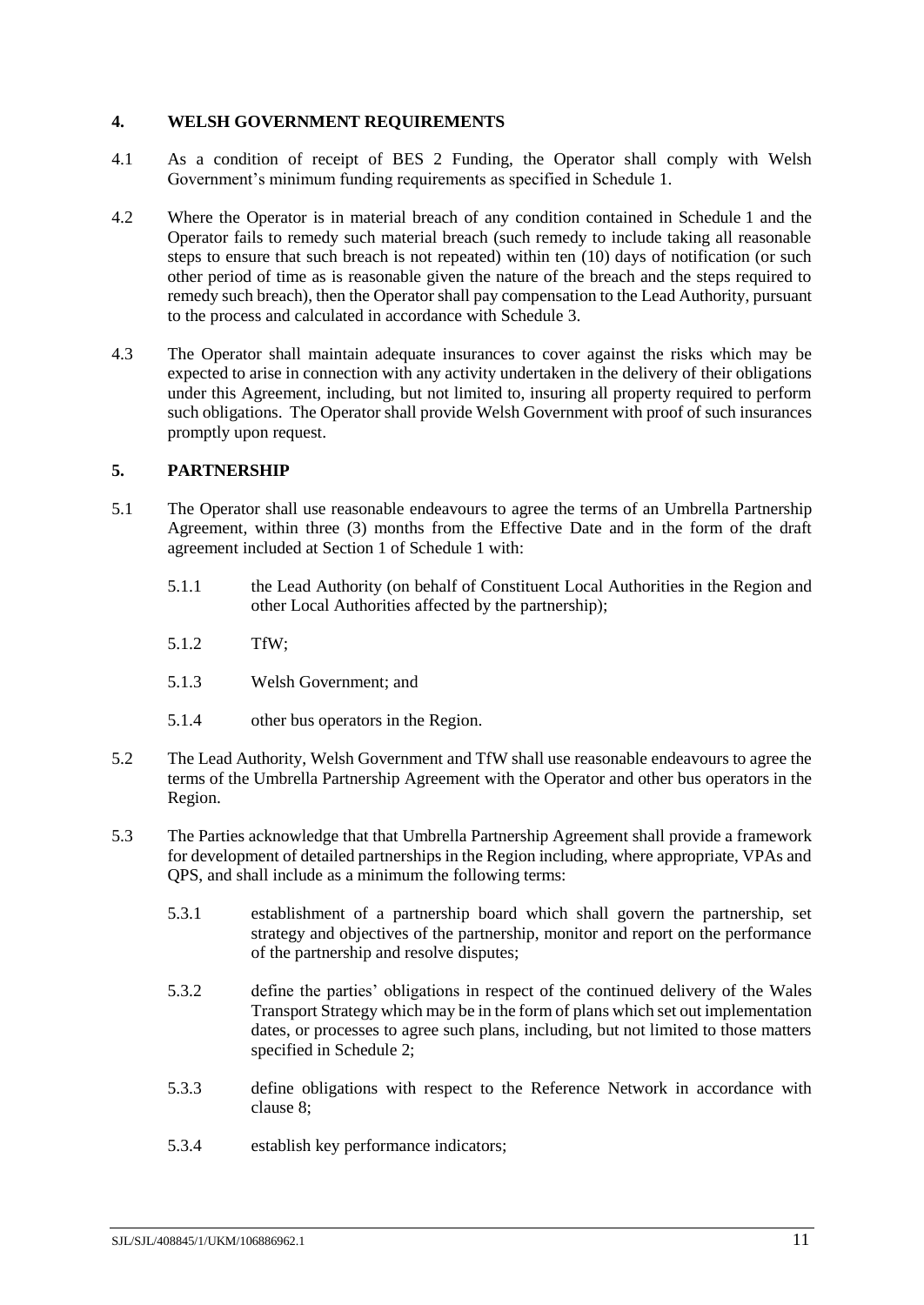- 5.3.5 include processes for investment in provision of Local Services;
- 5.3.6 confirm review processes for the partnership using annual reviews and/or change procedures;
- 5.3.7 rectification process where there is a breach of the terms of the Umbrella Partnership Agreement; and
- 5.3.8 termination rights.

### <span id="page-14-0"></span>**6. SERVICE SPECIFICATION**

- <span id="page-14-2"></span>6.1 From the Effective Date, the Operator shall operate its Local Services as it did under the terms of the BES 1.5 (**"Service Specification"**).
- <span id="page-14-1"></span>6.2 The Operator shall consult and agree with the Lead Authority and each Constituent Local Authority in whose area a Local Service operates within 30 days of the Effective Date, the specification of the services (including routes, frequencies and hours of operation) that the Operator shall provide. In determining the specification of the services the Parties shall have regard to:
	- 6.2.1 supporting learners' journeys to school or college on registered local bus services;
	- 6.2.2 increasing frequencies where demand exceeds capacity;
	- 6.2.3 improving accessibility to jobs and services across our regions and communities;
	- 6.2.4 supporting economic recovery; and
	- 6.2.5 ensuring social inclusion,

(together the "**Priorities**"),

provided that the services shall be affordable within the BES 2 Funding allocated to the Operator in accordance with the terms of this Agreement.

- <span id="page-14-3"></span>6.3 The Operator shall act in good faith to discuss and agree with the Lead Authority and the relevant Constituent Local Authorities any changes in the Local Services required at regular intervals as agreed by the Parties, to ensure that the Local Services continue to meet local needs.
- 6.4 The Operator shall take all reasonable steps to respond and comply promptly with reasonable requests from the Lead Authority to amend the Local Services operated including:
	- 6.4.1 the routes used by those services;
	- 6.4.2 the hours of operation;
	- 6.4.3 the vehicles used or levels of provision; and
	- 6.4.4 the timetables of such services.
- <span id="page-14-4"></span>6.5 The agreed Service Specification will be recorded in the form appended at Schedul[e 6](#page-58-0) and shall be updated with any changes, agreed from time to time and subject to being deliverable within the BES 2 Funding provided to the Operator pursuant to the terms of this Agreement.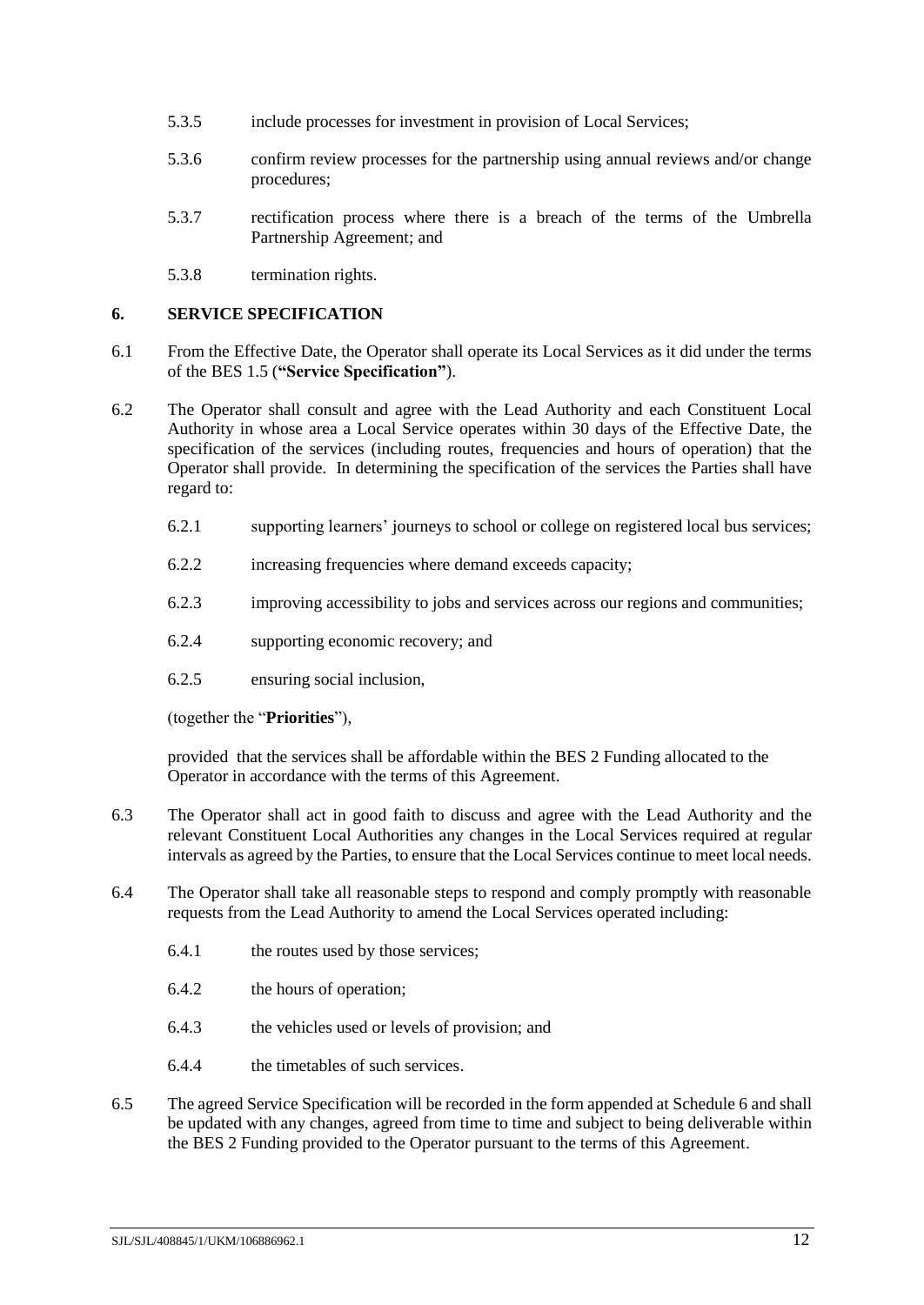- 6.6 If, in exceptional circumstances, the Operator cannot reach agreement with the Lead Authority any Constituent Local Authority on the Local Services to be operated in accordance with clause [6.3,](#page-14-3) then the Operator shall seek to agree the reasonable level of services to be provided with the Lead Authority who shall act reasonably to determine an appropriate service requirement in the context of the BES 2 Funding available and the requirements of the Lead Authority and the relevant Constituent Local Authority, and where such agreement is reached, these service requirements shall apply.
- <span id="page-15-1"></span>6.7 Where following discussion with the Lead Authority in accordance with clause [6.5,](#page-14-4) agreement can still not be reached with the Operator then where the Lead Authority has a reasonable belief that the Operator has not engaged in good faith with any Constituent Local Authority covered by their operations, the Operator and the Lead Authority shall comply with the following process:
	- 6.7.1 the Lead Authority shall notify an Alternate Lead Authority (whose identity is to be agreed between the Operator and the Lead Authority or where they cannot agree the identity of the Lead Authority as determined by TfW) in writing, asking for input. Such notice shall provide background information on the issue and reasons why the Lead Authority believes the Operator has not engaged in good faith;
	- 6.7.2 upon receipt of such notice, the Alternate Lead Authority shall consider the information provided in the notice and shall promptly request any additional information from the Operator that may be required to consider the dispute;
	- 6.7.3 upon receipt of such additional information from the Operator, the Alternate Lead Authority shall consider all responses within [fifteen (15) Working Days]. The Alternate Lead Authority shall notify both the Operator and the Lead Authority of its decision; and
	- 6.7.4 in the event that the Alternate Lead Authority agrees that the Operator has not engaged in good faith, then the Lead Authority may suspend or reduce BES 2 Funding paid to the Operator in respect of the disputed service or services or seek compensation in accordance with Schedule [3;](#page-42-0) or
	- 6.7.5 in the event that the Alternate Lead Authority agrees that the Operator has engaged in good faith, the BES 2 Funding paid to the Operator shall continue.

# <span id="page-15-0"></span>**7. DATA PROVISION**

- <span id="page-15-2"></span>7.1 The Operator shall provide:
	- 7.1.1 the data specified in Par[t 1](#page-52-1) of Schedul[e 4,](#page-52-0) in accordance with Part [3](#page-43-0) of Schedule [3;](#page-42-0) and
	- 7.1.2 the data specified in Part [2](#page-53-0) of Schedul[e 4,](#page-52-0) in accordance with Part [3](#page-43-0) of Schedule [3.](#page-42-0)
- 7.2 The data provided pursuant to this Agreement (including, but not limited to that provided pursuant to clause [7.1\)](#page-15-2) may be used by the Welsh Government, TfW, the Lead Authority and Constituent Local Authorities in the Region solely for the Permitted Uses specified in Part [3](#page-55-0) (Permitted Uses) of Schedule [4](#page-52-0) to the extent that each Public Sector Party is entitled to access such data as specified in Part [4](#page-56-0) of Schedule [4.](#page-52-0)
- 7.3 Where any Public Sector Party wishes to use any data provided pursuant to this Agreement for any use which is not a Permitted Use, or to use any data which they are not entitled to access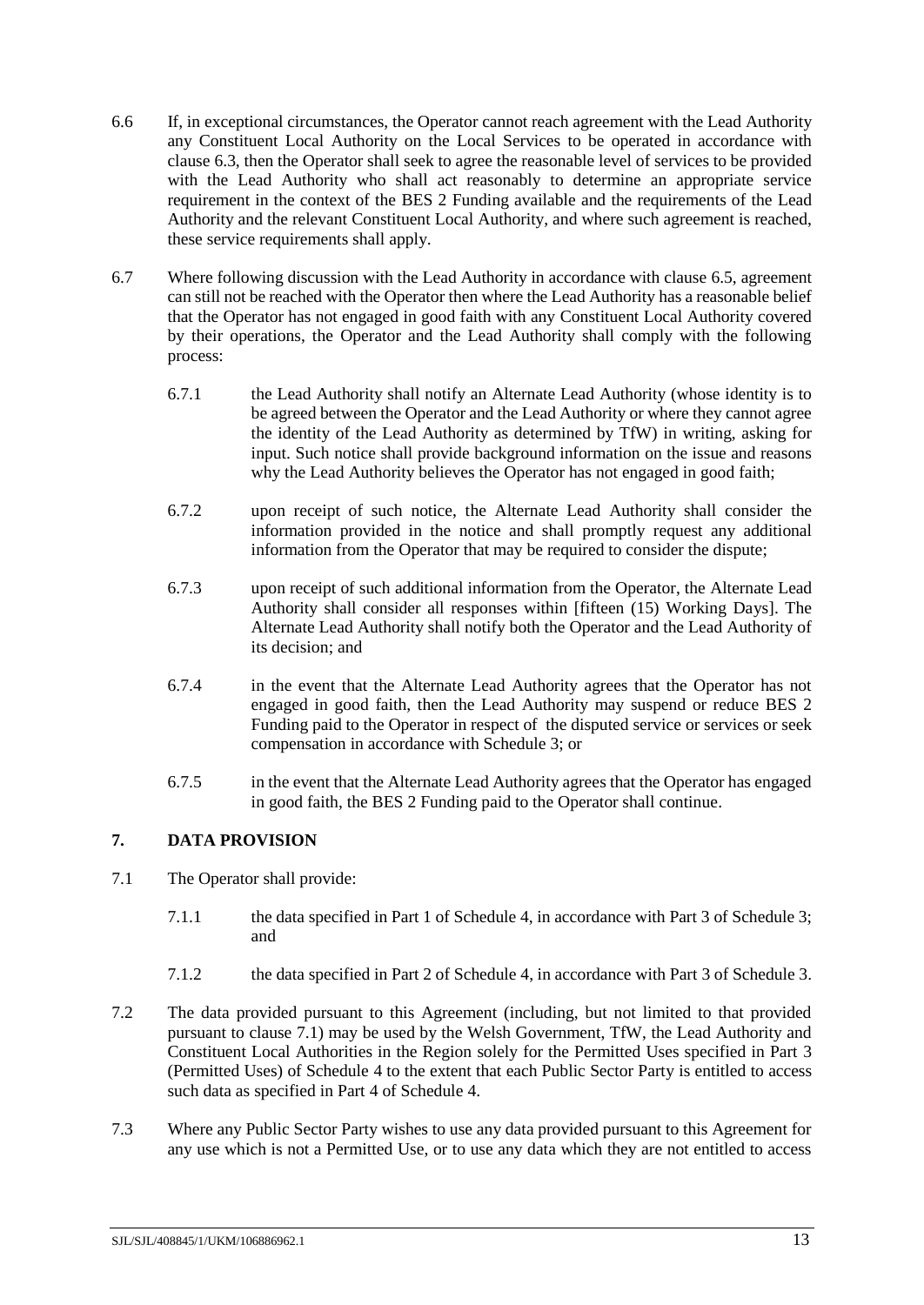pursuant to Part [4](#page-56-0) of Schedule [4](#page-52-0) they shall only do so having obtained the consent of the Operator, such consent not to be unreasonably withheld.

- <span id="page-16-0"></span>7.4 Where any data is identified as being Commercially Sensitive pursuant to Part [4](#page-56-0) of Schedule [4](#page-52-0) then each Public Sector Party shall ensure that, even where such data is being utilised in accordance with the Permitted Use that such data is only disclosed in accordance with clauses [21](#page-27-1) to [23,](#page-29-0) and that where the output from the use of such data is disclosed in any manner which could be accessed by any other operator or prospective operator of Local Services which compete with the Local Services, that such data or outputs are aggregated such that no Commercially Sensitive information is published.
- <span id="page-16-3"></span>7.5 The Parties acknowledge and agree that the data provided pursuant to this clause **Error! Reference source not found.** shall not be used by any Party for:
	- 7.5.1 the purposes of monitoring and/or reporting to the Traffic Commissioner or the DVSA in respect of the Operator's service performance in respect of reliability and timekeeping for any local services operated by that Operator; or
	- 7.5.2 any purpose relating to the potential introduction of a Quality Contract Scheme pursuant to the Transport Act 2000 by any Local Authority or the introduction by any Local Authority of any similar form of franchising arrangement under subsequent legislation,

without the Operator's prior written consent, such consent not to be unreasonably withheld.

- 7.6 Where any Public Sector Party analyses Operator Data for a Permitted Use with the intention to use that analysis for policy or decision making processes which may materially affect the Operator, such Public Sector Party shall use reasonable endeavours to engage with the Operator prior to use, to allow the Operator to inform such analysis. The Operator acknowledges that compliance with this obligation may not always be practicable, and in particular that a Public Sector Party shall not be obliged to comply with this obligation to the extent that it would breach clause [7.4.](#page-16-0)
- <span id="page-16-1"></span>7.7 The Operator shall keep and maintain full and accurate records and accounts on everything to do with this Agreement throughout and for [seven (7)] years after the date of expiry or termination of this Agreement.
- 7.8 Where a Public Sector Party is required to audit any information provided by the Operator pursuant to this Agreement, including where Welsh Government has reasonable grounds to believe that any information provided is materially incorrect, then they may appoint an auditor. The Operator shall allow such appointed auditor access to their premises, upon reasonable notice, to verify all accounts and records of everything to do with this Agreement (which is relevant to the issue identified) and provide copies for the audit upon request.
- 7.9 The Operator shall provide information to the auditor and reasonable co-operation at their request.
- <span id="page-16-2"></span>7.10 Where any auditor identifies that any information provided by the Operator to any Public Sector Party is materially false or incomplete the relevant Public Sector Party shall be entitled to assess the impact of such false or incomplete information and where this has led to an under-payment to any Public Sector Party or over-payment from any Public Sector Party of the Service Payment, such Party shall be entitled to recover the difference between the amount originally calculated and the amount calculated following correction of the information found to be false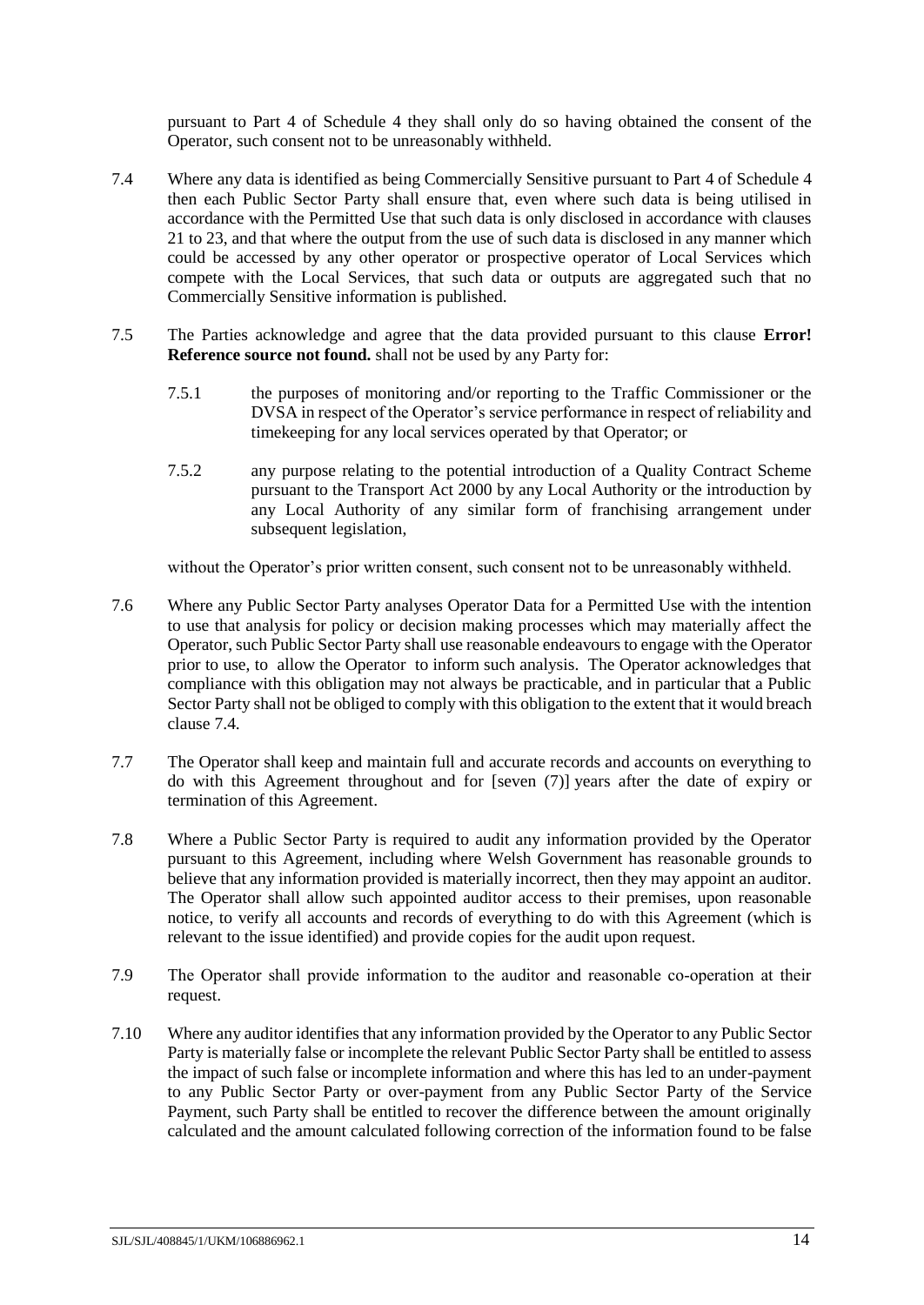or incomplete, and such amount shall be immediately payable by the Operator to such Public Sector Party.

- 7.11 The Operator agrees to enter into the Welsh Bus Open Data Agreement within three (3) months of signing this Agreement. In the event of a conflict between the terms of the Welsh Bus Open Data Agreement and this Agreement, the Parties agree that this Agreement shall take priority during the Term of this Agreement and upon termination or expiry of this Agreement, the Welsh Bus Open Data Agreement shall take priority.
- 7.12 The Parties acknowledge that TfW use third party suppliers to extract/receive and process data. TfW therefore agree to use reasonable endeavours to hold such third party suppliers to the same requirements as this clause [7,](#page-15-0) as the Parties to this Agreement

### <span id="page-17-0"></span>**8. REFERENCE NETWORK**

- 8.1 The Parties agree that the initial Reference Network reflects the routes, frequencies and hours of operation of local bus services in Wales prior to COVID-19, specifically as at 29 February 2019 modified by:
	- 8.1.1 any key seasonal variations as demonstrated in the preceding year e.g. a summer tourist timetable; and
	- 8.1.2 any changes to services implemented by agreement with a Local Authority or the Lead Authority prior to the inception of BES 2.
- 8.2 The Parties agree that for the purposes of continued improvement in the provision of local bus services in Wales, it will be necessary to develop a revised Reference Network which sets out the target requirements for routes and services to be provided across Wales. The Reference Network shall be developed in accordance with this Agreement, including the provision of services in accordance with clauses [12](#page-21-0) to [17](#page-25-0) below, as well as any changes to services agreed pursuant to Schedule [1.](#page-37-0) The Parties agree that the Reference Network shall be developed in respect of each Region in line with the local and regional rankings of the Priorities and in support of a coherent Wales wide Reference Network.
- <span id="page-17-1"></span>8.3 The Parties, together with other operators in the Region, shall work together to develop a revised Reference Network by [31 March 2021]. This network will supersede the initial Reference Network and reflect Regional priorities. As part of developing the revised Reference Network, historical and current passenger demand data will be used to objectively identify the elements of the Reference Network which will require long term Government support. These elements of the Reference Network will be referred to as the **"Subsidised Network"**.
- 8.4 The development of the Reference Network shall include:
	- 8.4.1 use of data provided by all parties with an interest in provision of bus services within the Region, including operators, Lead Authorities or one of its Constituent Local Authorities, TfW and Welsh Government;
	- 8.4.2 consideration of regional strategic Priorities for the provision of Local Services;
	- 8.4.3 examination of existing routes;
	- 8.4.4 exploration of options for new routes;
	- 8.4.5 the viability and affordability of the proposed routes; and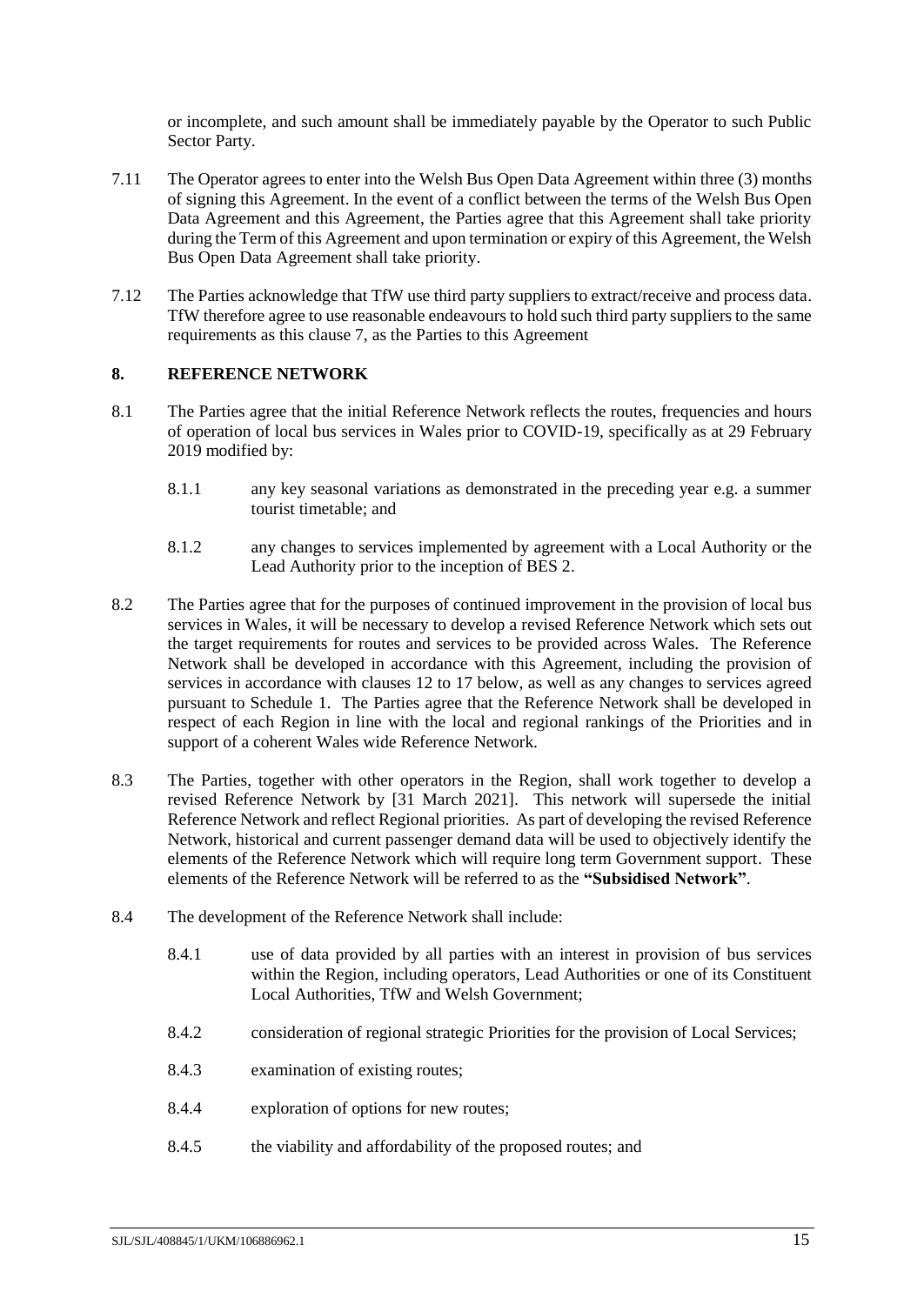- 8.4.6 consideration of investment or other measures that may be required to support any revised Reference Network.
- 8.5 The Lead Authority shall manage compliance with the Reference Network in accordance with the requirements set out in Schedule [1.](#page-37-0)
- <span id="page-18-3"></span>8.6 As part of the development of the Reference Network, the Operator shall use all reasonable endeavours to agree a set of Service Standards pursuant to Schedule [1](#page-37-0) with the Lead Authority and TfW which will apply to different classifications of routes across Wales. The Operator, the Lead Authority and TfW shall use all reasonable endeavours to complete this classification by [30 June 2021].

# <span id="page-18-0"></span>**9. PAYMENTS AND RECONCILIATION PROCESSES**

- <span id="page-18-2"></span>9.1 The Lead Authority shall pay the Operator a service payment calculated in accordance with Part [2](#page-42-2) of Schedul[e 3](#page-42-0) (**"Service Payment"**), in relation to the Services provided pursuant to and in accordance with this Agreement. If the Operator disputes the amount of the Service Payment then such dispute shall be resolved in accordance with clause [25.](#page-31-0)
- 9.2 For the avoidance of doubt, the Operator shall not be entitled to recover more than once in respect of the same amount, including that the Operator shall not be entitled to recover any amount payable pursuant to the Previous BES Funding Arrangements pursuant to this Agreement.
- 9.3 In the event that the Operator is successful in obtaining any other governmental support or support from any Lead Authority or one of its Constituent Local Authorities or other such body that is offered in relation to the impact of and/or recovery from the impacts of COVID-19, this shall be taken into account in relation to the relevant Service Payment such that the Operator does not benefit from double recovery or double counting.
- 9.4 The Operator shall comply with the reconciliation process detailed in Part [3](#page-43-0) of Schedul[e 3.](#page-42-0) The Parties acknowledge that Schedule [3](#page-42-0) assesses the basis on which the Operator is paid, and includes provisions to ensure that such payments, following reconciliation, do not lead to overcompensation or illegal state aid. Notwithstanding any other remedies that the Lead Authority, TfW or Welsh Government may have pursuant to this Agreement or otherwise for provision by the Operator of false or misleading information, it shall be a material breach of this Agreement for the Operator to fail to accurately provide the information specified in Schedule [3.](#page-42-0) For the avoidance of doubt, it will be necessary to provide information in respect of all Local Services provided by the Operator, including any Commercial Services to ensure transparency of costs and revenues.
- <span id="page-18-1"></span>9.5 Where following any reconciliation process carried out pursuant to Part [3](#page-43-0) of Schedule [3,](#page-42-0) the Lead Authority identifies that an overpayment or an underpayment has been made, the Lead Authority shall be entitled to require either clawback of such amount or pay such amount (**"Reconciliation Payment"**), calculated in accordance with Part [3](#page-43-0) of Schedule [3.](#page-42-0) The Lead Authority shall provide the Operator with detailed calculations confirming the Reconciliation Payment to be returned to the Lead Authority or paid to the Operator.
- 9.6 The Parties acknowledge and agree that TfW, working with the Lead Authority, may carry out Funding Reviews on behalf of Welsh Government in accordance with the provisions of Schedule [5](#page-57-0) and the Parties shall agree, acting reasonably, such amendments to this Agreement, as may be reasonably required to reflect the outcomes of each Funding Review.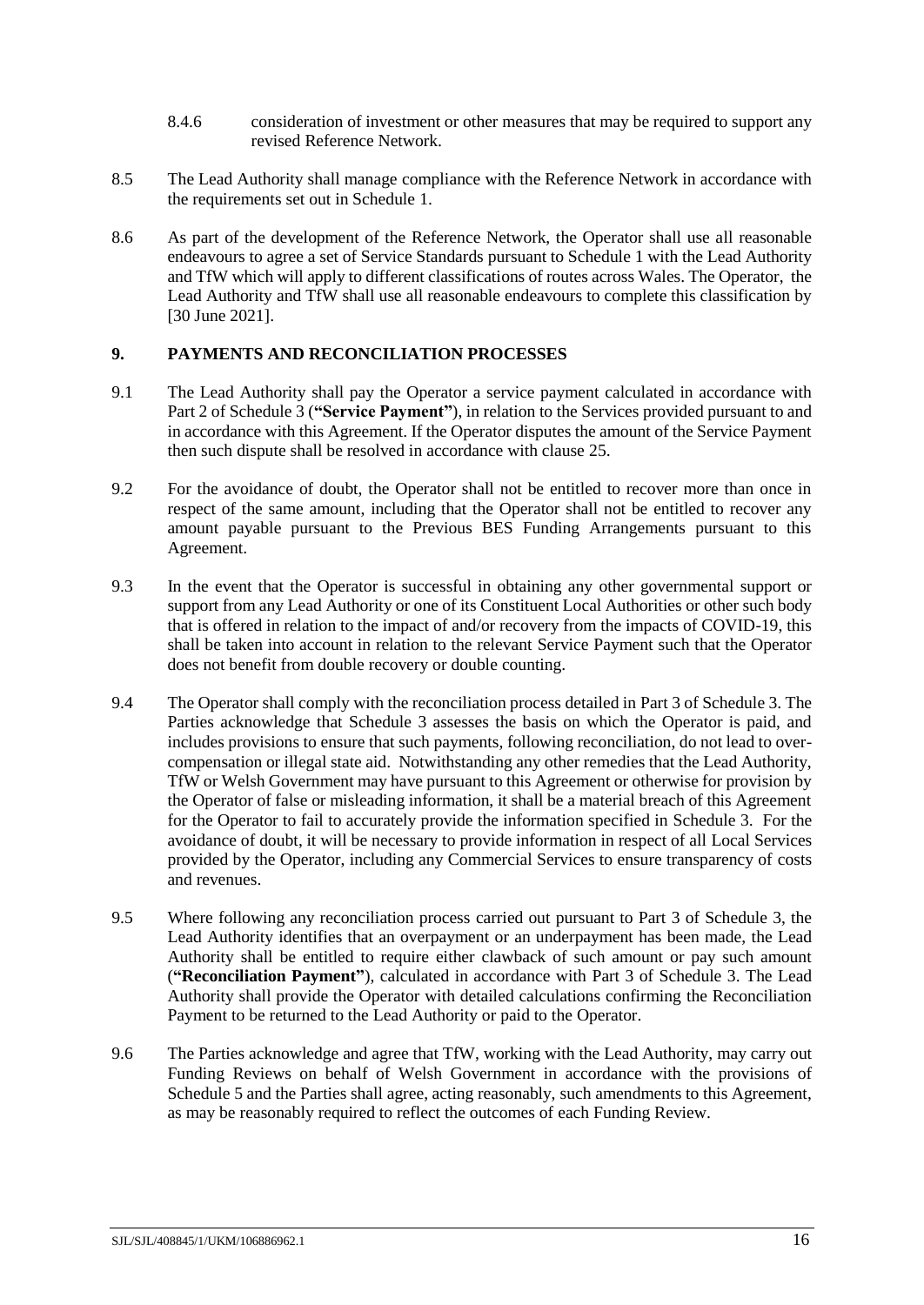### <span id="page-19-0"></span>**10. TRANSITION TO BES 3**

- <span id="page-19-2"></span>10.1 The Parties agree and acknowledge that by no later than 1 August 2022, it is all Parties' intention that all of the Operator's Local Services which operate in Wales shall either be:
	- 10.1.1 operated as a Commercial Service; or
	- 10.1.2 operated pursuant to a New Supported Services Contract or the original terms and conditions of an Existing Supported Services Contract (including in each case any such contract which is let as a *de minimis* contract).
- <span id="page-19-3"></span>10.2 Where all Local Services operated by the Operator in Wales are operated in accordance with clause [10.1](#page-19-2) then the Parties acknowledge that:
	- 10.2.1 no further payments shall be made pursuant to this Agreement; and
	- 10.2.2 provided that any Umbrella Partnership Agreement and any associated partnership arrangements shall not be terminated as a result of the termination of this Agreement,

any Party shall otherwise be entitled to terminate this Agreement by agreement with Welsh Government, TfW and the Lead Authority (all acting reasonably).

# <span id="page-19-1"></span>**11. TERMINATION**

11.1 This Agreement, or a Party's participation in this Agreement, may be terminated in accordance with the provisions of this clause [11.](#page-19-1)

### **Defaulting Party Material Breach**

<span id="page-19-4"></span>11.2 In the event of a material or persistent breach of this Agreement by a Defaulting Party, the non-Defaulting Party may give four (4) weeks' written notice of their intention to terminate this Agreement, setting out in sufficient detail the acts or omission of the relevant Defaulting Party giving rise to such breach or breaches. If the Defaulting Party does not, to the reasonable satisfaction of the non-Defaulting Party, remedy the breach or breaches and the consequences of such breach within such notice period, the non-Defaulting Party may terminate this Agreement. Where, pursuant to Part [4](#page-45-0) of Schedule [3](#page-42-0) SFP's have been allocated for the same trigger in three (3) consecutive months this shall be deemed to be a material breach which the Operator has been unable to remedy.

#### **Insolvency**

- 11.3 Any non-Defaulting Party may by written notice terminate its participation in this Agreement where another Party (**"Insolvent Party"**):
	- 11.3.1 passes a resolution for its winding up or summons a meeting to pass any such resolution (other than for the purpose of and followed by a solvent reconstruction or amalgamation);
	- 11.3.2 has a petition for a winding-up order presented against it (other than for the purpose of and followed by a solvent reconstruction or amalgamation);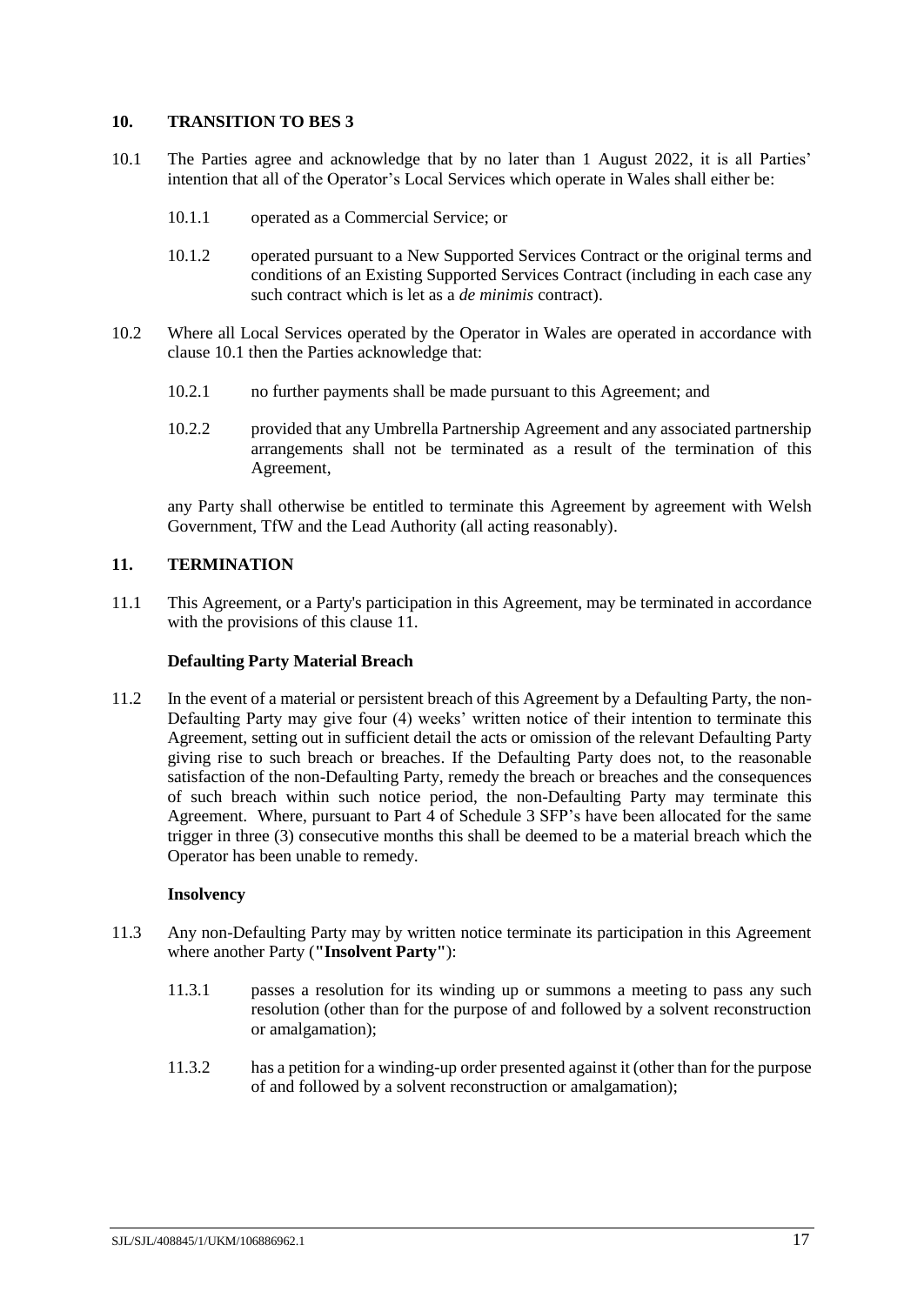- 11.3.3 has an application made to court, or an order made, for the appointment of an administrator or any step is taken to appoint an administrator in respect of the Insolvent Party;
- 11.3.4 has a receiver, administrative receiver, receiver and manager or similar officer appointed by any person of all or any part of the Insolvent Party's property, assets or undertaking;
- 11.3.5 makes a proposal for a voluntary arrangement as defined in Section 1 of the Insolvency Act 1986;
- 11.3.6 enters into any other arrangement with its creditors or any of them:
- 11.3.7 takes or suffers any other action in consequence of debt including, without limitation, giving notice to its creditors or any of them that it has suspended or is about to suspend payment; or
- 11.3.8 has a proposal or threat to do any of the above acts or things made; or an event analogous to the aforesaid occurs in whatever jurisdiction.

# **Continuing Force Majeure**

- 11.4 No Party shall be liable to any other Party for any delay in, or failure to perform its obligations under this Agreement arising (in whole or in part) from any Force Majeure Event, provided that the affected Party shall:
	- 11.4.1 as soon as reasonably practicable, send to the other Parties a written notice setting out the circumstances of the event and its anticipated effect; and
	- 11.4.2 use all reasonable endeavours to minimise the effect of any such circumstances.
- 11.5 If the affected Party's ability to perform its obligations under this Agreement is materially adversely affected (in whole or in part) due to a Force Majeure Event continuing for a period of six (6) months or more, any Party may terminate the affected Party's participation in this Agreement with immediate effect by serving written notice to the other Parties, provided that no such notice shall be served until the Parties have met in good faith to discuss and seek to agree whether this Agreement should continue in modified form (agreement to such not to be unreasonably withheld).
- <span id="page-20-0"></span>11.6 Notwithstanding any other provision under this Agreement, the Parties agree that they were aware of COVID-19 and that the existence of COVID-19 in itself shall not constitute a Force Majeure event save that a Change in COVID-19 Impact Event may be deemed to be a Force Majeure Event provided it satisfies the criteria set out in sub-paragraphs (b) to (f) (exclusive) of the definition of Force Majeure.

# **Termination by agreement of the Parties**

- 11.7 This Agreement may be terminated in respect of all Parties or in respect of any one party at any time with immediate effect by written consent of all Parties that it be so terminated.
- <span id="page-20-1"></span>11.8 This Agreement shall be terminated in respect of any Party, subject to the agreement of the other Parties (all acting reasonably), that disposes of its business in accordance with clause [28.2.](#page-32-3)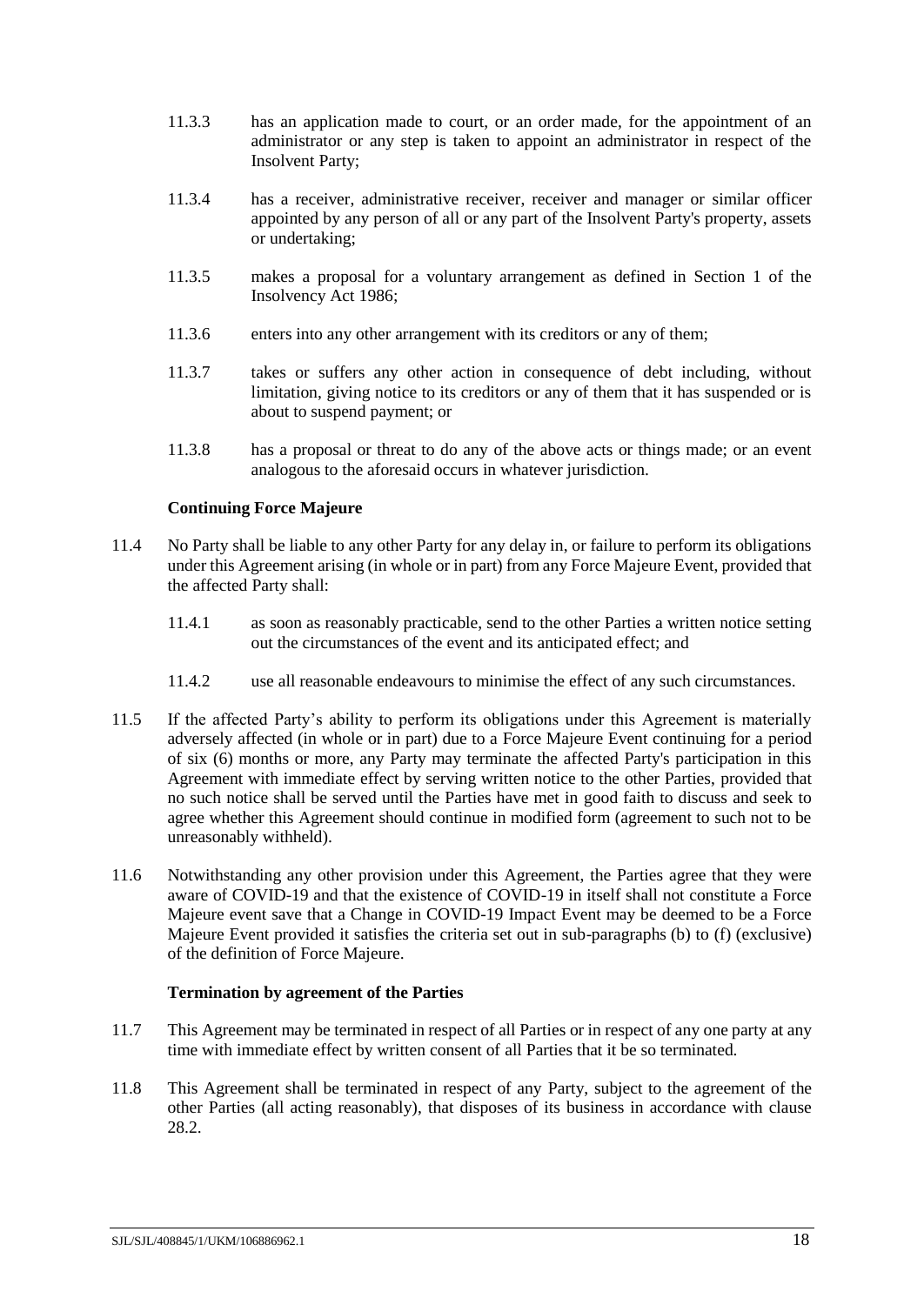### **BES 3**

11.9 This Agreement may be terminated pursuant to clause [10.2.](#page-19-3)

### **Funding Reviews**

11.10 This Agreement may be terminated on notice provided by Welsh Government to the Operator, in accordance with paragraph [1.3.3](#page-57-1) of Schedule [5](#page-57-0) following a Funding Review.

### **Operator withdrawal**

<span id="page-21-1"></span>11.11 This Agreement may be terminated on notice [ ] weeks' notice from the Operator to the other Parties, in the event where the Operator intends to withdraw from the Welsh bus market.

### **Effect of Termination**

- 11.12 The termination of this Agreement for any reason:
	- 11.12.1 shall be without prejudice to any rights or obligations which shall have accrued or become due prior to the date of termination;
	- 11.12.2 shall not prejudice the rights or remedies which any Party may have in respect of any breach of the terms of this Agreement prior to the date of termination; and
	- 11.12.3 shall not impact upon any clawback of BES 2 Funding which is to be made (including any clawback of BES 2 Funding still to be calculated) in accordance with Schedule [3.](#page-42-0)
- 11.13 In the event where the Operator intends to withdraw from the Welsh bus market and terminates this Agreement in accordance with clause [11.11,](#page-21-1) the Operator agrees to provide [ ] days' written notice to Welsh Government where it intends to dispose of any of the assets of its business in the Welsh market, and the Operator shall provide Welsh Government with a reasonable opportunity to purchase those assets on fair terms.

# <span id="page-21-0"></span>**12. EXISTING SUPPORTED SERVICES: GROSS COST**

- 12.1 The Parties acknowledge that the Operator operates Existing Supported Services on the date of this Agreement which are contracted in whole, or in part, pursuant to Existing Supported Services Contracts.
- <span id="page-21-2"></span>12.2 Where an Existing Supported Services Contract is let as a Gross Cost Contract:
	- 12.2.1 the Operator acknowledges that the relevant Constituent Local Authority (or Welsh Government where the Existing Supported Services Contract is let pursuant to section 7 Transport (Wales) Act 2006) remains at risk for passenger revenue, and that any payments made to the Operator in respect of such Local Services pursuant to this Agreement shall relate solely to additional costs incurred by the Operator in providing services in accordance with the terms of such Gross Cost Contract, as a result of the impact of COVID-19 (and related measures) on the operation of that Existing Supported Services;
	- 12.2.2 the Operator (and the Lead Authority on behalf of the relevant Constituent Local Authority) agree that each Existing Supported Services Contract shall be varied to: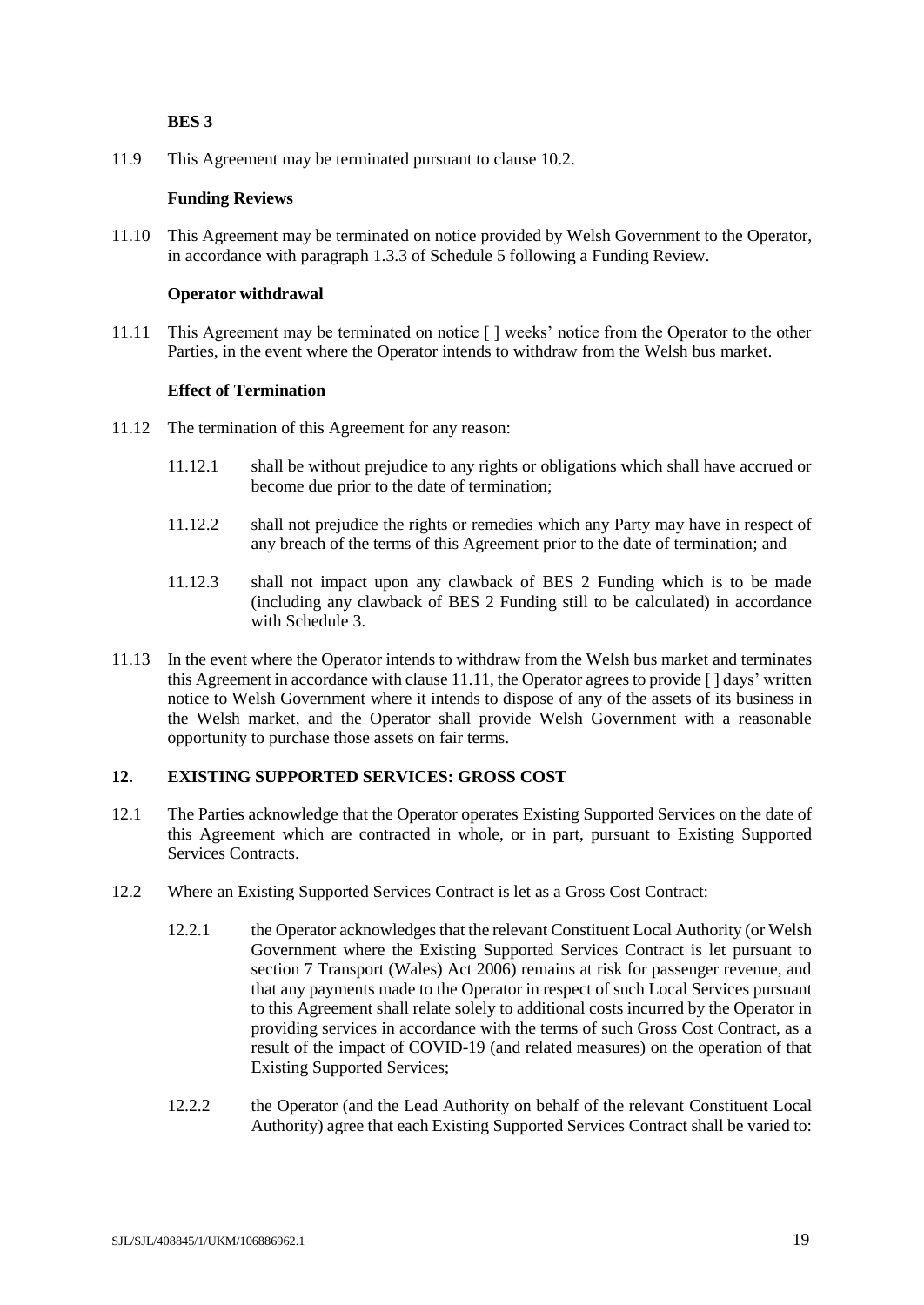- 12.2.2.1 allow such additional payments to be made by the Lead Authority on behalf of the Constituent Local Authority to the Operator in accordance with the terms of this Agreement; and
- 12.2.2.2 revise the services provided in agreement with the Constituent Local Authority and the Lead Authority and align payment with the revised services.

It is acknowledged that the variation in such payments shall be limited to those which are required to deal with the impact of COVID-19, and that the modifications are not substantial within the meaning of Regulation 88 (1)(f) Utilities Contracts Regulations 2016 or Regulation 72(1)(f) Public Contract Regulations 2015, as the case may be;

- 12.2.3 the Operator agrees that more than one amendment may be made pursuant to clause [12.2.2,](#page-21-2) during the term of this Agreement, provided that those changes shall be made solely for the purposes of reflecting required changes to local bus services to reflect the impact of COVID-19, and that such changes shall not change the economic balance of the contract in favour of the bus operator nor alter the overall nature of the Existing Supported Services Contract;
- 12.2.4 the Operator and the Lead Authority acknowledge that the payments made pursuant to this Agreement in respect of such Gross Cost Contracts are made pursuant to a valid variation to the Existing Supported Services Contracts between the Constituent Local Authority and the Operator. The Operator agrees to execute such other documents, including to update the Register of Variations at Schedule [7,](#page-59-0) as may be required to effect such variation, and the Lead Authority undertakes to obtain any variation documents executed by the Constituent Local Authority as may be required to effect such variation; and
- 12.2.5 on a continuing basis, the Lead Authority may carry out a further review of each Existing Supported Services Contract to assess whether any further variation is needed or determinate whether the service remains necessary to be supported in accordance with the review process under clause [6.3.](#page-14-3)

# <span id="page-22-0"></span>**13. EXISTING SUPPORTED SERVICES: NET COST**

- 13.1 The Parties acknowledge that the Operator operates Existing Supported Services on the date of this Agreement which are contracted in whole, or in part, pursuant to Existing Supported Services Contracts.
- 13.2 Where such Existing Supported Services Contract is a Net Cost Contract:
	- 13.2.1 the Parties acknowledge that the Operator is at risk for passenger revenue under the terms of the Net Cost Contract with the relevant Lead Authority or one of its Constituent Local Authorities (or Welsh Government where the Existing Supported Services Contract is let pursuant to section 7 Transport (Wales) Act 2006), and that any payments made to the Operator in respect of such Local Services pursuant to this Agreement shall relate solely to:
		- 13.2.1.1 additional costs incurred by the Operator in providing services in accordance with the terms of such Net Cost Contract, as a result of the impact of COVID-19 (and related measures) on the operation of that Existing Supported Services; and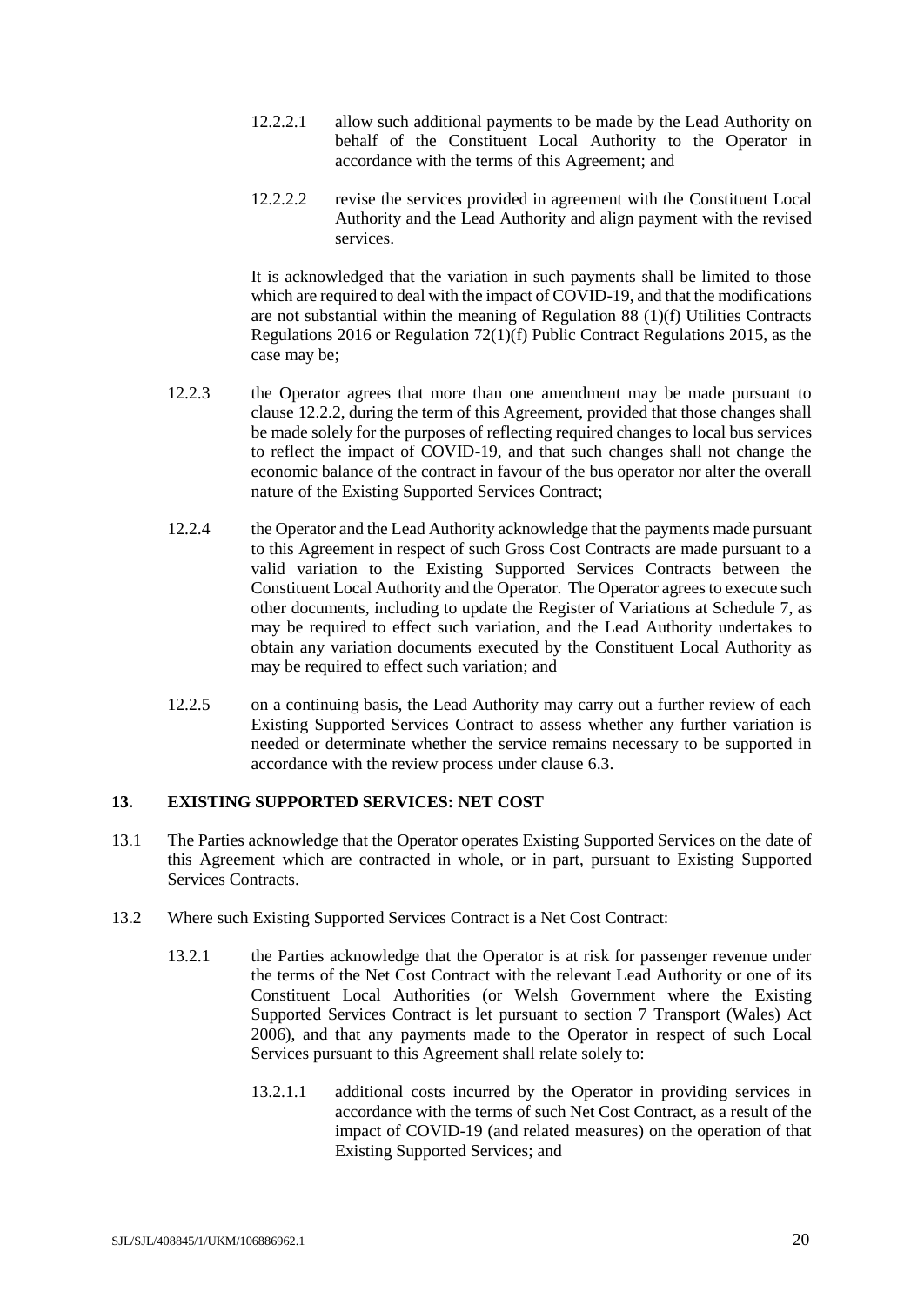- 13.2.1.2 the impact on passenger revenue beyond that which was foreseeable by the Operator and/or the Lead Authority or one of its Constituent Local Authorities at the time that such Existing Supported Services Contract was let,
- <span id="page-23-0"></span>13.2.2 the Operator (and the Lead Authority on behalf of the relevant Constituent Local Authority) agree that each Existing Supported Services Contract shall be varied to:
	- 13.2.2.1 allow such additional payments to be made by the Lead Authority on behalf of the Constituent Local Authority to the Operator in accordance with the terms of this Agreement; and
	- 13.2.2.2 revise the services provided in agreement with the Constituent Local Authority and the Lead Authority.

It is acknowledged that the variation in such payments shall be limited to those which are required to deal with the impact of COVID-19, and that the modifications in respect of any changes to service provision are not substantial within the meaning of Regulation 88 (1)(f) Utilities Contracts Regulations 2016 or Regulation 72(1)(f) Public Contract Regulations 2015, as the case may be, and that the payments in respect of loss of passenger revenue are made due to the immediate and continuing risk of disruption of passenger services as a result of the loss of that passenger revenue,

- 13.2.3 the Operator agrees that more than one amendment may be made pursuant to clause [13.2.2.2,](#page-23-0) during the term of this Agreement, provided that those changes shall be made solely for the purposes of reflecting required changes to local bus services to reflect the impact of COVID-19, and that such changes shall not change the economic balance of the contract in favour of the operator nor alter the overall nature of the Existing Supported Services Contract;
- 13.2.4 the Operator agrees that, where payments made relate to the impact of COVID-19 on passenger numbers, the extent to which those payments relate to costs which would have been funded from passenger revenue, save for the effect of COVID-19, that the Lead Authority shall be entitled to limit the payments made in respect of such costs for the period that the risk associated with passenger revenue loss is materially greater than that which was reasonably foreseeable at the date of the relevant agreement;
- 13.2.5 payments made by the Lead Authority to the Operator pursuant to this Agreement in respect of Existing Supported Services pursuant to a Net Cost Contract shall be only made for the period, and to the extent that, the provision of services under the relevant Net Cost Contract are affected by COVID-19;
- 13.2.6 the Operator and the Lead Authority acknowledge that the payments made pursuant to this Agreement in respect of such Net Cost Contracts are made pursuant to a valid variation to the Supported Services Existing Contract between the relevant Constituent Local Authority and the Operator; and
- 13.2.7 on a continuing basis, the Lead Authority may carry out a further review of each Existing Supported Services Contract to assess whether any further variation is needed or determinate whether the service remains necessary to be supported in accordance with the review process under clause [6.2.](#page-14-1)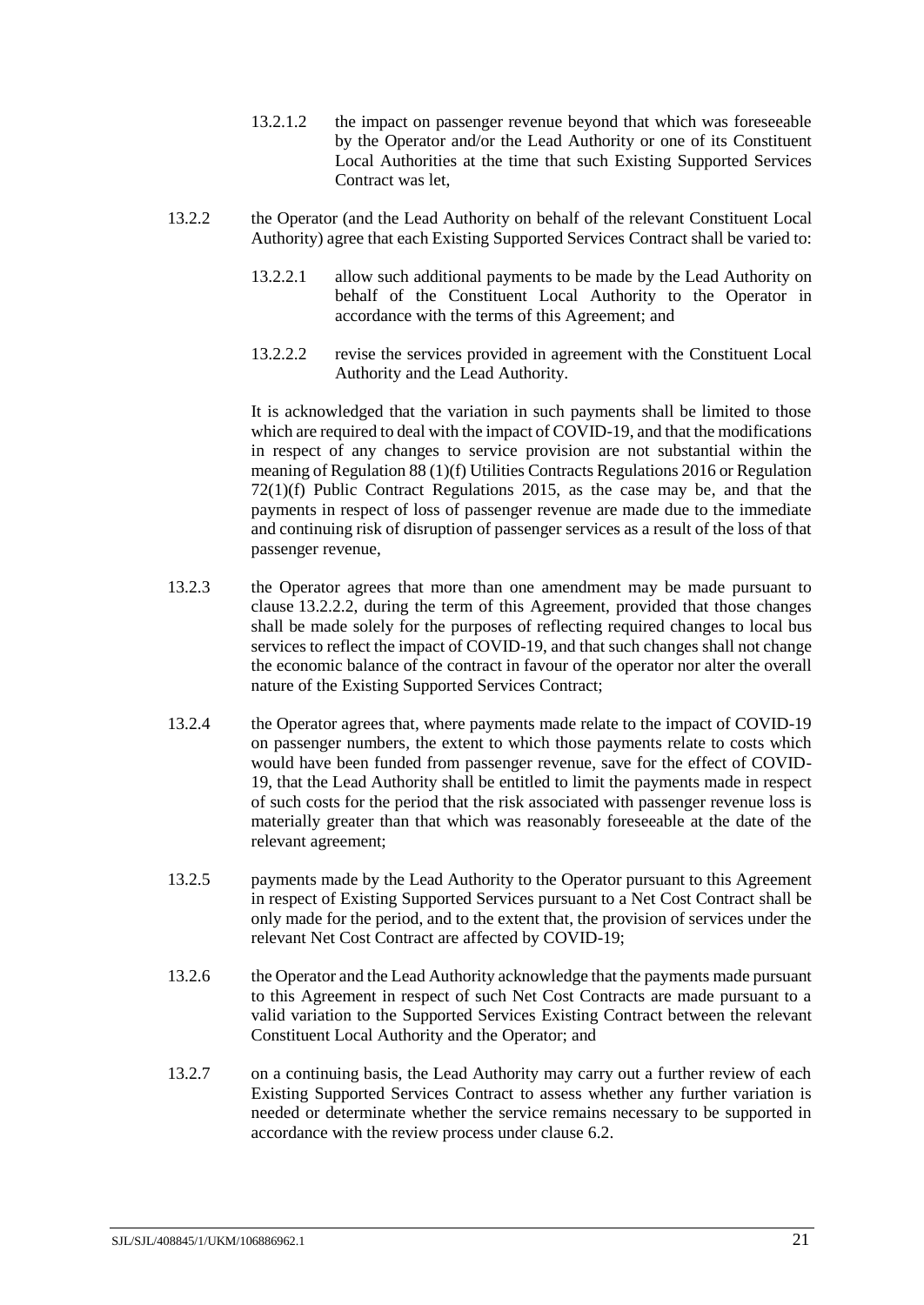### <span id="page-24-0"></span>**14. REVERTING TO ORIGINAL CONTRACT TERMS FOR EXISTING SUPPORTED SERVICES**

- 14.1 The Parties acknowledge that any Existing Supported Services Contract varied in accordance with clause [12](#page-21-0) and [13,](#page-22-0) shall revert to the terms specified immediately prior to such variation (subject to any other variation to such contract agreed by the Parties to that contract) when the following criteria are achieved:
	- 14.1.1 the revenue in respect of that service returning to pre-COVID levels;
	- 14.1.2 the service operating to a specification materially the same as that pre-COVID, subject to any other variation of such contract; and
	- 14.1.3 the Operator electing to return to the terms of the original Existing Supported Services Contract,

and the Operator acknowledges that in such circumstances they shall cease to receive BES 2 Funding in accordance with clause [10.](#page-19-0)

### <span id="page-24-1"></span>**15. SUPPORTED SERVICES CONTRACTS FOR FORMER COMMERCIAL SERVICES**

- <span id="page-24-3"></span>15.1 The Parties acknowledge that the Operator has historically operated Commercial Services, but due to the effects of COVID-19, those Commercial Services were no longer commercially viable and support for the continuation of the services was required from Welsh Government. Such support was received through BES Funding provided pursuant to the Previous BES Funding Arrangements. The Parties further acknowledge that the Previous BES Funding Arrangements were implemented on the basis of payments being made under the following powers:
	- 15.1.1 use of grant aid under section 154 Transport Act 2000; or
	- 15.1.2 payments made pursuant to section 7 of the Transport (Wales) Act 2006,

#### (**"Former Commercial Services"**).

- 15.2 The Operator acknowledges that in the absence of Service Payments made pursuant to this Agreement the Operator would not be able to continue to operate the relevant Former Commercial Service or would not be able to operate the Former Commercial Services to the Service Standards.
- 15.3 The Lead Authority acknowledges that it would not have funded such Former Commercial Services to the Service Standards unless provided with financial support by Welsh Government.
- 15.4 The Lead Authority agrees to support the Former Commercial Services pursuant to the terms of this Agreement through the payment of Service Payments in accordance with Schedule [3,](#page-42-0) provided that the Operator in operating the Former Commercial Services, shall at all times comply with the prevailing Service Specification.

### <span id="page-24-2"></span>**16. COMMERCIAL SERVICES**

16.1 Where the Operator registers a Commercial Service which does not comply with the applicable Service Standards, then save where the specification of such Commercial Service has been agreed in accordance with clause [16.2.2,](#page-25-2) the Operator acknowledges and agrees that Welsh Government or any Local Authority in the area in which such service is operated may determine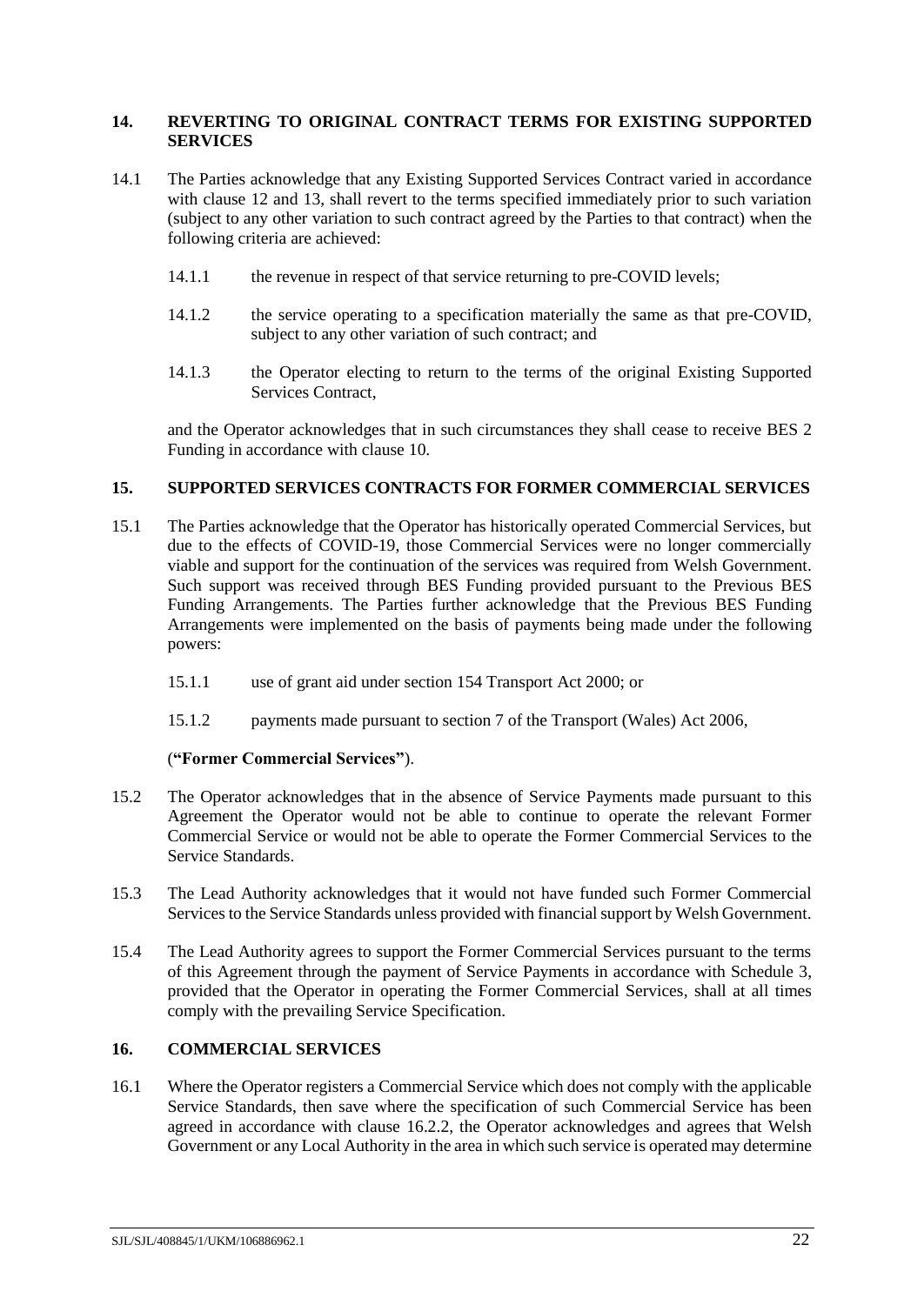that notwithstanding the operation of the Commercial Service, that the service in question is not being provided to the applicable Service Standard required, in accordance with section 7(4) Transport (Wales) Act 2006 or section 63(5) Transport Act 1985 and that Welsh Government or the relevant Local Authority may determine that a service that meets the applicable Service Standard may be let in accordance with clause [17.](#page-25-0)

- <span id="page-25-3"></span><span id="page-25-2"></span>16.2 Where the Operator registers a Commercial Service which will operate:
	- 16.2.1 in accordance with the applicable Service Standards; or
	- 16.2.2 in accordance with a variation to the Service Standards as agreed by the Operator, Lead Authority and TfW on the grounds that, for example, the specified standard for the hours of operation or frequency of the service are not financially viable or required,

then the Parties acknowledge that such service shall be operated as a Commercial Service for the purposes of this Agreement, but shall or the avoidance of doubt, remain subject to the terms of this Agreement, the Umbrella Partnership Agreement and any future partnership agreement developed pursuant to the terms of the Umbrella Partnership Agreement.

# <span id="page-25-0"></span>**17. SERVICES TENDERED AFTER THE DATE OF THIS AGREEMENT**

- 17.1 The Parties agree that the Lead Authority or one of its Constituent Local Authorities or Welsh Government may let New Supported Services Contracts including where:
	- 17.1.1 an Existing Supported Service Contract expires or terminates;
	- 17.1.2 the Operator chooses to cease operation of a Former Commercial Service; or
	- 17.1.3 a new route is identified as part of the Reference Network which is not operated as a Commercial Service or any Commercial Service does not comply with clause [16.2,](#page-25-3)

in each case where the relevant Local Authority or Welsh Government determine that the provision of such service is appropriate for meeting public transport requirements in the relevant area.

- <span id="page-25-5"></span><span id="page-25-4"></span><span id="page-25-1"></span>17.2 The Operator acknowledges that, no later than 1 August 2021, the Lead Authority shall set out a programme to tender key services that are otherwise at risk of not meeting the requirements of clause [10.1](#page-19-2) prior to 1 August 2022 when this contract shall terminate (**"Procurement Programme"**). The Procurement Programme shall be developed in consultation with the Operator and other operators and plans to tender New Supported Service Contracts within the Procurement Programme shall be prioritised to take account of:
	- 17.2.1 the prevailing bus market conditions including any continued impact of COVID-19 on the performance of the bus market, such as passenger levels and revenues;
	- 17.2.2 the estimated time frame for meeting the requirements of clause [10.1;](#page-19-2) and
	- 17.2.3 the extent to which each service is required for the purposes of operating the Reference Network and delivering its intended benefits.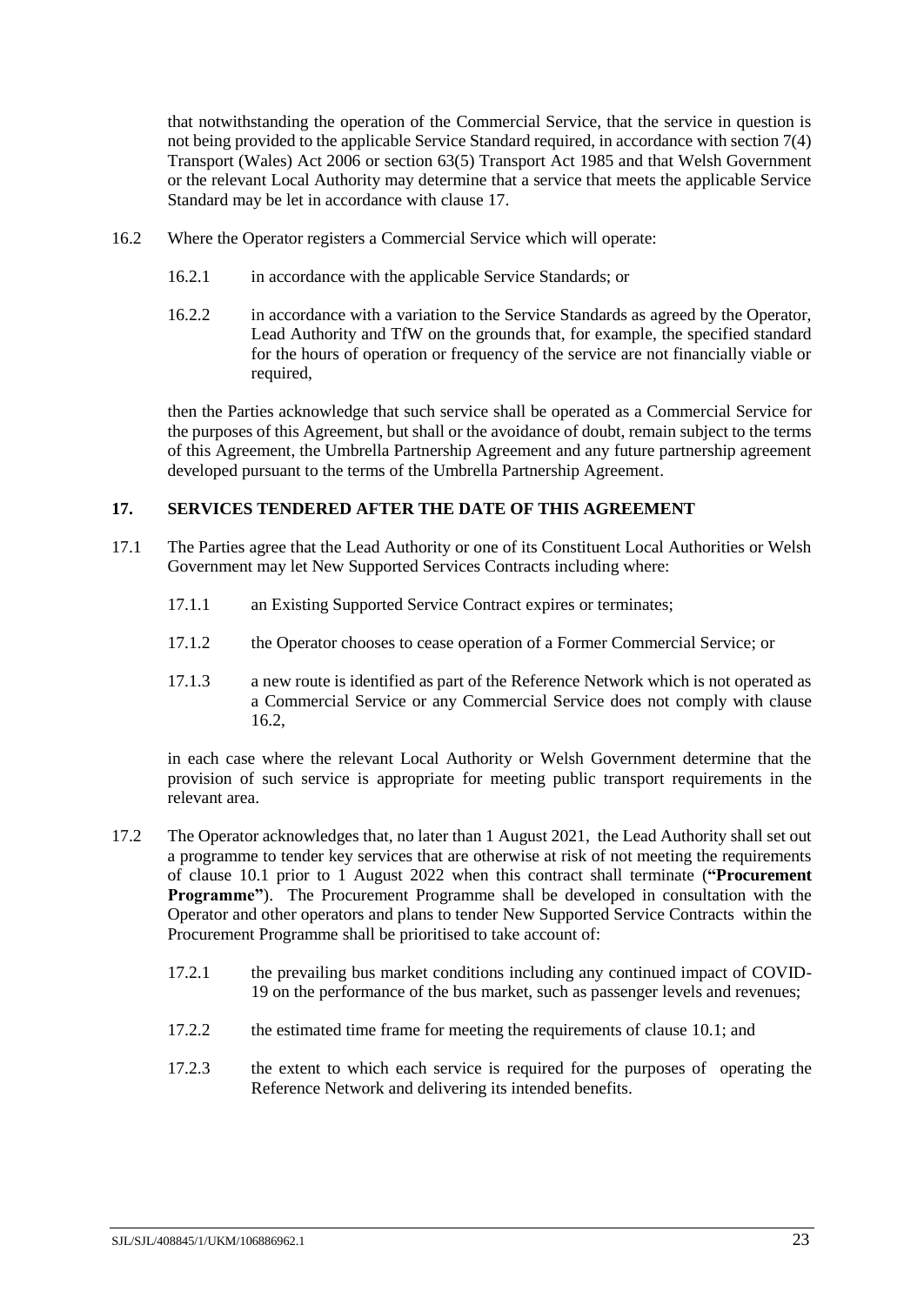<span id="page-26-2"></span>The Procurement Programme shall be reviewed by the Lead Authority every month and revised as necessary in consultation with the Operator, other operators and stakeholders to take account of changes which affect the priorities detailed in clauses [17.2.1](#page-25-4) to [17.2.3.](#page-25-5)

- 17.3 Where a Lead Authority, one of its Constituent Local Authorities or Welsh Government tenders a New Supported Services Contract following the date of this Agreement, the tender for such New Supported Services Contract shall specify the assumptions that are to be made by all bidders regarding payments (if any), to be made pursuant to this Agreement to the operator of services under that New Supported Services Contract, and the relevant Public Sector Party shall ensure that the same assumptions are provided to all tenderers for such Contract ("**New Supported Services Contract Tendering Assumptions**"); or
- 17.4 the Parties acknowledge, that where any Public Sector Party, specifies in advance to the requirements for any New Supported Services Contract (including the New Supported Services Contract Tendering Assumptions) and the Operator enters into such New Supported Services Contract, the Lead Authority shall make payments under this Agreement in respect of such New Supported Services Contract in accordance with the New Supported Services Contract Tendering Assumptions, provided that the Operator provides such services in accordance with the Service Standards.

# <span id="page-26-0"></span>**18. SURVIVAL**

- 18.1 This clause [18](#page-26-0) and the following provisions (and any clauses/Schedules referred to in them/and or necessary in order to give effect to them) shall survive termination of this Agreement:
	- 18.1.1 clauses [1](#page-4-0) (*Definitions and Interpretation*);
	- 18.1.2 clause [20](#page-27-0) (*Intellectual Property),*
	- 18.1.3 clause [21](#page-27-1) (*Confidentiality),*
	- 18.1.4 clause [22](#page-28-0) (*Data Protection*),
	- 18.1.5 clause [23](#page-29-0) (*Freedom of Information*),
	- 18.1.6 clause [25](#page-31-0) (*Dispute Resolution*);
	- 18.1.7 clause [36](#page-35-1) (*Governing Law and Jurisdiction*); and
	- 18.1.8 Schedule [3](#page-42-0) (*Compensation*) to the extent required for the purposes of any reconciliation of payments following the date of termination,

which shall continue in force after such termination.

#### <span id="page-26-1"></span>**19. FUNDING AND CONSTRAINTS**

- 19.1 Each Party shall be responsible for funding their own obligations under this Agreement, save where the funding of any obligation is expressly specified in this Agreement, and otherwise in accordance with this clause [19.](#page-26-1)
- <span id="page-26-3"></span>19.2 It is acknowledged that funding from (or provisions of works, services or supplies which have been funded by) the Welsh Government is subject to constraints on public spending, including the application of UK and EU rules in respect of state aid and procurement (**"State Aid and Procurement Constraints"**). It is acknowledged that Welsh Government, TfW and the Lead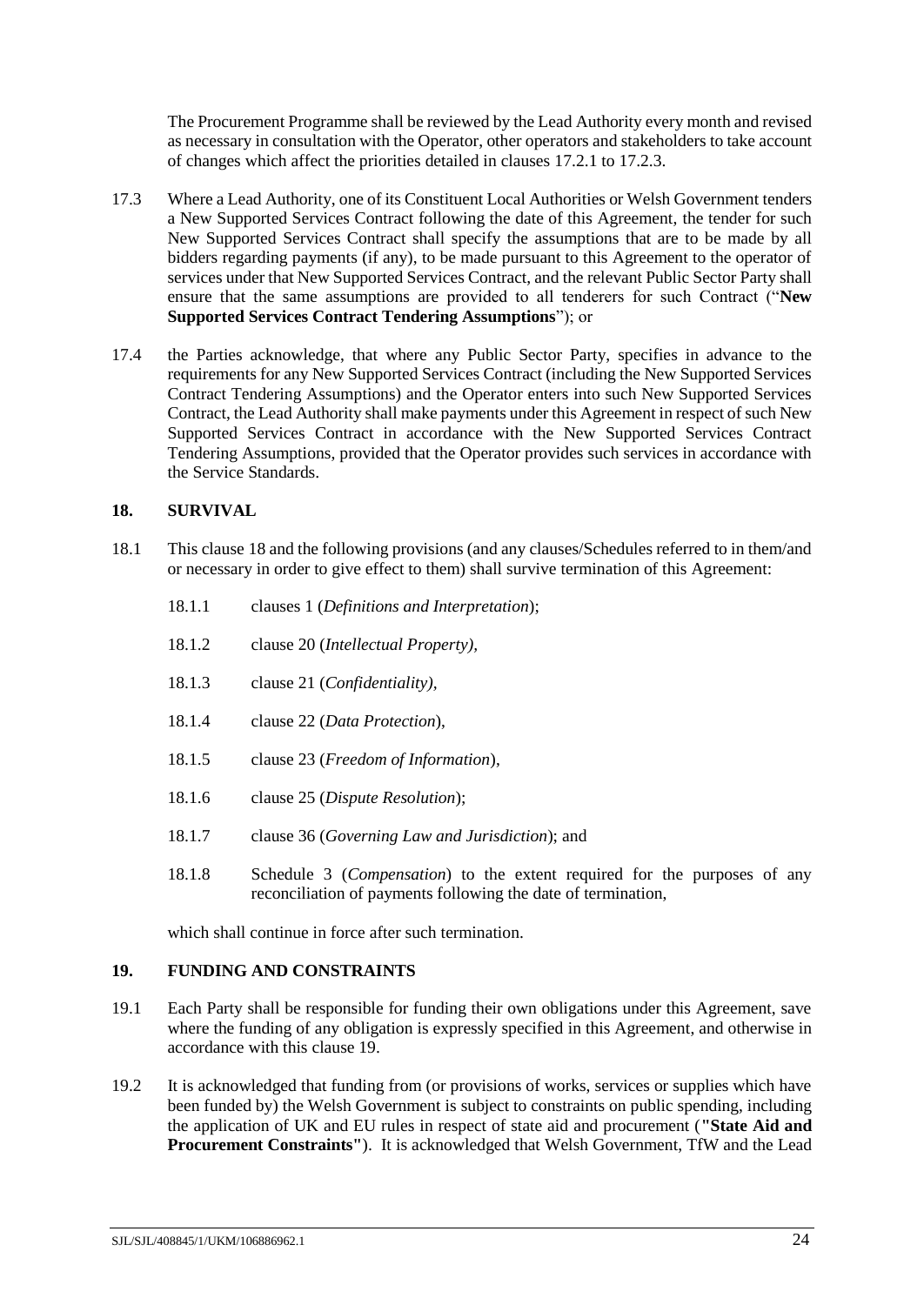Authority shall not be required to fund or deliver anything pursuant to this Agreement which would be in breach of such requirements.

19.3 Where any Party is unable to perform an obligation under this Agreement due to State Aid and Procurement Constraints the Parties agree to work together in good faith to determine those changes required to this Agreement whilst not breaching such requirements. It is acknowledged that this may include the Parties working together to identify exemptions which may be applicable and where necessary engaging with third parties including the CMA in order to implement the terms of this Agreement.

### <span id="page-27-0"></span>**20. INTELLECTUAL PROPERTY RIGHTS**

- 20.1 To the extent that any Intellectual Property Rights are generated pursuant to the terms of this Agreement, the Parties agree that:
	- 20.1.1 such Intellectual Property Rights shall remain the absolute property of the Party which generated such rights; and
	- 20.1.2 such Party shall hereby grant to the other Party a perpetual, irrevocable, nonexclusive, fully paid up and royalty free licence (with the right to sub-licence) to use such Intellectual Property Rights for any purpose relating to this Agreement or any successor agreement.

# <span id="page-27-1"></span>**21. CONFIDENTIALITY**

#### **General**

- 21.1 The Parties agree that the provisions of this Agreement shall not be treated as Confidential Information and may be disclosed without restriction.
- <span id="page-27-4"></span>21.2 Each Receiving Party shall:
	- 21.2.1 keep the Disclosing Party's Confidential Information confidential;
	- 21.2.2 use the Confidential Information (or any part thereof) only in connection with performing its obligations under the Agreement; and
	- 21.2.3 subject to clause [21.4](#page-27-2) and [23,](#page-29-0) not disclose the Confidential Information to anyone without the prior written consent of the Disclosing Party.
- <span id="page-27-3"></span>21.3 Data provided by the Operator pursuant to clause **Error! Reference source not found.** or otherwise pursuant to the terms of this Agreement shall be deemed to be Confidential Information where it is identified as such in the table at Part [4](#page-56-0) of Schedul[e 4.](#page-52-0)

#### **Exceptions**

- <span id="page-27-2"></span>21.4 The consent referred to in clause [21.2.3](#page-27-3) shall not be required for the disclosure by a Receiving Party of any Confidential Information which:
	- 21.4.1 is disclosed to:
		- 21.4.1.1 the CMA; or
		- 21.4.1.2 the Department for Transport,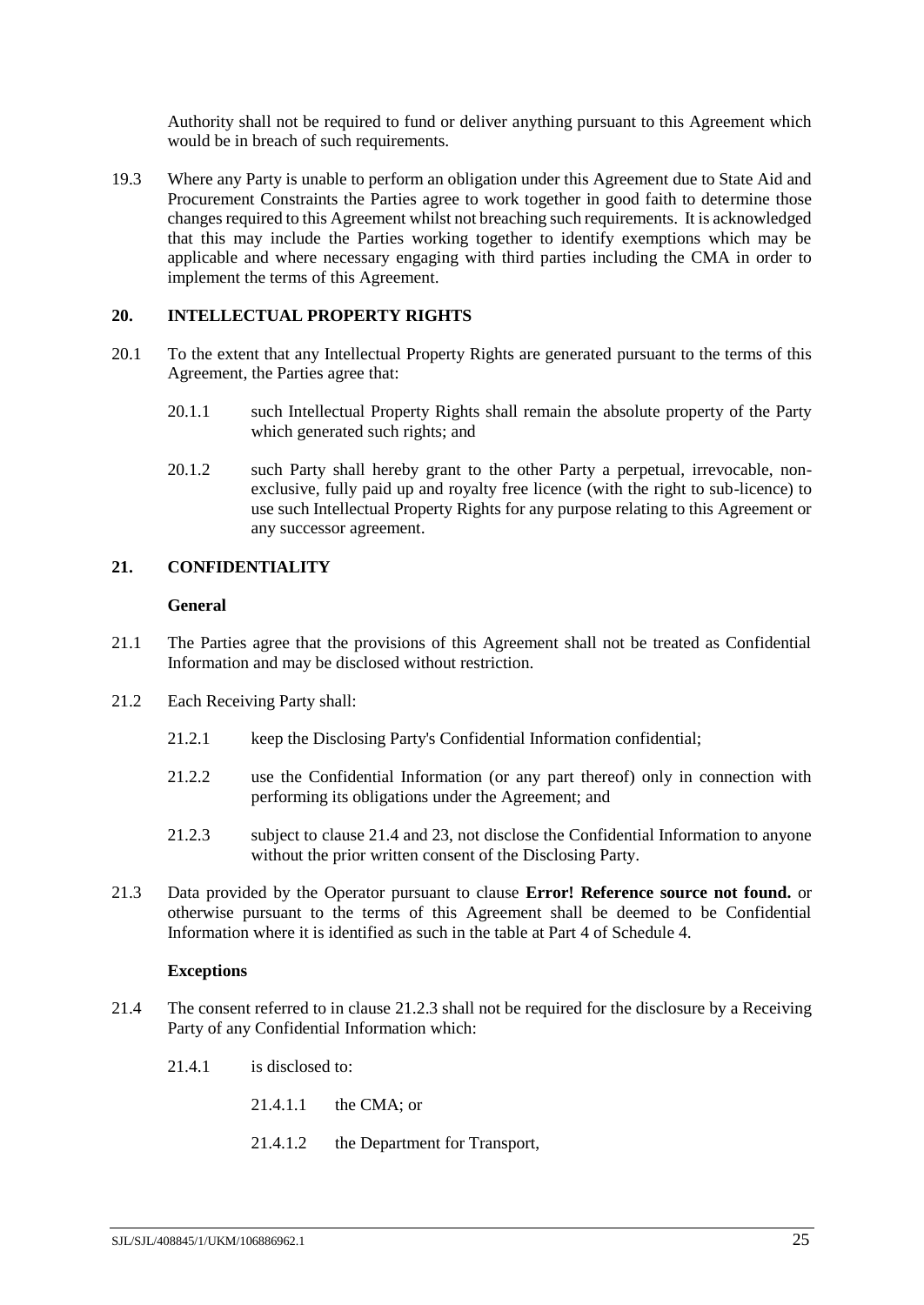- 21.4.2 at any time comes into the public domain otherwise than as a result of breach of this Agreement by the Receiving Party;
- 21.4.3 is disclosed to the Receiving Party's officers, contractors or agents, in each case to the extent required to enable the Receiving Party to carry out its obligations under this Agreement provided that the Receiving Party makes such person aware of the Receiving Party's obligations under this Agreement and the Receiving Party requires such person to observe the same restrictions on the use of the relevant information as are contained in clause [21.2;](#page-27-4)
- 21.4.4 is disclosed to the Receiving Party's professional advisers who are bound to such Receiving Party by a duty of confidence which applies to any information disclosed;
- 21.4.5 is received from a third party who is not in breach of any relevant duty of confidence whether express or implied;
- 21.4.6 is independently developed without access to the Confidential Information; or
- <span id="page-28-1"></span>21.4.7 is required to be disclosed by any applicable law or regulatory requirement to which the Receiving Party is subject or pursuant to any order of the court or other competent regulatory authority or tribunal.
- 21.5 These restrictions and prohibition on use, exploitation, communication and disclosure set out in this clause [21](#page-27-1) shall continue to apply after the expiration or termination of the Agreement in respect of any Confidential Information for such period of time as such information remains Confidential Information..

# **Required Disclosure**

21.6 If the Receiving Party becomes required, in circumstances contemplated by clause [21.4.7](#page-28-1) to disclose any Confidential Information, the Receiving Party shall (save to the extent prohibited by law) give to the Disclosing Party such notice as is practical in the circumstances of such disclosure and shall co-operate with the Disclosing Party, having due regard to the Disclosing Parties' views, and take such steps as the Disclosing Party may reasonably require in order to enable it to mitigate the effects of, or avoid the requirements for, any such disclosure.

# **Remedy**

21.7 The Public Sector Parties acknowledge and agree that money damages may not be an adequate remedy for any breach or threatened breach of this clause [21](#page-27-1) and that a breach by any Public Sector Partner of this clause [21](#page-27-1) may result in immediate and irreparable competitive injury. The Public Sector Parties therefore agree that in addition to any other remedies that may be available, by law or otherwise, the Operator shall be entitled to seek injunctive relief against any breach or threatened breach of this clause [21](#page-27-1) by the Public Sector Parties.

# <span id="page-28-0"></span>**22. DATA PROTECTION**

- 22.1 In this clause [22,](#page-28-0) the expressions **"Process/Processing"**, **"Controller"**, **"Processor" "Data Subject"**, **"Personal Data Breach"** and **"Supervisory Authority"** shall have the same meaning as in the Data Protection Laws.
- 22.2 Each Party shall Process Personal Data under this Agreement as a separate Controller, and shall comply at all times with its respective obligations under Data Protection Laws.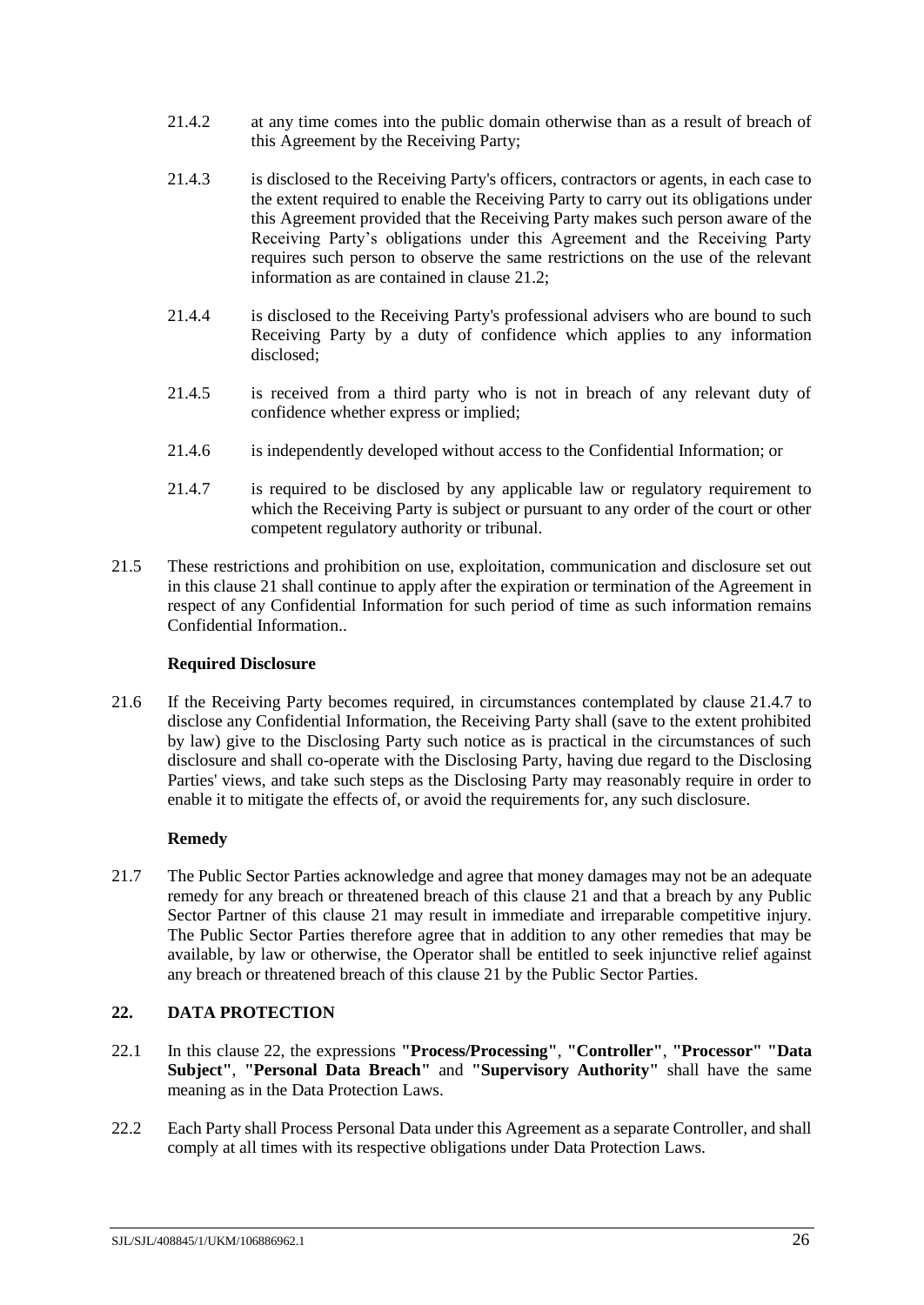- 22.3 In respect of any disclosures of Personal Data by one Party (**"Personal Data Disclosing Party"**) to another Party (**"Personal Data Receiving Party"**), the Personal Data Receiving Party shall:
	- 22.3.1 only Process the disclosed Personal Data where reasonably necessary for the purposes of performing its obligations, or exercising its rights, under this Agreement (including in respect of any onward disclosures to third parties);
	- 22.3.2 not transfer Personal Data outside the EEA without the prior written consent of the Personal Data Disclosing Party; and
	- 22.3.3 notify the Personal Data Disclosing Party without undue delay upon becoming aware of any Personal Data Breach involving the Personal Data.
- 22.4 Each Party shall co-operate with the other, to the extent reasonably requested, in relation to:
	- 22.4.1 any requests from Data Subjects to exercise rights under the Data Protection Laws;
	- 22.4.2 any other communication from a Data Subject concerning the Processing of their Personal Data; and
	- 22.4.3 any communication from a Supervisory Authority concerning the Processing of Personal Data, or compliance with the Data Protection Laws.

### <span id="page-29-0"></span>**23. FREEDOM OF INFORMATION**

- <span id="page-29-1"></span>23.1 The Operator shall cooperate to facilitate Welsh Government, TfW and each Lead Authority acting for its Constituent Local Authorities (together the **"Public Sector Parties"** and each a **"Public Sector Party"**) in complying with their respective obligations under the FOIA and the EIR, together with any guidance and/or codes of practice issued from time to time by the Information Commissioner or the Secretary of State, in the manner provided for in this clause [23,](#page-29-0) which shall apply whenever any Public Sector Party receives a Request for Information which in that Public Sector Party's reasonable opinion is likely to involve the disclosure of Confidential Information.
- 23.2 Where the relevant Public Sector Party receives a Request for Information in relation to Operator Confidential Information it shall notify the Operator in writing of the Request for Information as soon as practicable after receipt and in any event within five (5) Working Days of receiving a Request for Information and shall consult in good faith with the Operator to ascertain whether disclosure of the requested information would be likely to prejudice the commercial interests of the Operator for the purposes of section 43(2) of FOIA or regulation 12(5)(e) of EIR.
- 23.3 Where the relevant Public Sector Party receives a Request for Information relating Operator Confidential Information, the relevant Public Sector Party shall keep the Operator fully informed and the Operator shall provide all necessary assistance reasonably requested by the relevant Public Sector Party to enable the Welsh Government or TfW to respond to a Request for Information in accordance with Section 1 and Section 10 of the FOIA or regulation 5 of the EIR.
- <span id="page-29-2"></span>23.4 The relevant Public Sector Party agrees that (and shall procure that the Constituent Local Authorities agree that) Operator Data shall, for the purposes of the FOIA, constitute: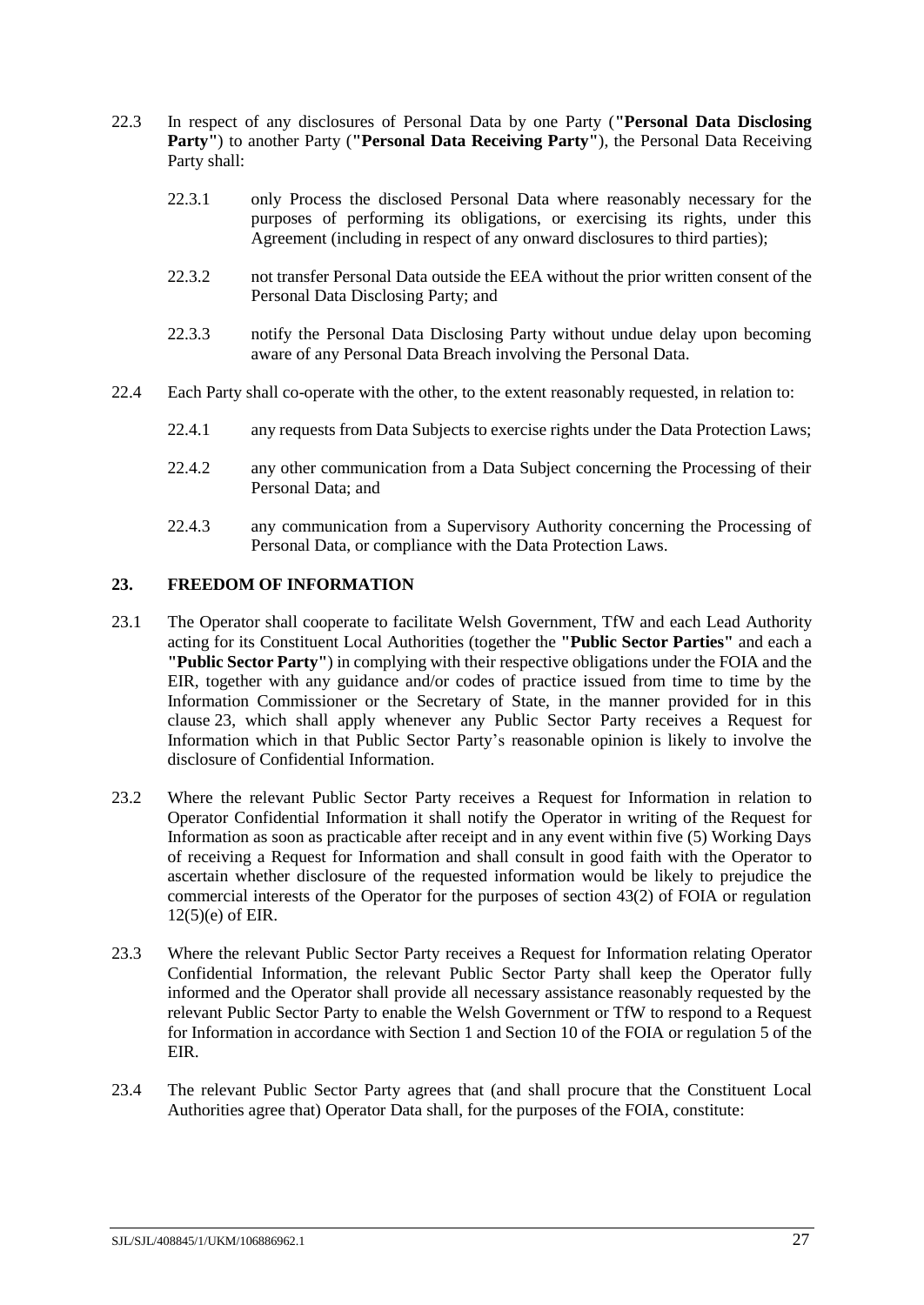- 23.4.1 exempt information pursuant to Part 2 of the FOIA which is provided to the Welsh Government and TfW in confidence and that disclosure of the Operator Data would constitute a breach of confidence actionable by the Operator; and/or
- 23.4.2 exempt information pursuant to Part 2 of the FOIA in that it constitutes either a trade secret of the Operator and/or information which if disclosed to the public would prejudice the commercial interests of the Operator and the Welsh Government and TfW will therefore treat all Operator Data as exempt for the purposes of the FOIA.
- 23.5 In the event that notwithstanding the provisions of clause [23.4,](#page-29-2) any Public Sector Party is bound by the FOIA to disclose any Operator Data to the public, the relevant Public Sector Party shall nonetheless provide the Operator with a minimum of 24 hours written notice prior to the disclosure of any such data.

# <span id="page-30-0"></span>**24. COMPETITION AND PROCUREMENT LAW**

- <span id="page-30-1"></span>24.1 The Parties have considered the application of competition law to this Agreement, and are satisfied that this Agreement complies with competition law at the date of this Agreement.
- 24.2 The Parties acknowledge that the development of partnership arrangements pursuant to clause [5](#page-13-1) of this Agreement will be subject to the application of competition law, and in particular the parties may need to apply the Part 2 Competition Test, and be satisfied (acting reasonably and by reference to the prevailing law at the time of such consideration) that any Umbrella Partnership Agreement meets the Part 2 Competition Test;
- <span id="page-30-2"></span>24.3 The Parties have considered the application of procurement law to this Agreement, and are satisfied that:
	- 24.3.1 this Agreement does not breach the Public Contracts Regulations 2015, the Utilities Contracts Regulations 2016, the Concession Contracts Regulations 2016 or Regulation 1370/2007;
	- 24.3.2 that payments in respect of, and the provision of, services by the Operator pursuant to the terms of this Agreement are consistent with the requirements of article 5 of Regulation 1370/2007.
- 24.4 Notwithstanding clause [24.1](#page-30-1) t[o 24.3,](#page-30-2) if:
	- 24.4.1 statements by, advice from, or decisions by competent authorities (including, but not limited to, the CMA) provides additional detail or guidance in relation to the applicability of competition law to this Agreement which may impact on the position of this Agreement or in respect of the negotiation of the Umbrella Partnership Agreement;
	- 24.4.2 statements by, advice form, or decisions by competent authorities impact on the position of this Agreement under procurement law,

the Parties agree to:

24.4.3 meet in good faith and review the impact of such change or other developments on this Agreement; and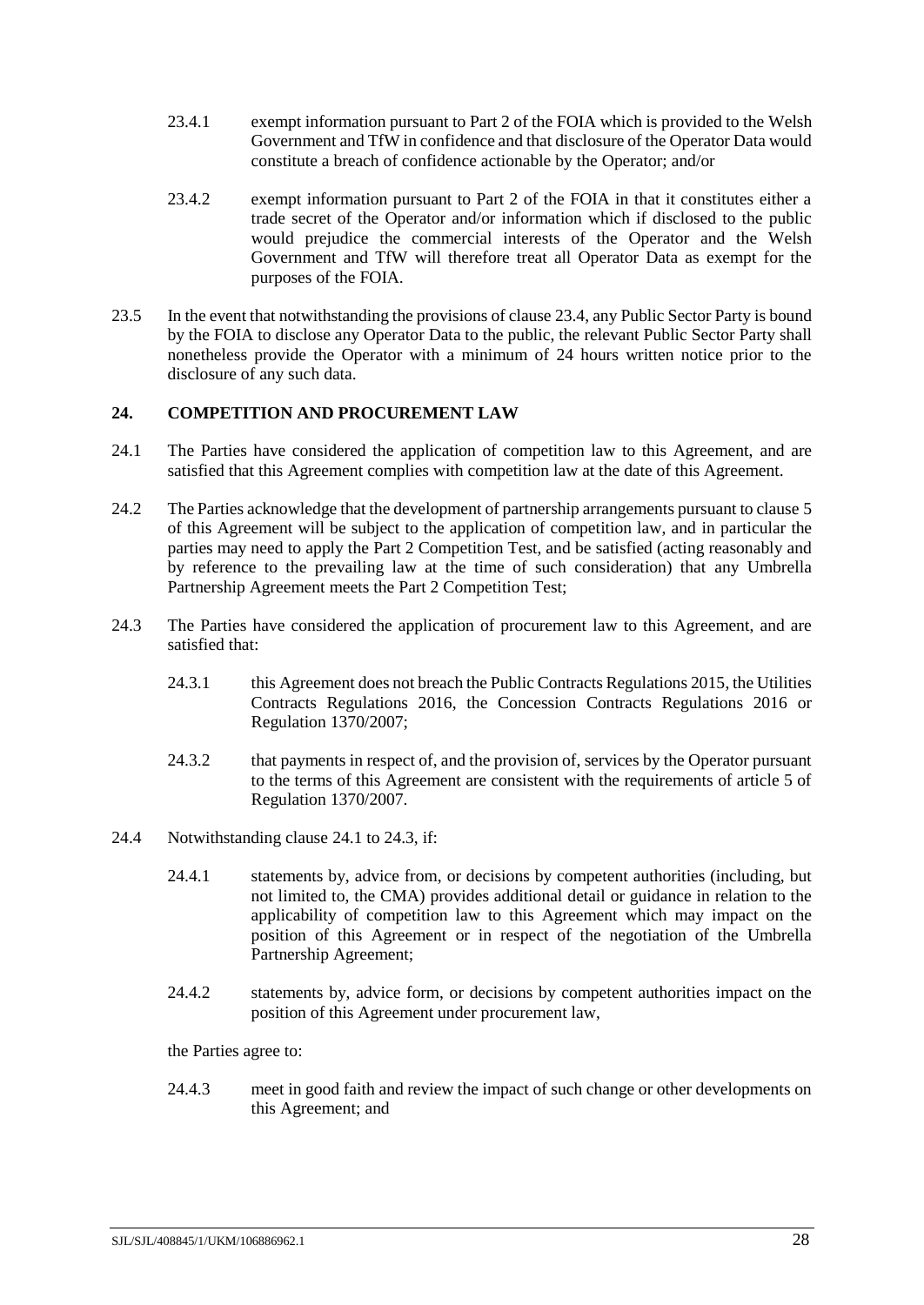- 24.4.4 make any amendment necessary to ensure that this Agreement complies with applicable competition law or procurement law then in force in the light of such development, whilst taking account of the Parties' commercial intentions as expressed in this Agreement.
- 24.5 In the event that the Parties are unable to agree as to the extent and nature of such amendments within one month, any party shall be entitled to refer the decision to the Dispute process in accordance with clause [25.](#page-31-0)

# <span id="page-31-0"></span>**25. DISPUTE RESOLUTION**

- <span id="page-31-3"></span>25.1 Where any Dispute arises between the Parties in connection with this Agreement, the Parties shall attempt to resolve the Dispute in good faith. During the period of the Dispute, the Parties shall continue to comply with their respective obligations under this Agreement.
- 25.2 Where the Parties are unable to resolve the Dispute in good faith, the dispute may be escalated to the relevant Parties' senior representatives (being a senior executive of the relevant Party with sufficient authority to bind the relevant Party in any agreement reached in respect of the Dispute) in order to try and resolve the Dispute. If the Parties' senior representatives are unable to resolve the Dispute within [fifteen (15) Working Days] of referral, the Dispute shall be referred to meditation in accordance with claus[e 25.2.](#page-31-2)
- <span id="page-31-2"></span>25.3 If the Parties are unable to resolve a Dispute within two (2) months, the Parties shall attempt to settle the Dispute by mediation in accordance with the CEDR Model Mediation Procedure. Within ten (10) Working Days of service of referral to mediation, the mediator shall be nominated by CEDR. To initiate the mediation, one Party must serve notice in writing (**"ADR Notice''**) to the other Party(s) requesting mediation. A copy of the ADR Notice should be sent to CEDR. Unless otherwise agreed between the Parties, the mediation shall start no later than ten (10) Working Days after the date of the ADR Notice.
- 25.4 If the Dispute is not resolved within ten (10) Working Days after service of the ADR Notice, any Party fails to participate or ceases to participate in the mediation before the expiry of that ten (10) Working Day period, or the mediation terminates before the expiry of that ten (10) Working Day period, the Dispute shall be finally resolved by the courts of England and Wales.
- 25.5 The Parties may by written agreement, agree to vary the time periods set out in this clause [25](#page-31-0) to resolve a Dispute.
- 25.6 Any decision, judgement or settlement resulting from a Dispute determined in accordance with clause [25.1](#page-31-3) shall be recorded in writing, signed by all the Parties involved, and shall be binding on the Parties. Where the Parties have submitted the Dispute to the Courts of England and Wales, the decision of the Courts of England and Wales shall be binding on the Parties.

#### <span id="page-31-1"></span>**26. CHANGE PROCEDURE**

- 26.1 The Parties acknowledge and agree that from time to time during the Term, any Party may request a change to this Agreement. A Party may present its proposal for change to the other Parties who shall consider and discuss the proposal.
- 26.2 Where the Parties agree to amend the Agreement to reflect the proposal, they shall as soon as reasonably practicable (and in any event within [20] Working Days), evaluate the proposal to determine whether it remains in accordance with the Wales Transport Strategy and propose and agree the amendments required to the Agreement.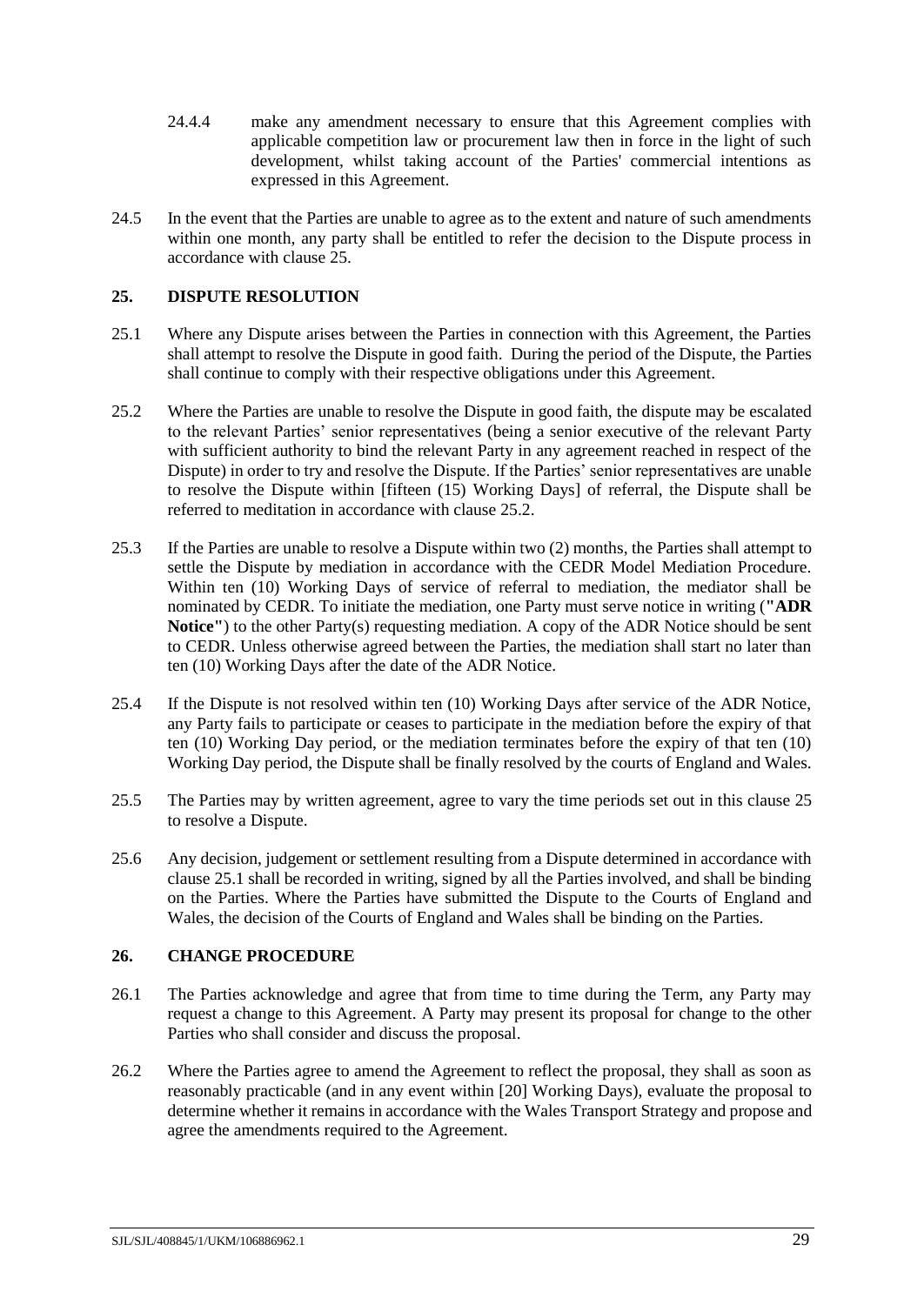26.3 The Parties shall take all reasonable steps to implement those amendments to the Agreement as soon as reasonably practicable. The Parties acknowledge that any changes agreed pursuant to this clause, are not subject to the general amendment clause at clause [29.](#page-32-2)

# <span id="page-32-0"></span>**27. LIMITATION OF LIABILITY**

- <span id="page-32-4"></span>27.1 References to liability in this clause [27](#page-32-0) include every kind of liability arising under or in connection with this Agreement including but not limited to liability in contract, tort (including negligence), misrepresentation, restitution or otherwise. No Party may benefit from the limitations and exclusions set out in this clause in respect of any liability arising from its deliberate default.
- <span id="page-32-5"></span>27.2 Nothing in this Agreement limits any liability which cannot legally be limited, including but not limited to liability for:
	- 27.2.1 death or personal injury caused by negligence; or
	- 27.2.2 fraud or fraudulent misrepresentation.
- 27.3 Subject to clause [27.1](#page-32-4) and [27.2:](#page-32-5)
	- 27.3.1 the Public Sector Parties' total liability under and in connection to this Agreement shall in no event exceed an amount equal to the total amounts payable to the Operator up to the date that this Agreement is terminated; and
	- 27.3.2 the Operator's total liability under and in connection to this Agreement shall in no event exceed an amount equal to the total amounts payable to the Operator under the terms of this Agreement.

# <span id="page-32-1"></span>**28. ASSIGNMENT**

- 28.1 This Agreement is personal to the Parties and may not be assigned (whether absolutely or by way of security and whether in whole or in part), sub-contracted, transferred, mortgaged, charged, declared in trust for a third party, or otherwise disposed of in any manner whatsoever to any third party without the prior written consent of the other Parties and any such purported dealing in contravention of this clause shall be ineffective.
- <span id="page-32-3"></span>28.2 In the event that the Operator disposes of its business, the Operator shall:
	- 28.2.1 novate its rights and obligations under this Agreement to the party to which its business is transferred (including, where agreed the rights and obligations in respect of the Umbrella Partnership Agreement or any other agreement entered into to further the intent of this Agreement); and
	- 28.2.2 terminate its participation under this Agreement in accordance with clause [11.8.](#page-20-1)

# <span id="page-32-2"></span>**29. AMENDMENT**

- 29.1 This Agreement may only be amended, modified, varied or supplemented in writing signed by or on behalf of all of the Parties to this Agreement.
- 29.2 The Parties shall, as soon as reasonably practicable following the coming into force of any legislation, regulations or statutory instruments (or any amendments to existing legislation,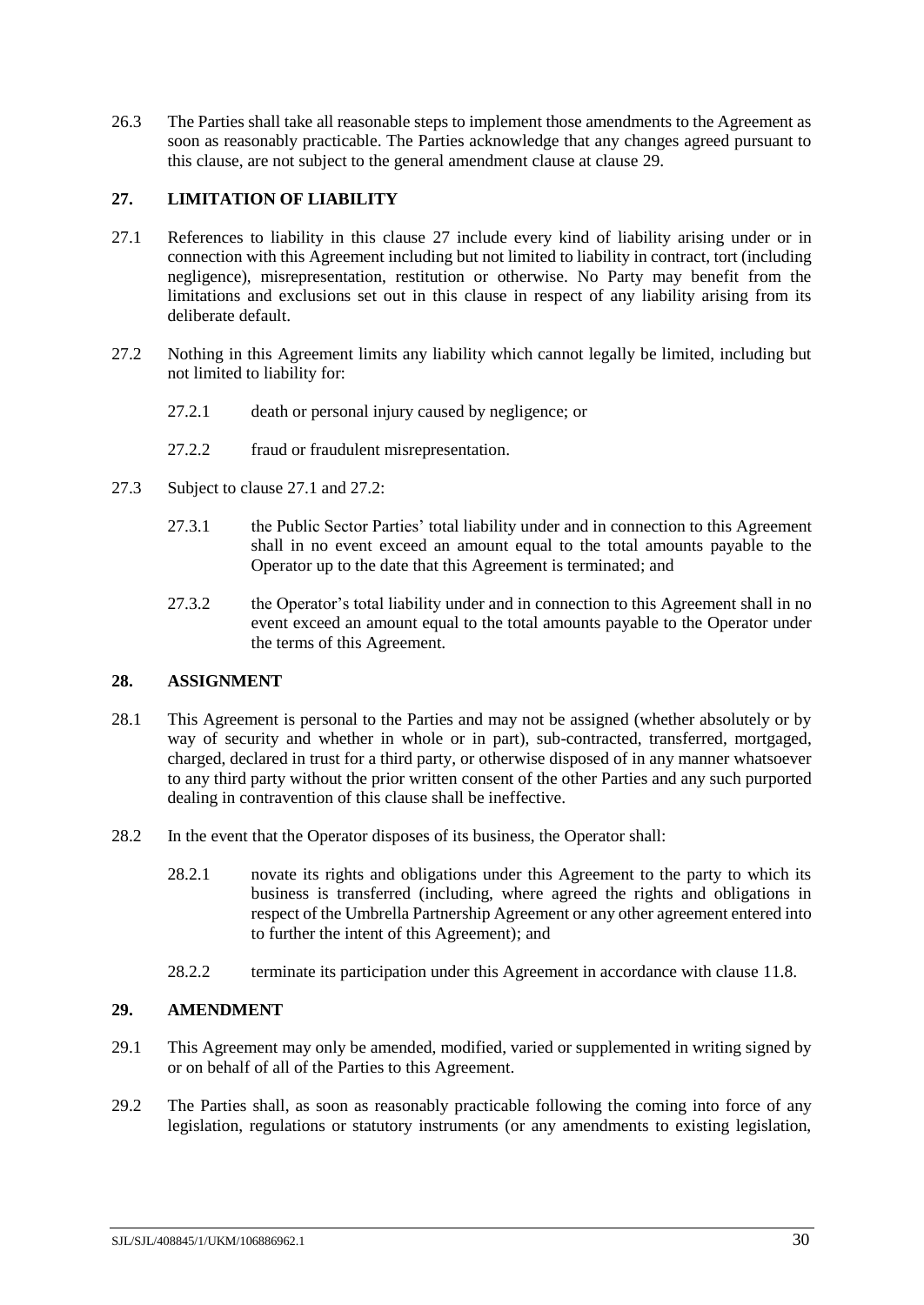regulations or statutory instruments) which impacts the terms of this Agreement, review and, if necessary, amend the terms of this Agreement to account for such changes.

### <span id="page-33-0"></span>**30. WAIVER**

The rights and remedies of the Parties shall not be affected by any failure to exercise or delay in exercising any right or remedy or by the giving of any indulgence by any other Party or by anything whatsoever except a specific waiver or release in writing and any such waiver or release shall not prejudice or affect any other rights or remedies of the Parties. No single or partial exercise of any right or remedy shall prevent any further or other exercise thereof or the exercise of any other right or remedy.

### <span id="page-33-1"></span>**31. NOTICES**

- <span id="page-33-3"></span>31.1 Any notice (including any approval, consent or other communication) in connection with this Agreement shall be given in writing and shall either be personally left at the address of the addressee or sent by pre-paid first class post or be sent by electronic mail. The address for service of a Party shall be its address as stated in clause [31.2](#page-33-2) or any other address or electronic mail address notified to the other Parties in accordance with this clause [31.1.](#page-33-3)
- <span id="page-33-2"></span>31.2 The addresses for service of notices are:

### **The Operator**

- a) Address: [ADDRESS]
- b) For the attention of: [POSITION OF CONTACT]
- c) Email address: [EMAIL ADDRESS]

#### **Welsh Ministers**

- a) Address: [ADDRESS]
- b) For the attention of: [POSITION OF CONTACT]
- c) Email address: [EMAIL ADDRESS]

#### **Transport for Wales**

- a) Address: [ADDRESS]
- b) For the attention of: [POSITION OF CONTACT]
- c) Email address: [EMAIL ADDRESS]

#### **Lead Authority**

- a) Address: [ADDRESS]
- b) For the attention of: [POSITION OF CONTACT]
- c) Email address: [EMAIL ADDRESS]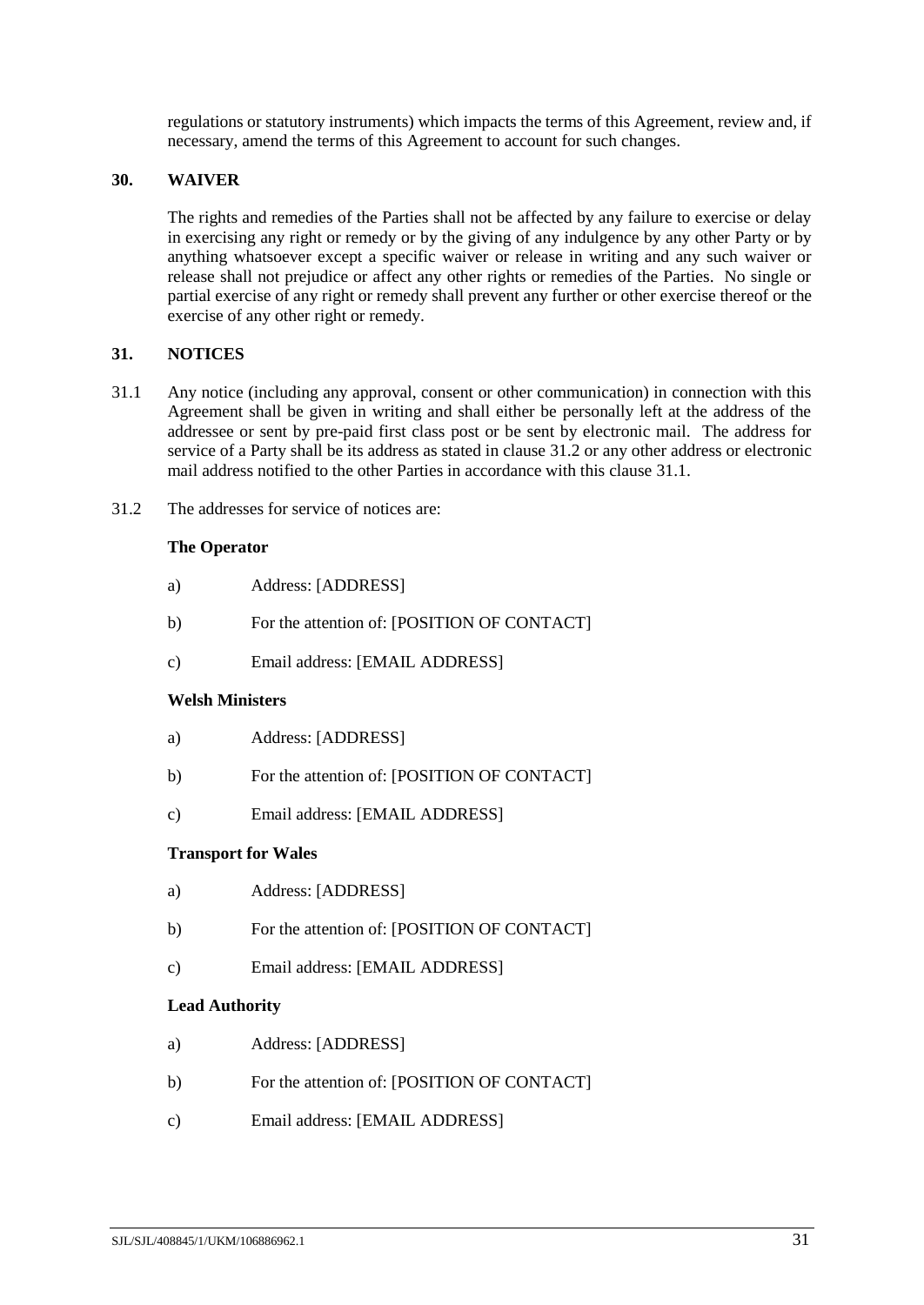- 31.3 In the absence of evidence of earlier receipt, any notice shall take effect from the time that it is deemed to be received in accordance with clause [31.4.](#page-34-3)
- <span id="page-34-3"></span>31.4 A notice is deemed to be received:
	- 31.4.1 in the case of a notice personally left at the address of the addressee during normal working hours, upon delivery at that address or if not during normal working hours the next Working Day; or
	- 31.4.2 in the case of a first class posted letter (within the United Kingdom), on the third Working Day after posting; or
	- 31.4.3 in the case of an email, in the absence of a delivery error message, at the time of sending to the relevant addressee,

and for the purpose of deemed receipt under this clause [31.4,](#page-34-3) it shall be sufficient to prove that personal delivery was made or that the envelope containing the posted notice was properly addressed or the email contained the correct email address.

# <span id="page-34-0"></span>**32. SEVERABILITY**

If any term of this Agreement is found by any court or body or authority of competent jurisdiction to be illegal, unlawful, void or unenforceable, such term will be deemed to be severed from this Agreement and this will not affect the remainder of this Agreement which will continue in full force and effect.

# <span id="page-34-1"></span>**33. THIRD PARTY RIGHTS**

- 33.1 Save as otherwise expressly provided for in this Agreement, a person who is not a party to this Agreement shall have no rights under the Contracts (Rights of Third Parties) Act 1999 to enforce any term of this Agreement. This does not affect any right or remedy of a third party which exists, or is available, apart from that Act.
- 33.2 Where a Lead Authority and/or Constituent Local Authority is stated as having a right pursuant to this Agreement the Lead Authority and/or Constituent Local Authority shall be entitled to exercise that right pursuant to the terms of this Agreement, notwithstanding that it is a third party.
- 33.3 The rights of the Parties to terminate, rescind or agree any variation to this Agreement are not subject to the consent of any other person.

# <span id="page-34-2"></span>**34. ENTIRE AGREEMENT**

- 34.1 Subject to clause [34.2,](#page-35-2) with the Previous BES Funding Arrangements, this Agreement constitutes the entire agreement between the Parties and supersedes any prior agreement or arrangement in respect of its subject matter and:
	- 34.1.1 no Party has entered into this Agreement in reliance upon, and will have no remedy in respect of, any misrepresentation, representation or statement (whether made by any other Party or any other person and whether made to the first Party or any other person) which is not expressly set out in this Agreement; and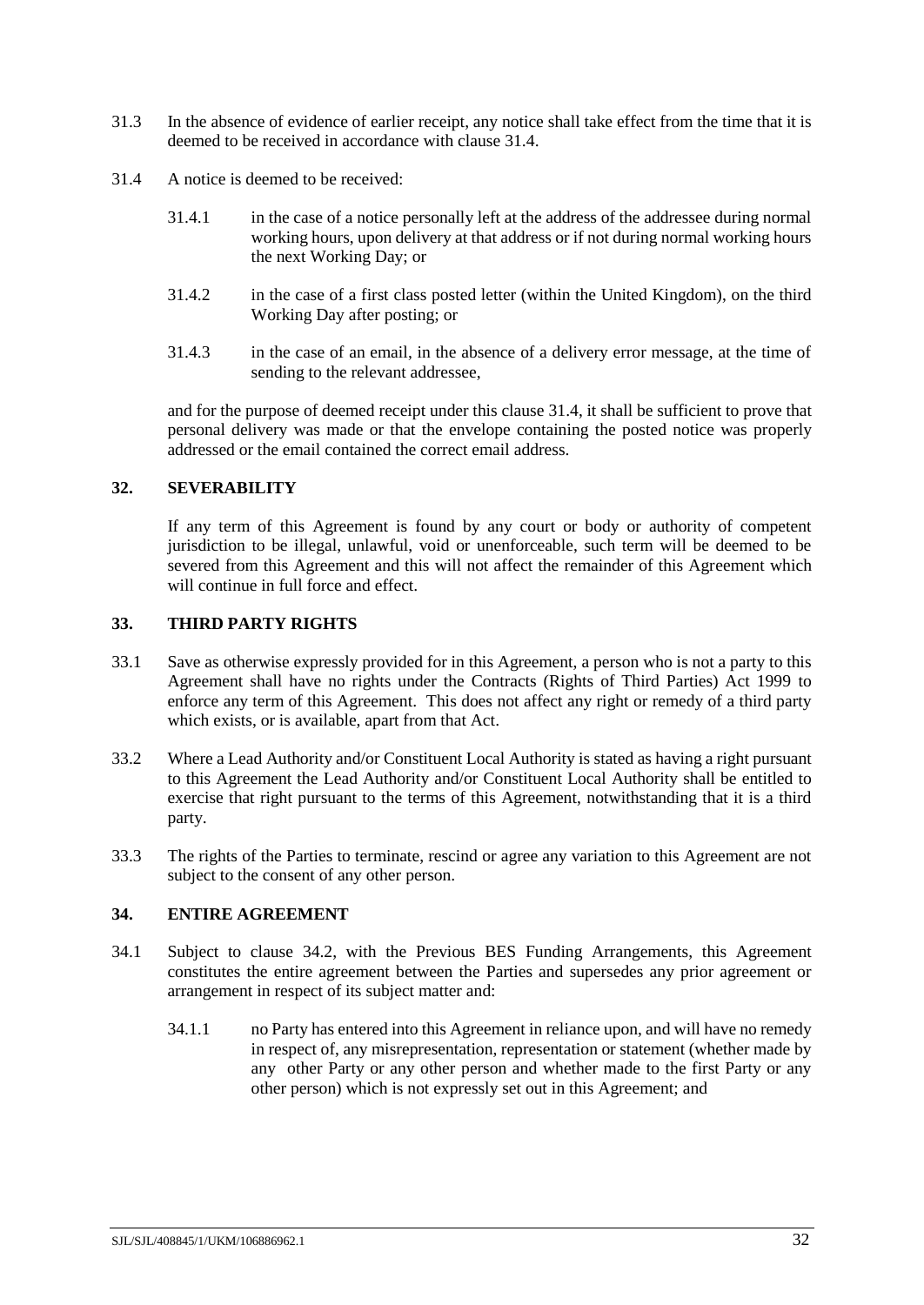- 34.1.2 the only remedies available for any misrepresentation or breach of any representation or statement which was made prior to entry into this Agreement and which is expressly set out in this Agreement will be for breach of contract.
- <span id="page-35-2"></span>34.2 Nothing in this clause [34](#page-34-2) shall be taken to affect the terms of any Existing Supported Services Contract or New Supported Services Contract between any of the parties to this Agreement, including any amendments to such contracts effected by the terms of this Agreement.
- 34.3 For the avoidance of doubt, nothing in this clause [34](#page-34-2) will be interpreted or construed as limiting or excluding the liability of any person for fraud or fraudulent misrepresentation.

### <span id="page-35-0"></span>**35. COUNTERPARTS**

This Agreement may be executed in any number of counterparts, and by the Parties as separate counterparts but will not be effective until each Party has executed at least one counterpart. Each counterpart shall constitute an original of this Agreement, but all the counterparts shall together constitute one and the same Agreement.

#### <span id="page-35-1"></span>**36. GOVERNING LAW AND JURISDICTION**

- 36.1 This Agreement and any non-contractual obligations arising out of or in connection with it shall be governed by and construed in accordance with Welsh law.
- 36.2 Subject to the Dispute Resolution Procedure, the courts of England and Wales have exclusive jurisdiction to determine any dispute arising out of or in connection with this Agreement including (without limitation) in relation to any non-contractual obligations.

This Agreement has been entered into on the date stated at the beginning of this Agreement.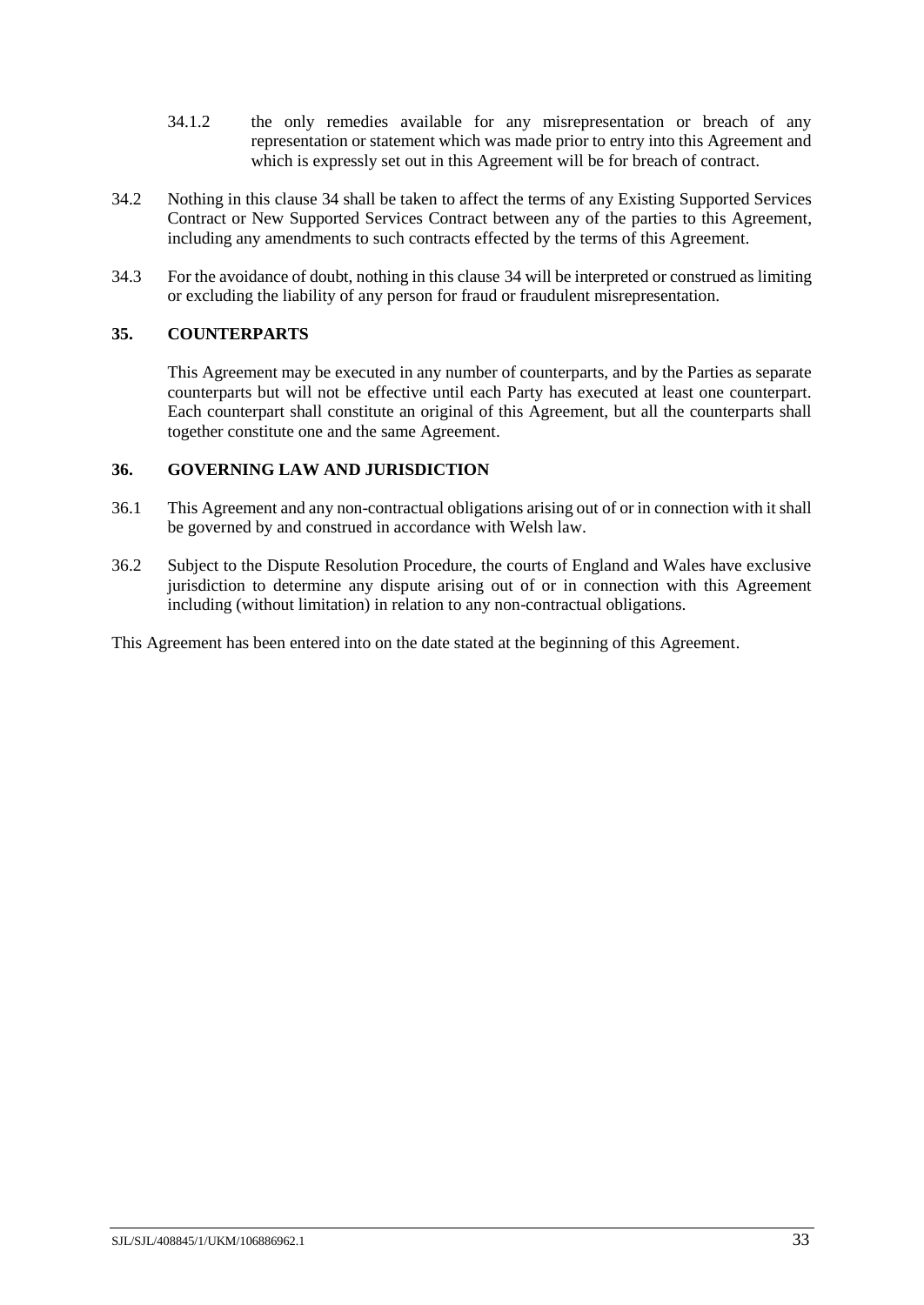| Signed for and<br>on behalf of WELSH<br><b>MINISTERS</b> by:   | Signature             |                                  |
|----------------------------------------------------------------|-----------------------|----------------------------------|
|                                                                | Name (block capitals) | Director/authorised<br>signatory |
| Signed for and on behalf of <b>TRANSPORT</b><br>FOR WALES by:  | Signature             |                                  |
|                                                                | Name (block capitals) | Director/authorised<br>signatory |
| Signed for and on behalf of<br>[LEAD<br><b>AUTHORITY</b> ] by: | Signature             |                                  |
|                                                                | Name (block capitals) | Director/authorised<br>signatory |
| Signed for and on behalf of [OPERATOR] by:                     | Signature             |                                  |
|                                                                | Name (block capitals) | Director/authorised<br>signatory |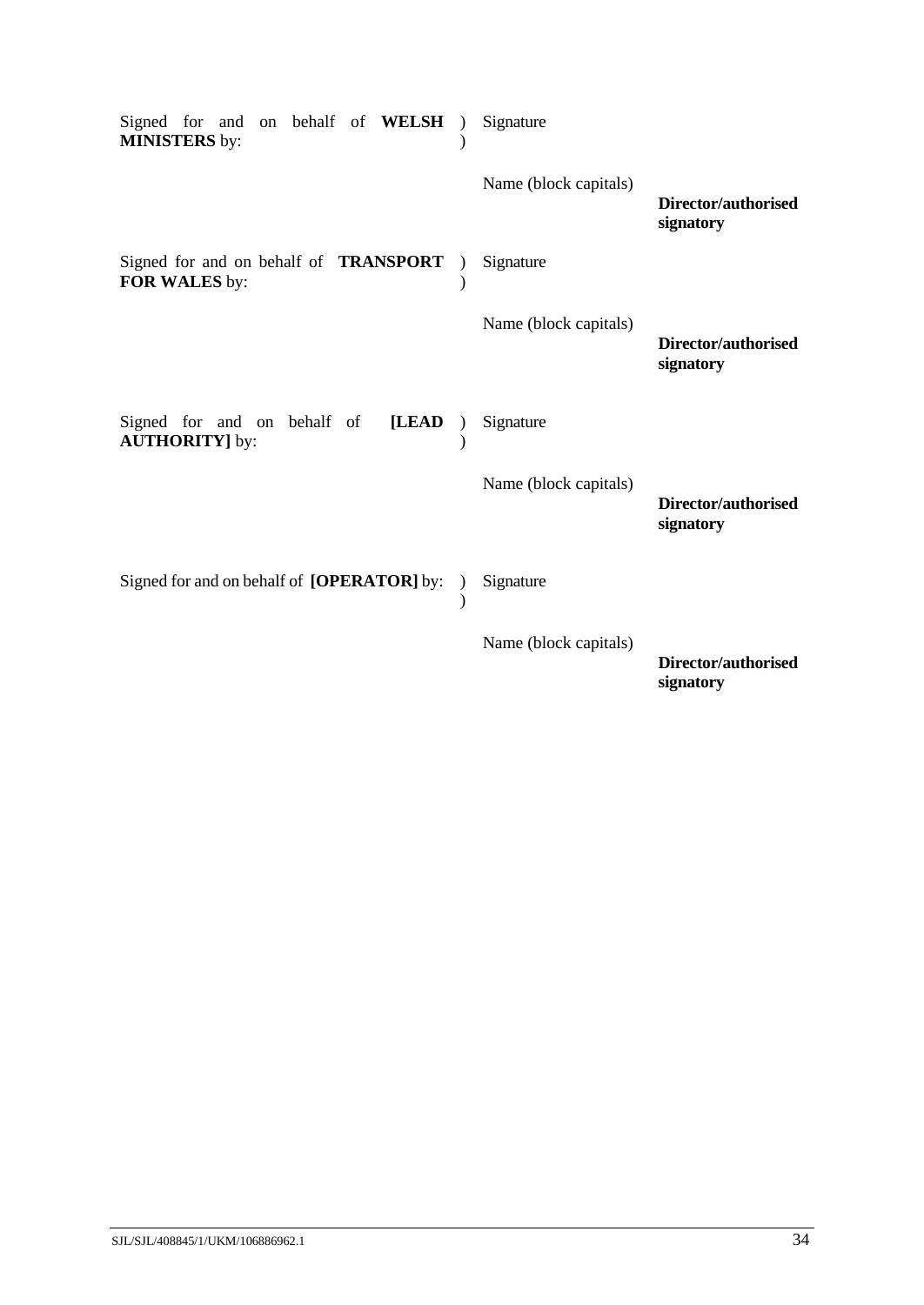### **SCHEDULE 1: WELSH GOVERNMENT REQUIREMENTS**

<span id="page-37-0"></span>The Parties acknowledge and agree that in consideration of the Welsh Government providing the BES 2 Funding and other payments pursuant to this Agreement, the Operator shall comply with the following obligations. Failure to comply with these obligations will constitute a material breach under the terms of this Agreement:

### 1. **Safety of passengers and staff is paramount**

<span id="page-37-2"></span>1.1 In providing Local Services the Operator shall comply with the Welsh Government's "Restarting public transport: guidance for operators" (**[https://gov.wales/restarting-public](https://gov.wales/restarting-public-transport-guidance-operators-html)[transport-guidance-operators-html](https://gov.wales/restarting-public-transport-guidance-operators-html)**) and any updated guidance provided in response to emerging requirements to respond to the public health impact of the COVID 19 pandemic.

# 2. **Reforming Service Delivery**

- 2.1 The Operator shall support the introduction of new and emerging institutional arrangements between the Public Sector Parties that Welsh Government believe are reasonably required to more effectively support the management of bus services in Wales in the future.
- 2.2 The Operator shall, in good faith, engage with TfW, Welsh Government and the Lead Authorities on behalf of their Constituent Local Authorities to reform funding mechanisms such as BSSG and the Concessionary Travel Scheme to improve the quality and viability of the local services available to passengers in Wales.
- 2.3 The Operator shall work with TfW and Welsh Government and other operators to develop a vehicle replacement strategy which will help to inform Welsh Government's plans for a sustainable public transport fleet. Subject to the availability of funding and compliance with state aid rules, Welsh Government may fund measures to bring the national fleet up to the required minimum standard.
- <span id="page-37-1"></span>2.4 Welsh Government is in the process of updating the requirements for the Economic Contract Plan with which all bus operators in receipt of Government funding will be required to sign up to. Once the updated guidance has been published, the Operator shall produce an Economic Contract for approval by TfW, acting reasonably and on behalf of Welsh Government, within (6) six months of publication of the guidance.
- 2.5 Following the issue of the updated requirements for the Economic Contract Plan, pursuant to paragraph [2.4,](#page-37-1) TfW shall set out a timetable and process for the development, review, approval and monitoring of the Operator's Economic Contract.
- 2.6 The Parties acknowledge that, at the time of signing this Agreement, the Operator will not have had sight of the requirements for the Economic Contract Plan. TfW and Welsh Government shall work with the Operator and representatives of the bus industry to reach agreement on sustainable options for implementing such requirements.
- 2.7 In advance of the development of the new requirements for the Economic Contract Plan, the Operator shall commit to complying with the principles of the current Economic Contract (found here), specifically with respect to:
	- 2.7.1 growth potential;
	- 2.7.2 fair work;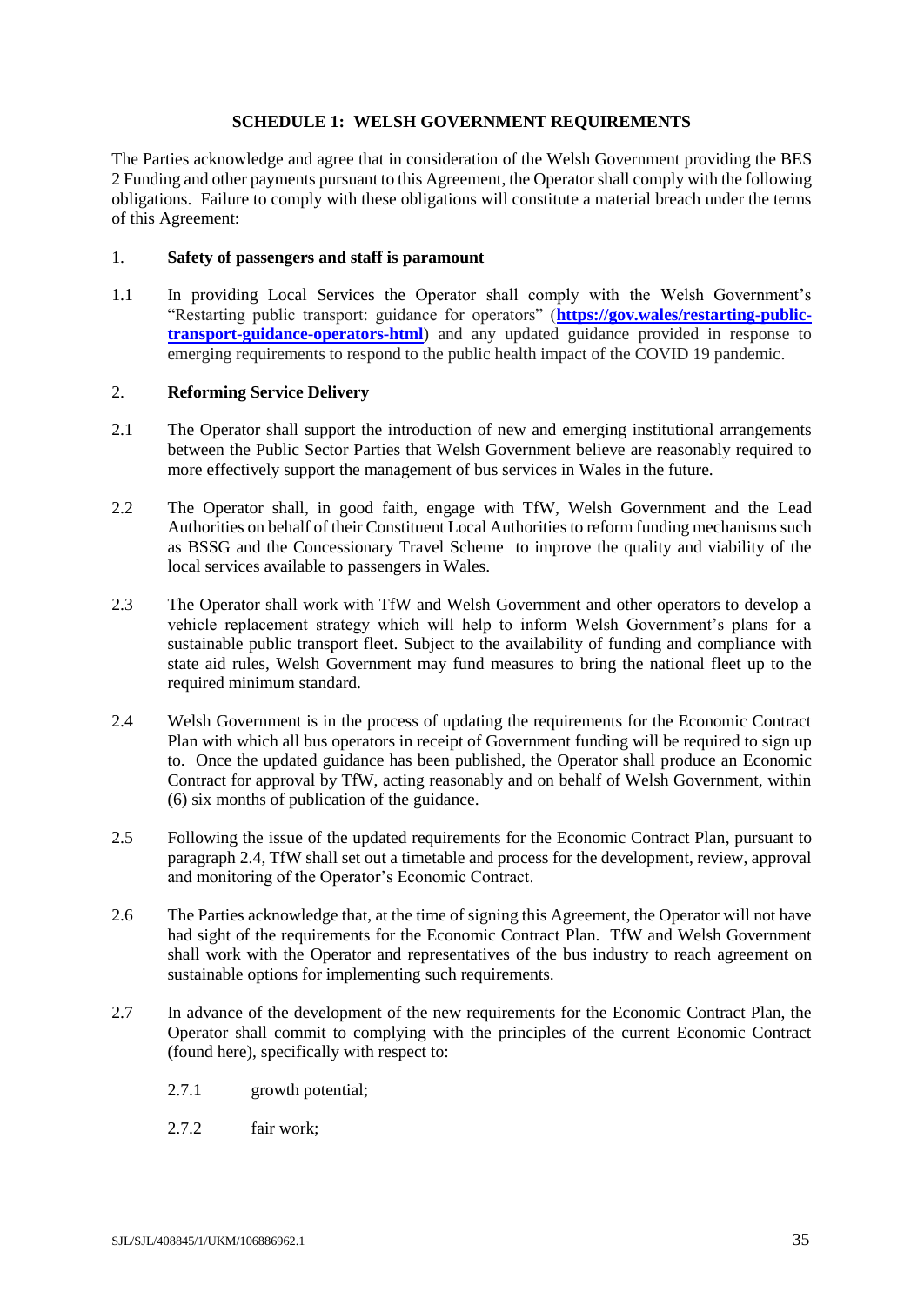- 2.7.3 promotion of health, including a special emphasis on mental health, skills and learning in the workplace; and
- 2.7.4 progress in reducing carbon footprint.
- 2.8 The Operator acknowledges that Welsh Government intends that the Operator's Economic Contract and delivery against the same may form a key part of:
	- 2.8.1 the evidence for the scoring of future competitions for grant funding or other contracts which make use of Welsh Government funding; and
	- 2.8.2 the conditions for other statutory and non-statutory schemes relating to the funding of the bus industry in Wales which Welsh Government may introduce in the future.

### 3. **Improving the Passenger Experience**

The Operator shall use reasonable endeavours to work with the Lead Authority and TfW to increase patronage and social inclusion on bus services and the wider public transport network in Wales.

### 3.1 **Routes**

- 3.1.1 To the extent that reinstatement of the pre-COVID 19 network meets the Priorities and can be provided within the funding available, the Operator shall, by agreement with the Lead Authority, progressively re-instate the network of services that the Operator provided prior to the impact of COVID 19.
- 3.1.2 The Lead Authority shall work with the Operator and the Constituent Local Authorities to determine what changes may be required to the network of services provided by the Operator in response to changing passenger demand and patterns of travel and shall authorise such changes, including the use of alternative delivery modes, in line with the Reference Network. Such changes may include adjustments to the Operator's timetables and routes, where these are necessary to integrate the Operator's services, other bus services and modes of transport to provide passengers with improved journey times and a better experience of public transport.
- 3.1.3 The Operator must seek permission from the Lead Authority prior to registering any new service. Such permission is not to be unreasonably withheld subject to the Operator demonstrating compatibility with the Reference Network or justifying a change to the Reference Network based on passenger need and positive impact on value for money for the Lead Authority.

# 3.2 **Fares and Ticketing**

- 3.2.1 The Operator shall demonstrate that it has sought to improve value for money for passengers by confirming that it has considered options for capping and rationalising fares. No increase in fares will be allowed during the Term of this Agreement unless it is part of a proposal, approved by the Lead Authority, to improve overall value for money for passengers.
- 3.2.2 The Parties shall work together to develop and implement ticketing schemes for the benefit of passengers and the Operator, whether proposed on a statutory or nonstatutory basis subject to compliance with competition law.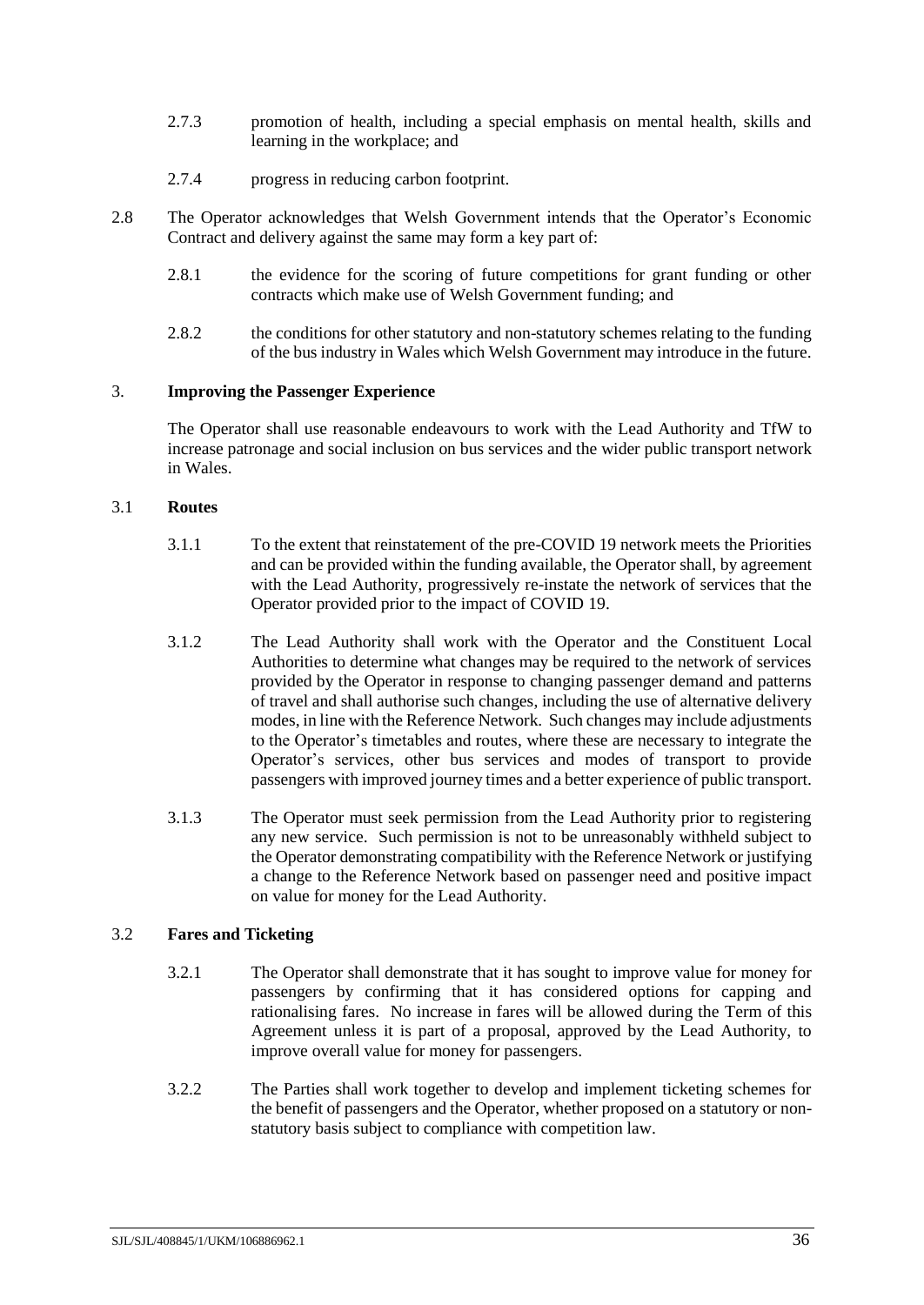### <span id="page-39-0"></span>4. **Negative Conditions**

For the Term of this Agreement the Operator shall not:

- 4.1 act in a way which is primarily intended or expected to make cost effective delivery of the Reference Network more difficult;
- 4.2 carry out their business in a manner which can be shown to, overall, have the intent or expectation of reducing passenger benefits from the bus network in Wales; and
- 4.3 register Local Services which have the primary effect of undermining the value for money of the Subsidised Network (provided that nothing in this paragraph [4](#page-39-0) shall prohibit the Operator from replacing an Existing Supported Service or New Supported Service with a Commercial Service which provides the same or better service throughout the day.

### 5. **Transition to BES 3**

Where clause [10.2](#page-19-3) applies, the Operator acknowledges that it is a condition of the payments made under this Agreement that the Operator will work with the Lead Authority, TfW and other operators to develop a set of partnership obligations which will preserve and improve the benefits to passengers embodied in the Welsh Government requirements set out in this Schedule, recognising the fact that such obligations must be compliant with competition law.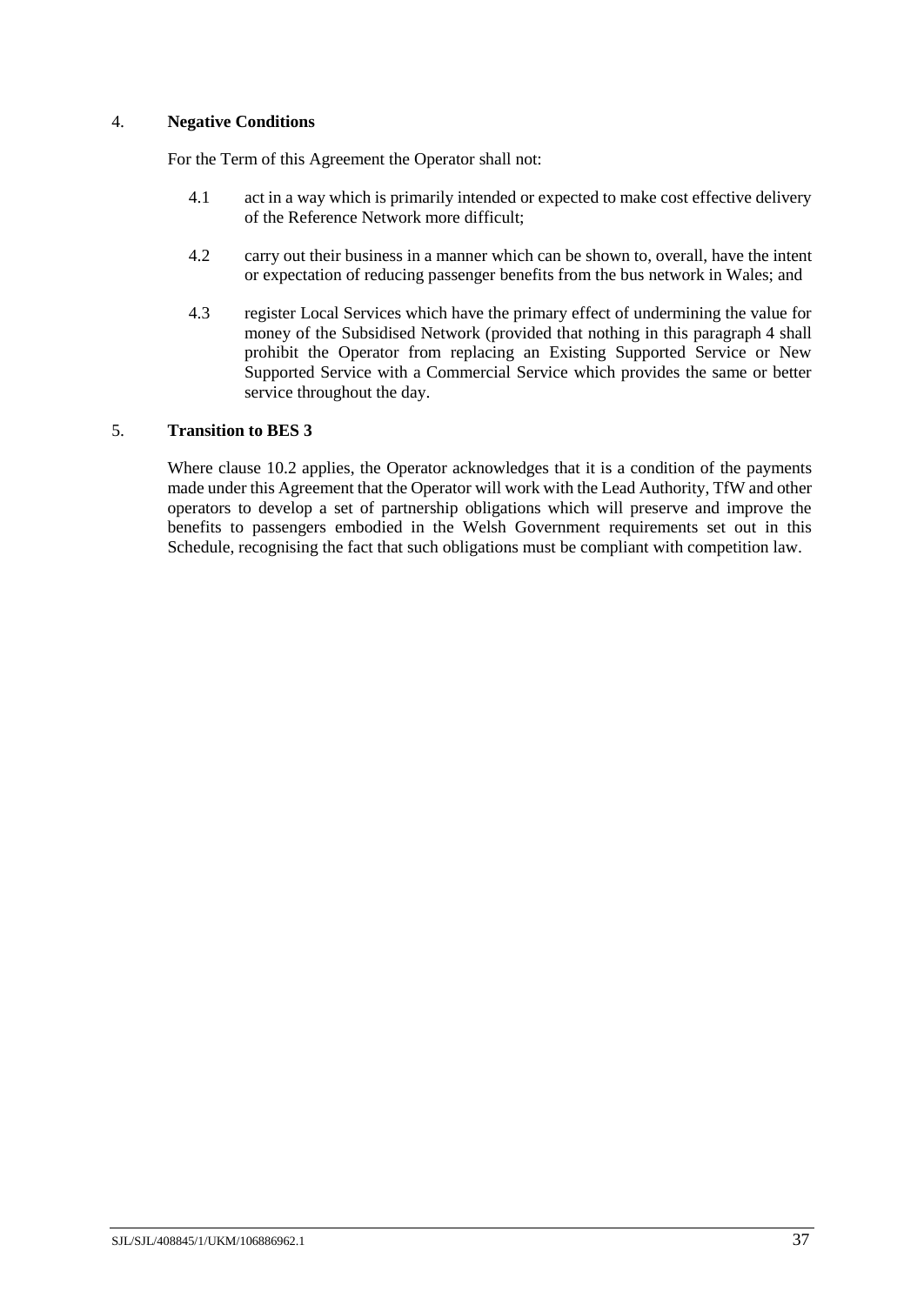### **SCHEDULE 2: PARTNERSHIP THEMES**

<span id="page-40-0"></span>The Parties acknowledge the following matters shall be taken into consideration when agreeing the Umbrella Partnership Agreement and may either be included within the terms of that agreement or may be included as provisions to consider in the implementation of VPAs or other partnership arrangements at a local level.

The Parties shall use the draft form of VPA appended to this Schedule at Section [1](#page-41-0) as a template when producing the Umbrella Partnership Agreement.

In developing the Umbrella Partnership Agreement, the Parties agree to build on the Welsh Government requirements as set out in Schedule [1](#page-37-0) and to agree a shared, enforceable set of partnership obligations to govern the partnership. Examples of such obligations include the Operators working with TfW and the Lead Authority to develop and, where agreed, implement proposals to:

- 1. register routes and timetables that support the journey times and interchange opportunities identified in the Reference Network;
- 2. consolidate core routes, including determining how passengers can benefit from services on core routes irrespective of bus operator, to the extent enabled by competition law;
- 3. de-duplicate and harmonise route numbering;
- 4. identify unserved markets and routes that could serve those markets;
- 5. develop and implement a code of practice on employment terms and driver standards to offer a safe and high quality service to passengers;
- 6. facilitate the introduction of demand responsive or other approaches to service delivery, e.g. by deregistering the existing Local Services, where it is identified that routes may be more effectively served by other means;
- 7. align new routes within the Reference Network where appropriate whilst allowing the Operator innovation in respect of new routes and bus services;
- 8. improve value and/or convenience for passengers. This shall, to the extent enabled by competition law, include working with TfW and the Constituent Local Authorities on the introduction of ticketing schemes (whether statutory or voluntary) which may:
	- 8.1 introduce pay as you go capped fares;
	- 8.2 rationalise fares; and/or
	- 8.3 introduce day and/or weekly tickets,
- 9. establish multi-operator ticketing schemes;
- 10. provide information to support passengers, including the prompt communication of changes to bus timetables through Traveline Cymru, Constituent Local Authorities and TfW; and
- 11. invest in bus services alongside the Welsh Government's and Constituent Local Authorities' investment in infrastructure with the aim of improving customer experience.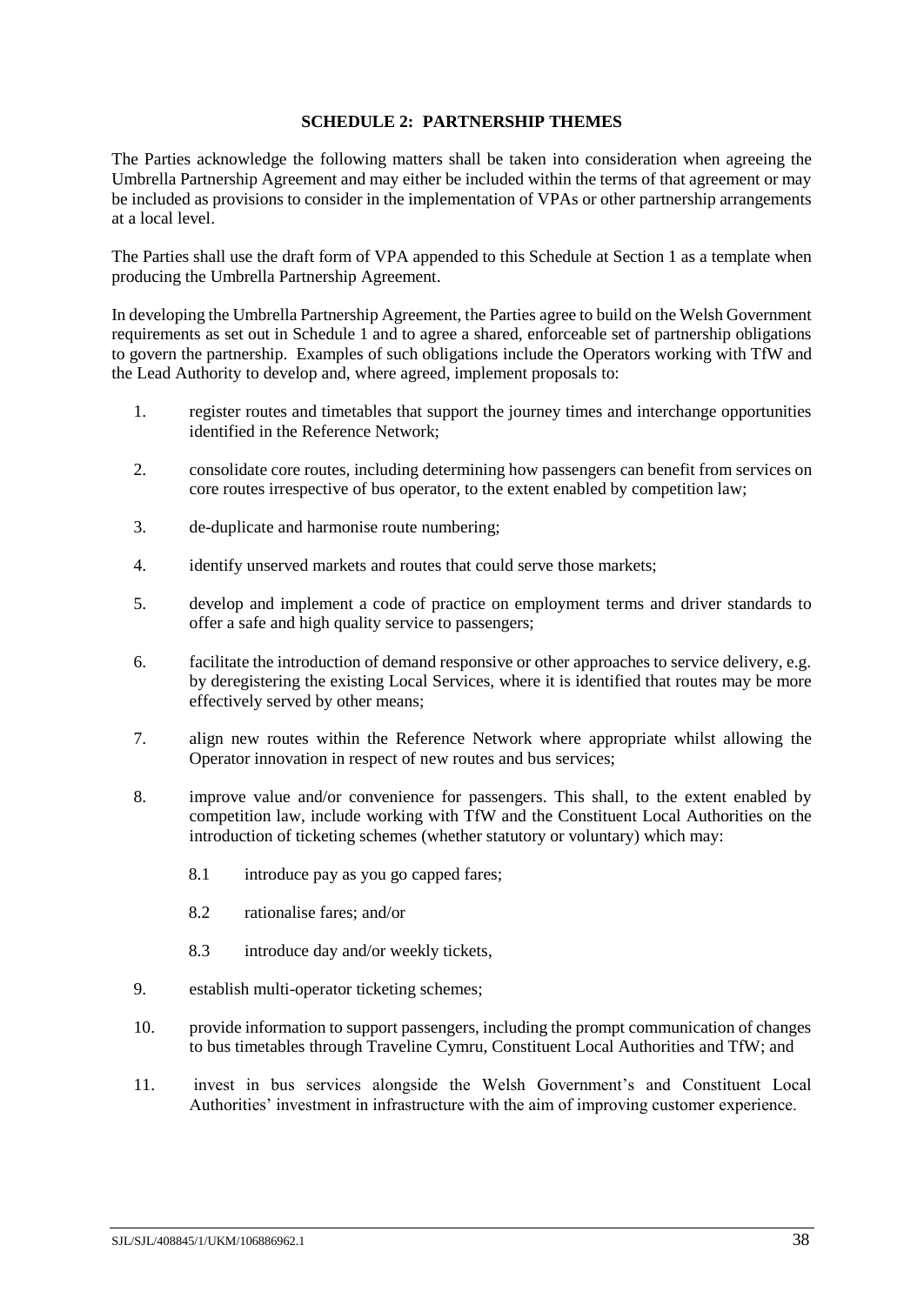# <span id="page-41-0"></span>**Section 1: FORM OF UMBRELLA PARTNERSHIP AGREEMENT**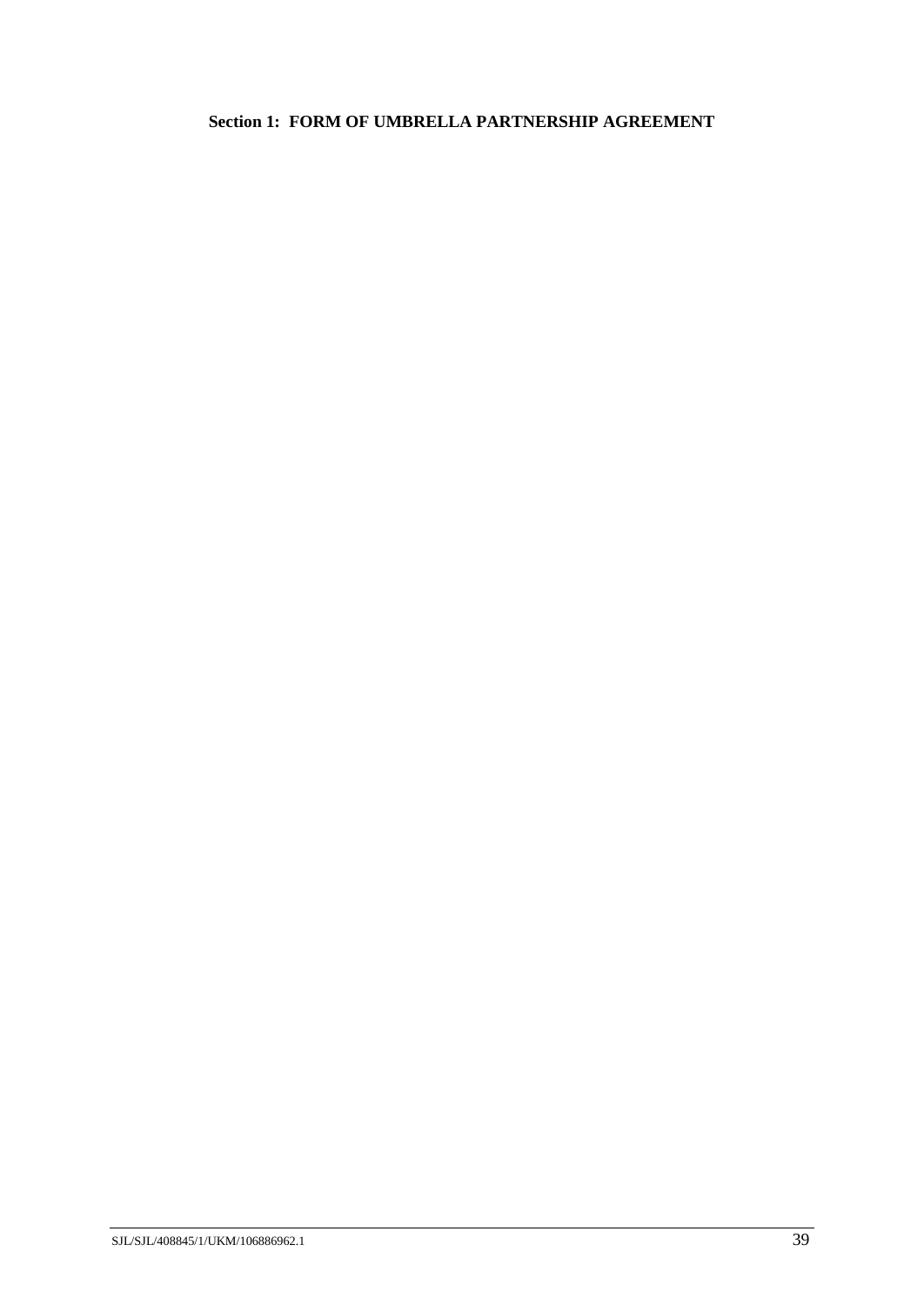#### <span id="page-42-0"></span>**SCHEDULE 3: COMPENSATION, PAYMENT AND RECONCILIATION**

#### **Part 1: General and information provision**

<span id="page-42-1"></span>The Operator shall provide such information to TfW and the Lead Authority as they may reasonably require in order to calculate support payments, reconciliation payments and compensation to be paid pursuant to this Schedule [3.](#page-42-0)

#### **Part 2: Payment**

<span id="page-42-4"></span><span id="page-42-2"></span>1. The Service Payment (SP) shall be calculated as follows:

$$
SP = PC + AM - PR + RP - CP
$$

Where:

- <span id="page-42-5"></span><span id="page-42-3"></span>1.1 Service Payment (SP): shall be calculated monthly and in accordance with the following:
	- 1.1.1 the first Service Payment under this Agreement, shall be calculated for a part month to take account of the Effective Date and on the same basis as the monthly payment for BES 1.5. Any adjustments to allow for actual costs, margin and revenue during this first period shall be taken into account as part of the reconciliation process set out in Part [3](#page-43-0) of this Schedule;
	- 1.1.2 the Lead Authority shall on a monthly basis by no later than the [15]th day of each month, notify the Operator of the proposed Service Payment providing reasonable detail as to how it has been calculated in accordance with this Schedule;
	- 1.1.3 the Service Payment shall be paid by the Lead Authority within [ ] days of the Operator issuing an invoice following receipt of the notice in paragraph [1.1.2](#page-42-3) in respect of a month, in respect of provision of services for that month; and
	- 1.1.4 where this Agreement terminates or expires, other than at the end of a month, the Lead Authority shall, acting reasonably, determine the date and calculation of payment to ensure that the Operator is paid for provision of Services throughout the term of this Agreement.
- 1.2 Period Costs (PC): shall be such value as the Lead Authority may calculate in accordance with paragraph [1](#page-47-1) of Section [1,](#page-47-0) noting that Inadmissible Costs, as set out in Section [2](#page-49-0) to this Schedule, shall not be included in the calculation of PC;
- 1.3 Assumed Margin (AM): shall be the assumed margin payable to the Operator for provision of the Services and shall be a percentage applied to these elements of the Period Costs (PC) for the relevant period i.e. direct costs, variable costs and overhead costs. The AM shall be initially set at 2% of the value of the Periodic Cost. The Parties agree that during the Term, this assumed margin set at 2% shall be subject to ongoing review by Transport for Wales and Welsh Government to ensure that it remains an appropriate percentage to pay Operators as a margin in addition to their costs in accordance with Schedule [5;](#page-57-0)
- 1.4 Periodic Revenue (PR): shall be all revenue received by the Operator in respect of the relevant period as the Lead Authority may calculate in accordance with paragraph [1](#page-47-1) of Section [1;](#page-47-0)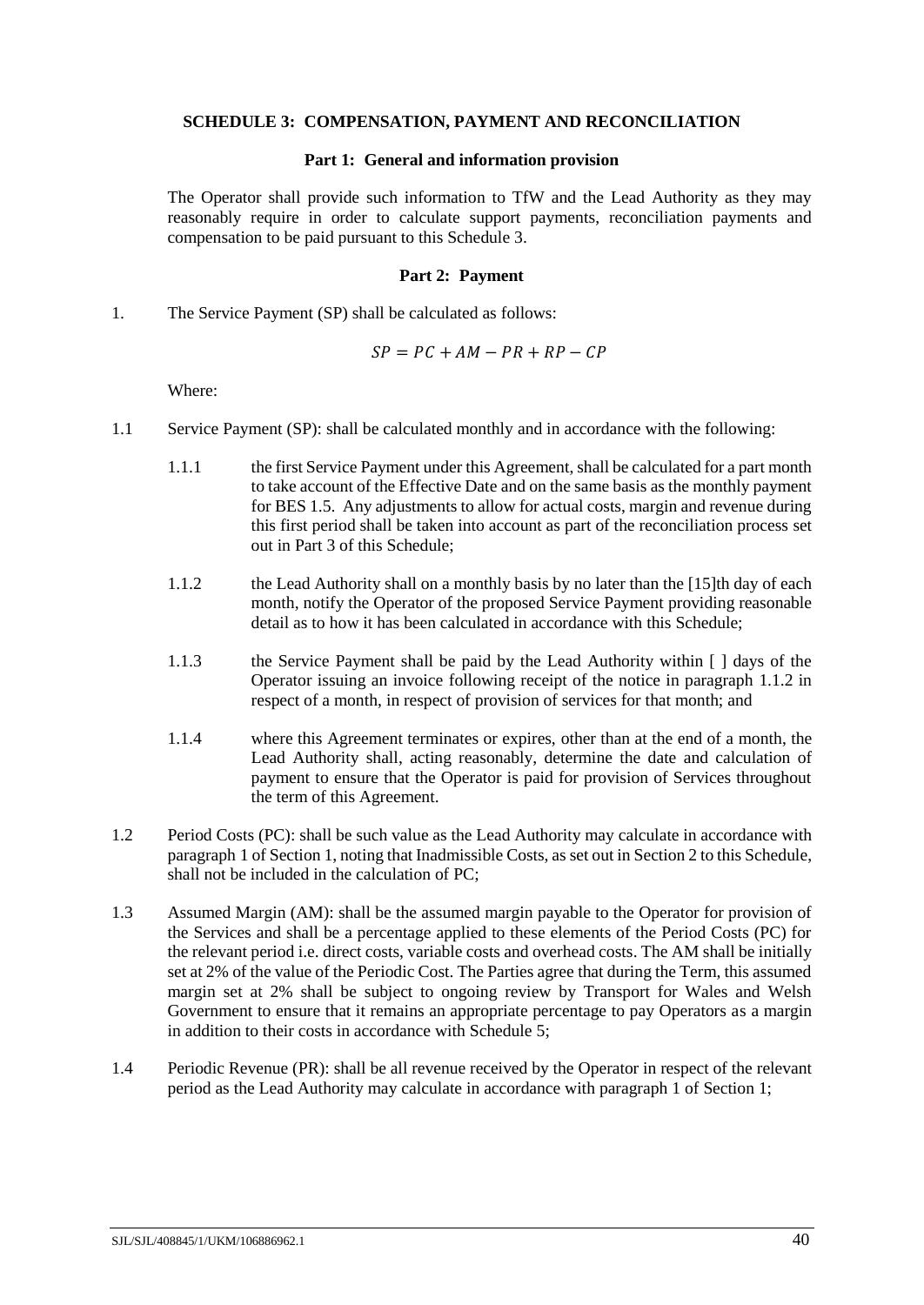- 1.5 RP: is any reconciliation payment in accordance with Par[t 3,](#page-43-0) and shall be a positive figure where the Reconciliation Payment is to be made to the Operator and a negative figure where a Reconciliation Payment is to be made to the Lead Authority; and
- 1.6 CP: is any compensation payment payable pursuant to Part [4.](#page-45-0)
- <span id="page-43-1"></span>2. Where:
- 2.1 SP is a positive figure then this amount shall be paid by the Lead Authority to the Operator, provided that the value of SP shall always be capped at a maximum at the level calculated in accordance with Section [1](#page-47-0) (which may vary each month in line with the calculation); and
- 2.2 SP is a negative figure then this amount shall be paid to the Lead Authority by the Operator,

in each case in accordance with clause [9](#page-18-0) and this Schedule.

- 3. The Operator shall participate in an open book reconciliation process with TfW and the Lead Authority in accordance with Part [3](#page-43-0) to allow assessment of costs to ensure that the Operator has not been overcompensated and that payments reflect the reasonable cost of providing the Services with no more than a reasonable profit earned. Where the reconciliation process determines that the Operator has been over-compensated in any month, the value of the Monthly Costs payable in following months shall be adjusted, at the discretion of the Lead Authority (acting reasonably), such that, the Monthly Service Payment made by the Lead Authority reflects the Lead Authority's expectation of the Operator's costs in future months.
- 4. The Operator acknowledges and agrees that where it fail to provide information in accordance with Section [1](#page-47-0) of Schedule [3,](#page-42-0) this may result in a reduction in the Service Payment to:
- 4.1 50% in the following month; and
- <span id="page-43-0"></span>4.2 no payment in the month following the 50% reduction.

#### **Part 3: Reconciliation**

- 1. The Operator shall participate in an open book reconciliation exercise with TfW and the Lead Authority to enable them to assess compliance by the Operator with the terms of this Agreement and ensure that the Operator has not been over-compensated or under-compensated for provision of services pursuant to the terms of this Agreement. The Operator acknowledges that the support provided to the Operator pursuant to the terms of this Agreement cannot lead to:
- 1.1 over-compensation of the Operator, and that where it is determined that the Operator has been over-compensated for provision of any Local Service that the Lead Authority shall be entitled, on behalf of Welsh Government, to recover the amount of any over-compensation, in accordance with this Part [3](#page-43-0) of Schedule [3;](#page-42-0) or
- 1.2 under-compensation of the Operator, and that where it is determined that the Operator has been under-compensated for provision of any Local Service that the Lead Authority shall be entitled, on behalf of Welsh Government, to add the amount of any under-compensation to the next Service Payment provided in aggregated the total Service Payments made to the Operator, including any such payments shall not exceed the maximum levels calculated in accordance with Section [1.](#page-47-0)
- 2. The reconciliation process shall be carried out in accordance with paragraph [2](#page-48-0) of Section [1](#page-47-0) to this Schedul[e 3.](#page-42-0)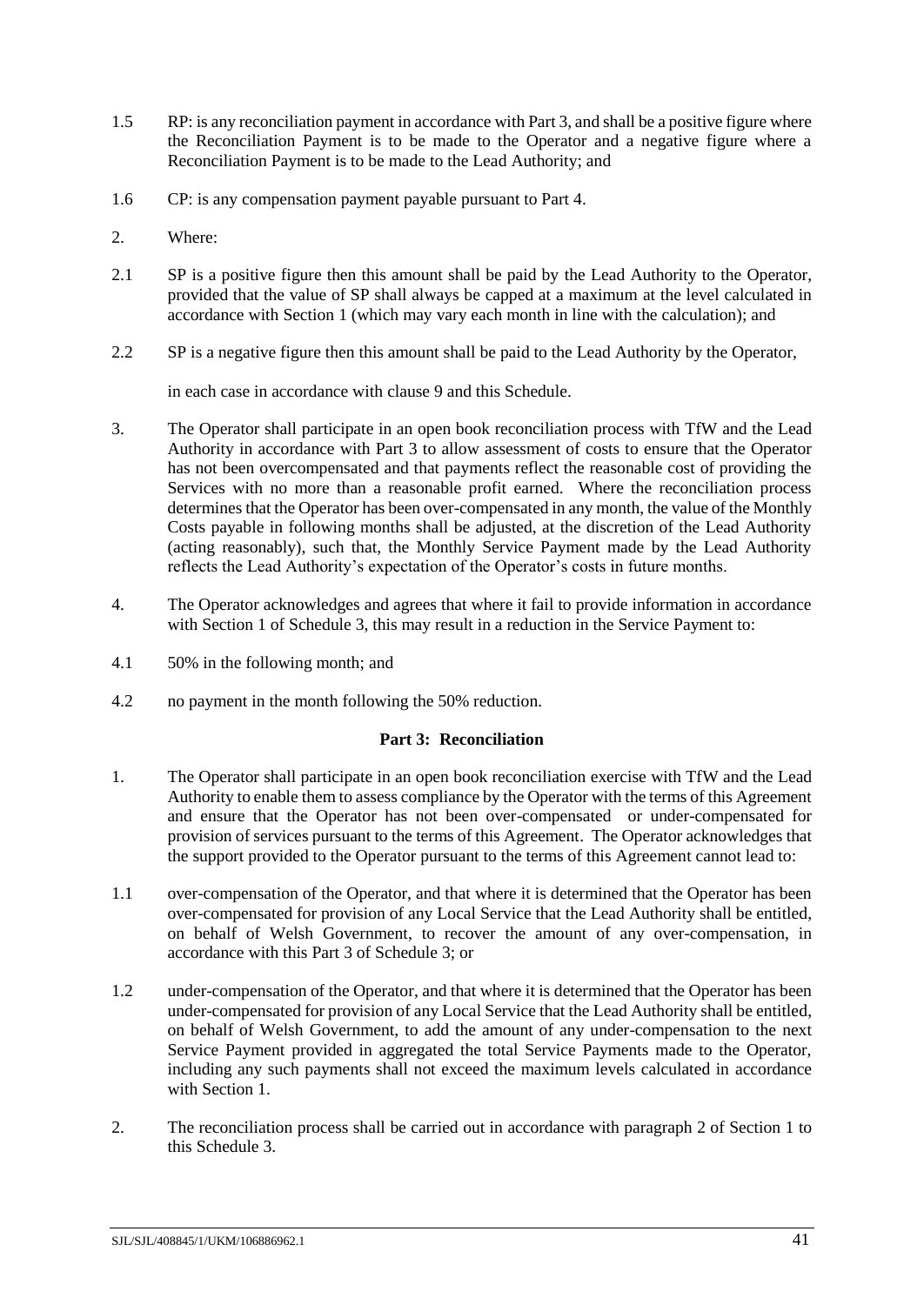- 3. TfW may determine materiality thresholds for the carrying out of the reconciliation process, and determine that it would be disproportionate to carry out a reconciliation process in respect of the Operator. Such decision shall be solely at TfW's discretion, and where TfW makes any such decision, the Operator acknowledges that this shall be without prejudice to any future requirement to examine payments made to the Operator, including where this is required for the purposes of state aid, procurement or competition assessment. It is acknowledged that TfW may determine materiality thresholds by reference to level of payments made to the Operator, or such other criteria as TfW may determine are appropriate.
- 4. The Operator shall provide any information reasonably required by TfW or the Lead Authority on an open book basis, including, but not limited to, information specified in Part [1](#page-52-1) to Schedule [4.](#page-52-0)
- 5. Information provided for this purpose may be shared with contractors that are engaged by TfW to undertake any reconciliation exercise or other analysis of the BES 2 Funding.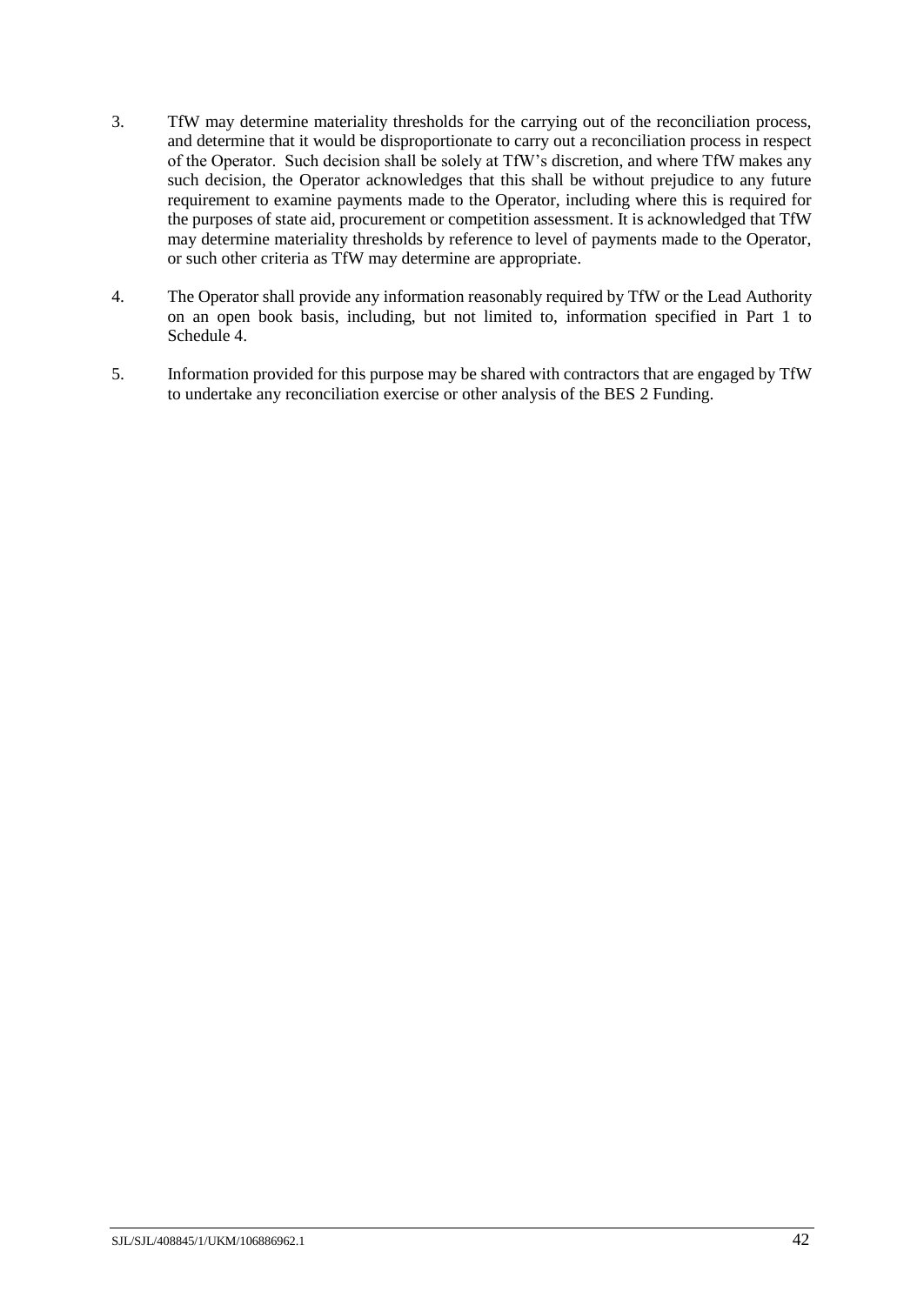### **Part 4: Compensation**

- <span id="page-45-0"></span>1. Where pursuant to the terms of this Agreement, the Lead Authority or Welsh Government are entitled to be paid compensation by the Operator for breach of the terms of this Agreement, the provisions of this Part [4](#page-45-0) shall apply, including:
- 1.1 where the Operator is in material breach of this Agreement;
- 1.2 where the Operator fails to agree the terms of the Umbrella Partnership Agreement, in accordance with claus[e 5.1;](#page-13-2)
- 1.3 where the Operator fails to comply with the Welsh Government's "Restarting public transport: guidance for operators" in accordance with paragraph [1.1](#page-37-2) of Schedul[e 1;](#page-37-0)
- 1.4 where the Operator fails to comply with the Reference Network and associated Service Standards in accordance with clause [8;](#page-17-0) and
- 1.5 where the Operators fails to provide data in accordance with clause [7,](#page-15-0)

and the Lead Authority shall allocate service failure points (**"SFP"**) in respect of each such breach on the following basis: [**Note: Table included, consider how these triggers are measured and triggered e.g. in the case of failure to comply with the Reference Network, does the Operator have to have breached this to many times in a month to trigger this? In the case of failure to agree the terms of the UPA, is this a one-off deduction or does this ratchet over time, and does this apply even where the operator has complied with its obligations in respect of the UPA?]**

| <b>Trigger</b>                                                                                                                                                      | <b>Service Failure Points</b>                                                                                                                 |
|---------------------------------------------------------------------------------------------------------------------------------------------------------------------|-----------------------------------------------------------------------------------------------------------------------------------------------|
| Operator fails to agree the terms of the<br>Partnership Agreement,<br>Umbrella<br>in<br>accordance with clause 5.1.                                                 | 1 SFP for each day following the date on<br>which the Umbrella Partnership<br>Agreement remains unagreed<br>in<br>accordance with clause 5.1. |
| Operator fails to comply with the Welsh<br>Government's "Restarting public transport:<br>guidance for operators" in accordance with<br>paragraph 1.1 of Schedule 1. | 20                                                                                                                                            |
| Operator fails to comply with the Reference<br>Network and associated Service Standards in<br>accordance with clause 8.                                             | 30                                                                                                                                            |
| Operators fails to provide data in accordance<br>with clause 7                                                                                                      | 20                                                                                                                                            |
| <b>Total:</b>                                                                                                                                                       | <b>100</b>                                                                                                                                    |

Compensation Payments shall be calculated on the following basis:

$$
CP = AM \times \frac{SFP}{MSFP}
$$
  
Where:

Where: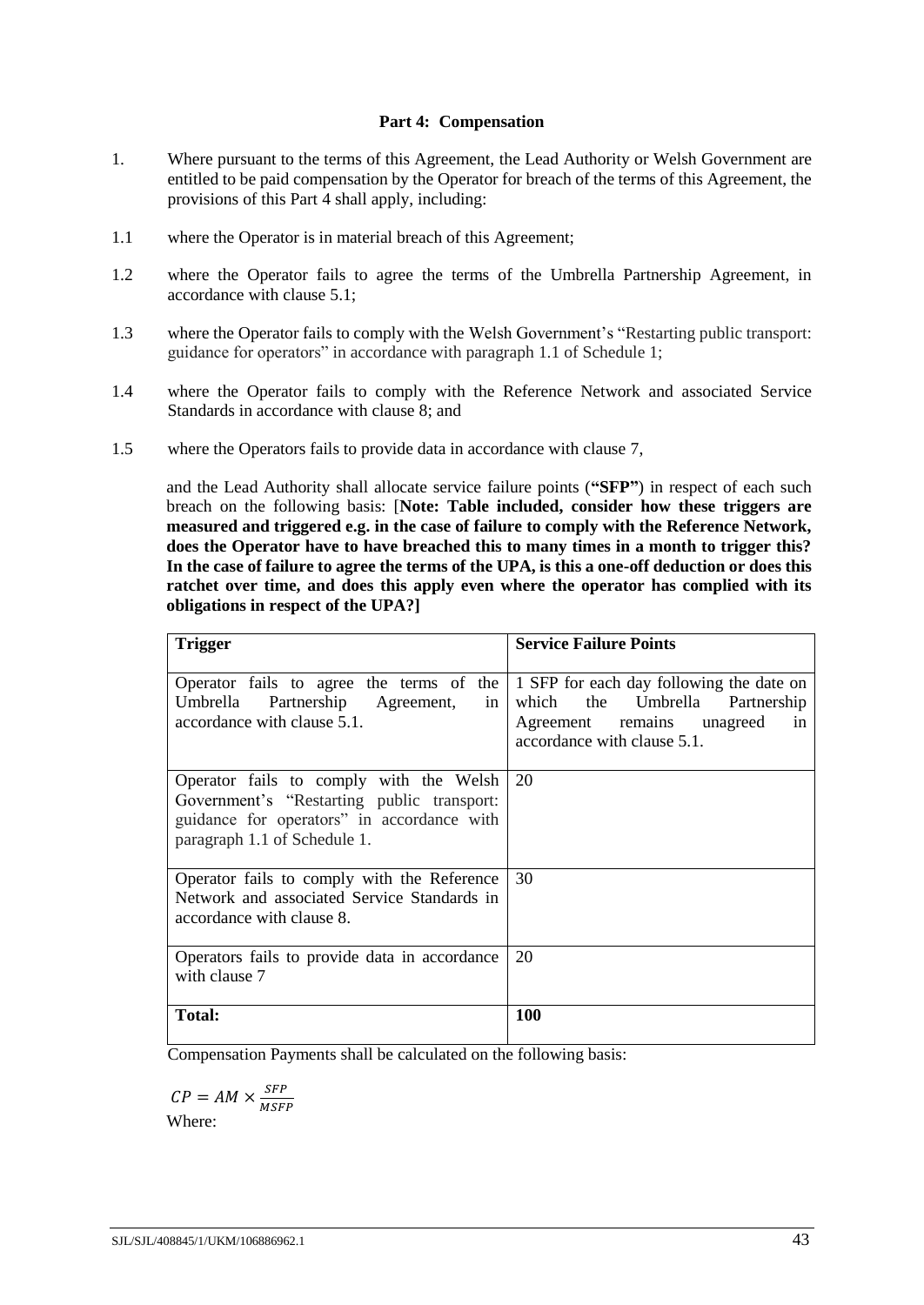- 1.5.1 AM means the Assumed Margin for the relevant period as calculated in Part 2 above.
- 1.5.2 SFP means the total number of Service Failure Points allocated in respect of the relevant period.
- 1.5.3 MSFP means the maximum number of Service Failure Points which may be allocated in respect of the relevant period, which shall be 100.
- 1.6 Where SFP's have been allocated for the same trigger in three (3) consecutive months or more, the Lead Authority or Welsh Government shall be entitled to terminate this Agreement in accordance with claus[e 11.2.](#page-19-4)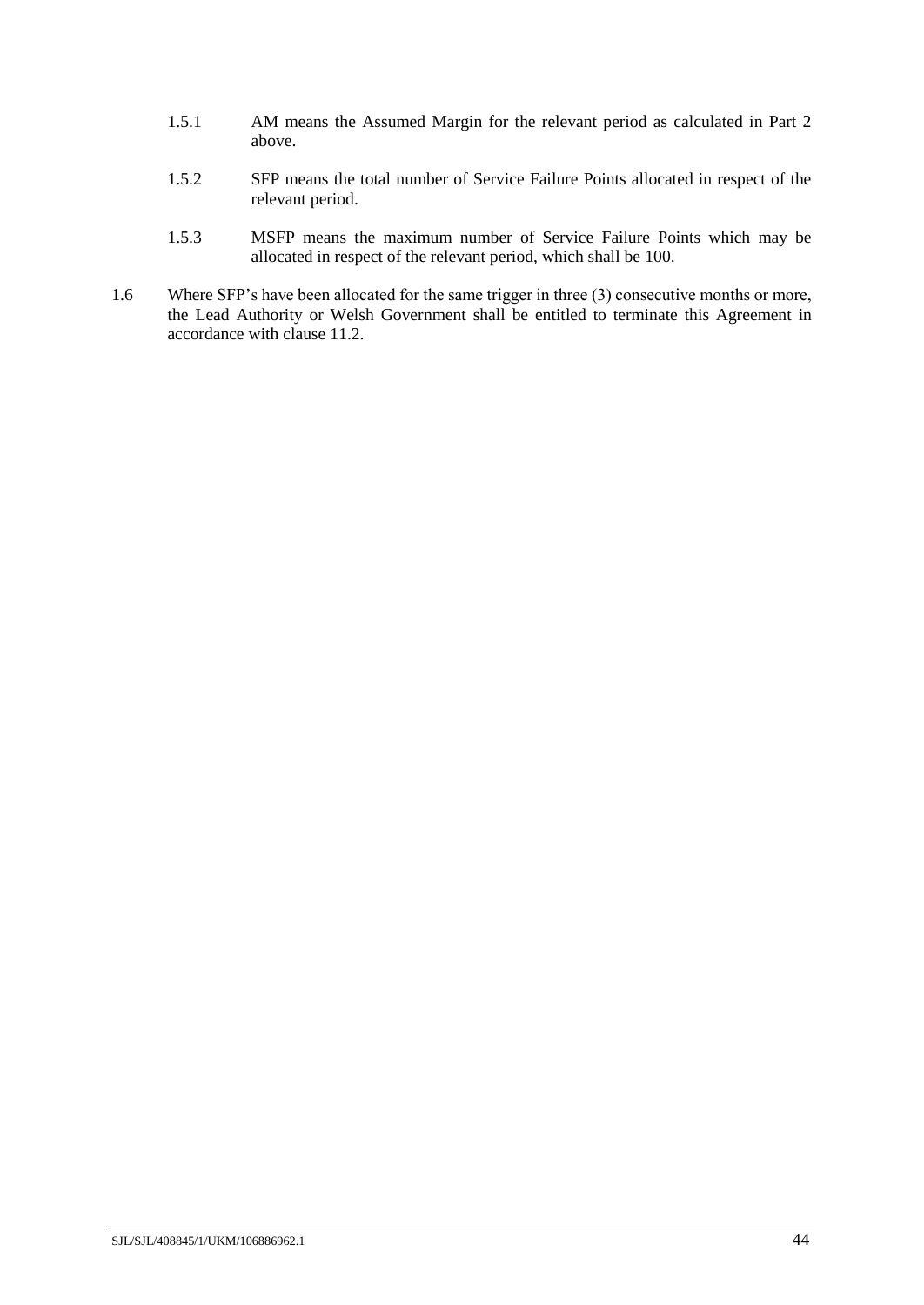### **Section 1: INFORMATION TO BE PROVIDED BY THE OPERATOR**

#### <span id="page-47-0"></span>**Definitions**

**"Good and Efficient Operator"** means in the context of all other relevant provisions of this Agreement a notional bus operator, having the same commercial, regulatory and operational arrangements as the Operator and being subject to the same operational circumstances (which, for the avoidance of doubt, shall recognise the extraordinary impact of COVID-19, the existence of this Agreement and the requirement for operators to act in the national interest in response to COVID-19) as other bus operators, which complies with its legal obligations, including pursuant to this Agreement and in a timely, efficient and economical manner and with the degree of skill, diligence, prudence and foresight which can be expected from a skilled and experienced bus operator so that in this context costs and revenues are optimised in combination to the greatest extent reasonably practicable;

**"Forecast Template"** means the Excel spreadsheet issued by TfW, as updated from time to time, to capture forecast revenue and costs for the purpose of calculating the Service Payment;

"**Inadmissable Costs**" means those costs which are listed in Section [2](#page-49-0) to Schedule [3;](#page-42-0)

**"Management Accounts"** means the periodic management accounts which cover the relevant Quarter;

**"Month"** means a calendar month;

**["Operator Specific Reporting Period"** means a four-weekly, five weekly, monthly or similar cycle on which the Operator posts its accounts];

**"Quarter"** means a period of 3 months (April to June, July to September, October to December and January to March), or such other 3 month period as TfW may reasonably specify;

**["Reconciliation Period"** means the closest multiple of the Operator Specific Reporting Period to the Quarter, to be agreed with the Operator;] and

**"Reconciliation Template"** means the Excel spreadsheet issued by TfW, as updated from time to time, to capture the actual revenue and income generated and costs incurred by the Operator for the relevant Quarter.

### <span id="page-47-1"></span>1. **Information to be provided Monthly**

- 1.1 In order for PC and PR to be calculated in accordance with paragraph [1](#page-42-4) of Schedule [3,](#page-42-0) for each Month, the Operator shall complete the Forecast Template which provides high level details on the forecast revenue and costs for that Month;
- 1.2 TfW will provide the Forecast Template for the Operator to complete and return to TfW within [14 days] of the Operator issuing an invoicing following receipt of the notice from the Lead Authority notifying the Operator in reasonable detail of the proposed Service Payment or on such other date as may be agreed with TfW.
- <span id="page-47-2"></span>1.3 The Operator shall be required to populate the following items in the Forecast Template in respect of all Local Services that they provide, including Commercial Services, Existing Supported Services, Former Commercial Services and New Supported Services:
	- 1.3.1 Forecast farebox revenue: based on the current month's predicted outturn plus adjustment for seasonal factors, including, but not limited to Christmas, Easter and school holidays;
	- 1.3.2 Forecast funding: This shall reflect all funding received by the Operator, including but not limited to BSSG, Mandatory Concessionary Fare reimbursement, Young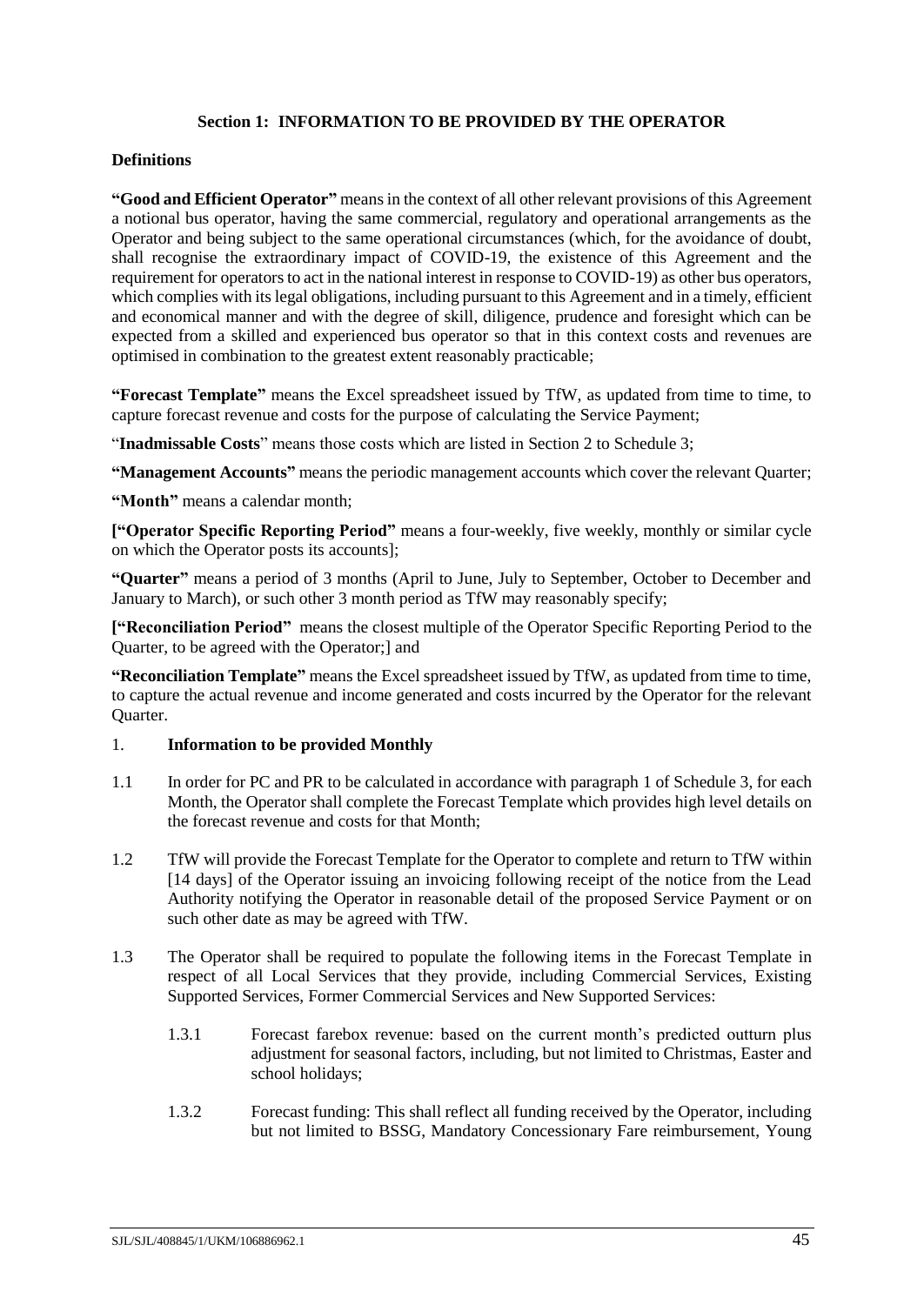Persons Travel payments, CJRS, Job Retention Bonus and Job Support Scheme (as amended or replaced from time to time);

- 1.3.3 Other income: This shall reflect all other income received by the Operator arising from the provision of Local Services, including but not limited to income received from advertising, maintenance and sales; and
- 1.3.4 Forecast Cost: These shall be broken down by headings, e.g. Staff Costs, Fuel/Maintenance Costs, Overhead Costs, Interest, Depreciation etc.
- 1.4 The Forecast Template will use the information provided in line with paragraph [1.3](#page-47-2) to calculate the value of Assumed Margin in accordance with the principles set out in paragraph [2](#page-43-1) of Schedule [3.](#page-42-0)

#### <span id="page-48-0"></span>2. **Information to be provided for each Reconciliation Period**

- 2.1 In order for RP to be calculated in accordance with paragraph [1](#page-42-4) of Schedule [3,](#page-42-0) at the end of each Reconciliation Period the Operator shall complete the Reconciliation Template which provides details on the actual revenue and income generated and costs incurred in the relevant Reconciliation Period.
- 2.2 TfW will provide the Reconciliation Template for the Operator to complete and return to TfW within fifteen (15) Working Days of the end of the relevant Reconciliation Period.
- 2.3 The Operator shall be required to populate the Reconciliation Template, which TfW may reasonably update from time to time, in respect of all Local Services that they provide, including Commercial Services, Existing Supported Services, Former Commercial Services and New Supported Services. Such information to be provided for each Month in the Reconciliation Period in question plus the figures for the same three (3) Months in the prior year (only required for submissions up to the date when the Operator has provided a full prior years' data to TfW, being data up to [31 March 2021] for most operators).
- 2.4 In the event where any of the Operator's Local Services operate across the Welsh border, the Operator shall assist with any further examination and analysis of the information provided in paragraph 2.3 above to ensure that the BES 2 Funding it receives, does not relate to the section of such Local Service which is outside of Wales.
- 2.5 Once the Operator has submitted the Reconciliation Template, this shall be evaluated by TfW to ascertain whether a Reconciliation Payment adjustment will be made to the next Service Payment following the completion of the reconciliation process in this Schedule [3.](#page-42-0)
- 2.6 In determining the level of Reconciliation Payment, TfW may request further information or evidence from the Operator as it reasonably requires, such as, but not limited to Management Accounts or receipts relating to certain transactions.
- 2.7 TfW shall use the Reconciliation Template and additional information to check whether any costs included in the template are Inadmissable Costs and may amend the Reconciliation Template to adjust the Reconciliation Payment accordingly where any costs are Inadmissable Costs.
- 2.8 Where Inadmissable Costs are identified and the Period Costs (as defined in Part [2](#page-42-2) of this Schedule) are re-calculated, the reconciliation exercise shall include consequential adjustments and reconciliation of the Assumed Margin to reflect the change in Period Costs.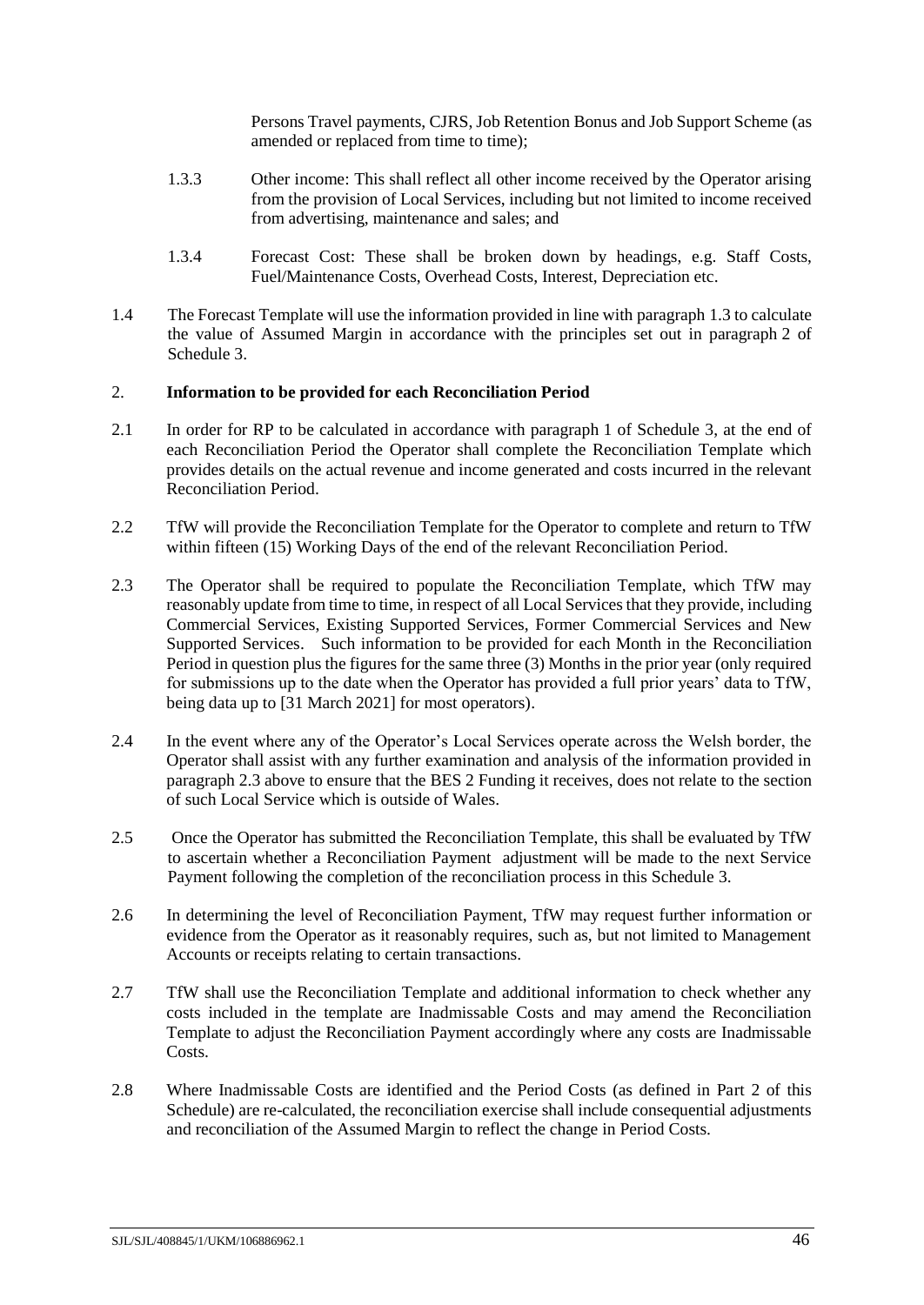### **Section 2: INADMISSABLE COSTS**

<span id="page-49-0"></span>The following costs shall be Inadmissible Costs for the purposes of this Agreement:

- 1. The Operator agrees and acknowledges that: (i) only reasonable costs incurred and evidenced as ongoing and repeat transactions shall be taken into account; and (ii) it shall operate efficiently during the Term.
- <span id="page-49-1"></span>2. The Operator shall seek approval from the Lead Authority prior to incurring any material costs which are not ongoing and repeat transactions and agree the basis upon which such transactions will be considered for the purposes of this Schedule [3.](#page-42-0) Material costs may include investment in vehicles, information technology, costs of depot purchase or refurbishment or major items of plant and equipment. The Lead Authority shall take the following considerations into account when determining the eligibility for BES 2 Funding such costs:
	- 2.1 evidence from the Operator to confirm that such expenditure was in their business plans and/or is required in the current COVID affected circumstances and cannot be deferred until patronage and farebox return to pre-COVID levels;
	- 2.2 confirmation from the Operator that they have explored all other routes for grants and funding such expenditure;
	- 2.3 a forecast of the net impact of the additional expense on their claims under this Agreement; and
	- 2.4 confirmation from the Operator that they will be able to sustain any ongoing payments for this following the cessation of the BES 2 Funding.
- 3. For the avoidance of doubt, the reconciliation process will not take into account any capital expenditure, exceptional (non-operating) payments or dividend payments in determining whether the Operator has generated a profit before tax, or a loss at the end of each Reconciliation Period. The Lead Authority shall determine whether any capital expenditure will be reimbursed in accordance with paragraph [2](#page-49-1) above and will be paid in addition to the Service Payment as calculated pursuant to paragraph [1.1,](#page-42-5) of Part [2](#page-42-2) of Schedule [3.](#page-42-0)
- 4. Any costs that were incurred otherwise than in accordance with those expected to be incurred by a Good and Efficient Operator including but not limited to:
	- 4.1 staff, director or officer costs in excess of that set out in the Forecast Template (except where evidenced by the Operator as appropriate to the satisfaction of the Lead Authority);
	- 4.2 costs that do not reflect the contracted position under Existing Supported Services Contracts unless such change has been agreed by the Lead Authority;
	- 4.3 new contracts entered in to by the Operator which have not been procured in compliance with the Operator's usual procurement procedures; and
	- 4.4 variations to existing contracts which have not been made in accordance with the Operator's usual procurement procedures or practice.
- 5. Any bonuses, rewards or discretionary benefits paid to any staff, directors or officers under any schemes which have not previously been approved by the TfW (in their absolute discretion) in writing.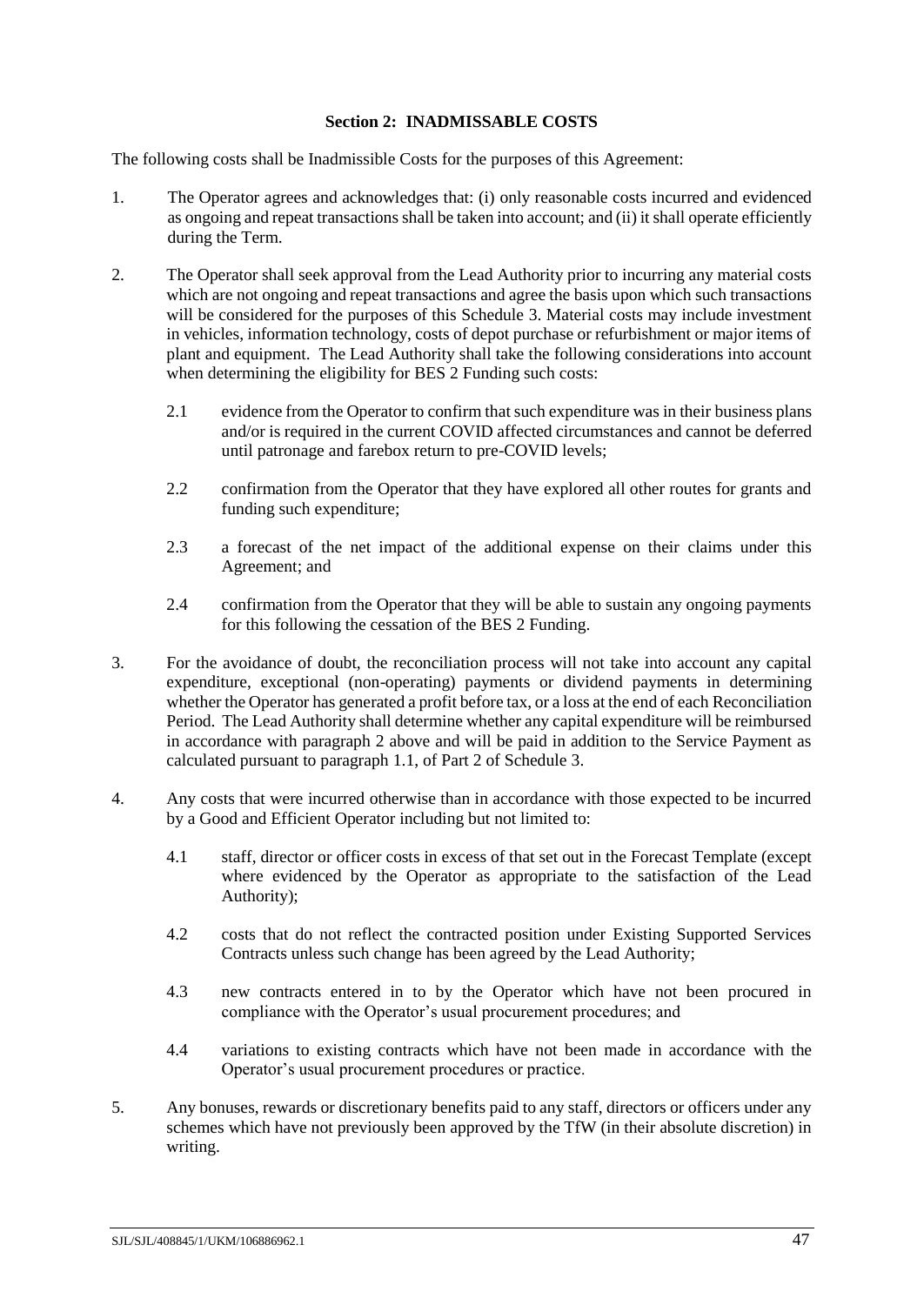- 6. Any expenses, disbursements or equivalent costs (to which the Operator's expenses policy would apply) which are incurred other than in compliance with the Operator's expenses policy.
- 7. Any cost that the Operator may incur as a result of it failing to comply with any applicable laws, to the extent this gives rise to a criminal liability.
- 8. Any payments, costs or other liabilities owed to affiliates save in respect of such payments costs or other liabilities which have been incurred by the Operator acting as a Good and Efficient Operator.
- 9. Costs of developing and protecting any Intellectual Property Rights which are not owned by the Operator or are so owned, but where the costs are not ancillary to an activity included in the Forecast Template.
- 10. Marketing or advertising costs incurred substantially to the benefit of wider group products or group brand recognition and which are not primarily for the benefit of bus services.
- 11. Fines from government or regulatory bodies.
- 12. Any costs (including any legal costs and expenses) incurred by the Operator in pursuing any claim against or defending any claim from TfW or Welsh Government in respect of or in connection with the grant offer letter or otherwise.
- 13. Any costs incurred in relation to the period prior to the BES Funding Period which a Good and Efficient Operator would usually have discharged in the period prior to the BES Funding Period.
- 14. Any costs incurred in relation to the period prior to the expiry of the term of the BES Funding Period which a Good and Efficient Operator would usually have discharged in the period following the expiry of the BES Funding Period.
- 15. Interest paid on payable on any loan from any lender which is not a fixed term loan.
- 16. Except with the prior agreement of the Lead Authority or TfW (not to be unreasonably withheld), any costs, charges, penalties, compensation or similar payments that the Operator may incur as a result of the termination of any contract or other arrangement.
- 17. Except with the prior agreement of the Lead Authority or TfW, losses on disposals of fixed or non-current assets.
- 18. Maintenance costs where the maintenance activity was previously scheduled to be undertaken prior to or after the term of the BES Funding Period or where (and to the extent that) it would have been reasonable and/or prudent for the maintenance to have been carried out prior to or after the [BES Funding Period].
- 19. Depreciation or Capital Expenditure to the extent that the capital cost of acquisition of the relevant assets was to be funded by third party.
- 20. Costs of complying with any audit by TfW or its agents pursuant to any grant offer letter or this Agreement.
- 21. Reasonable costs for external assistance to complete this proforma up to £1,500 are not Inadmissible Costs. Any amount in excess of £1,500 plus legal, accountancy and other costs and expenses incurred in connection with the preparation and implementation of this Agreement are Inadmissible Costs.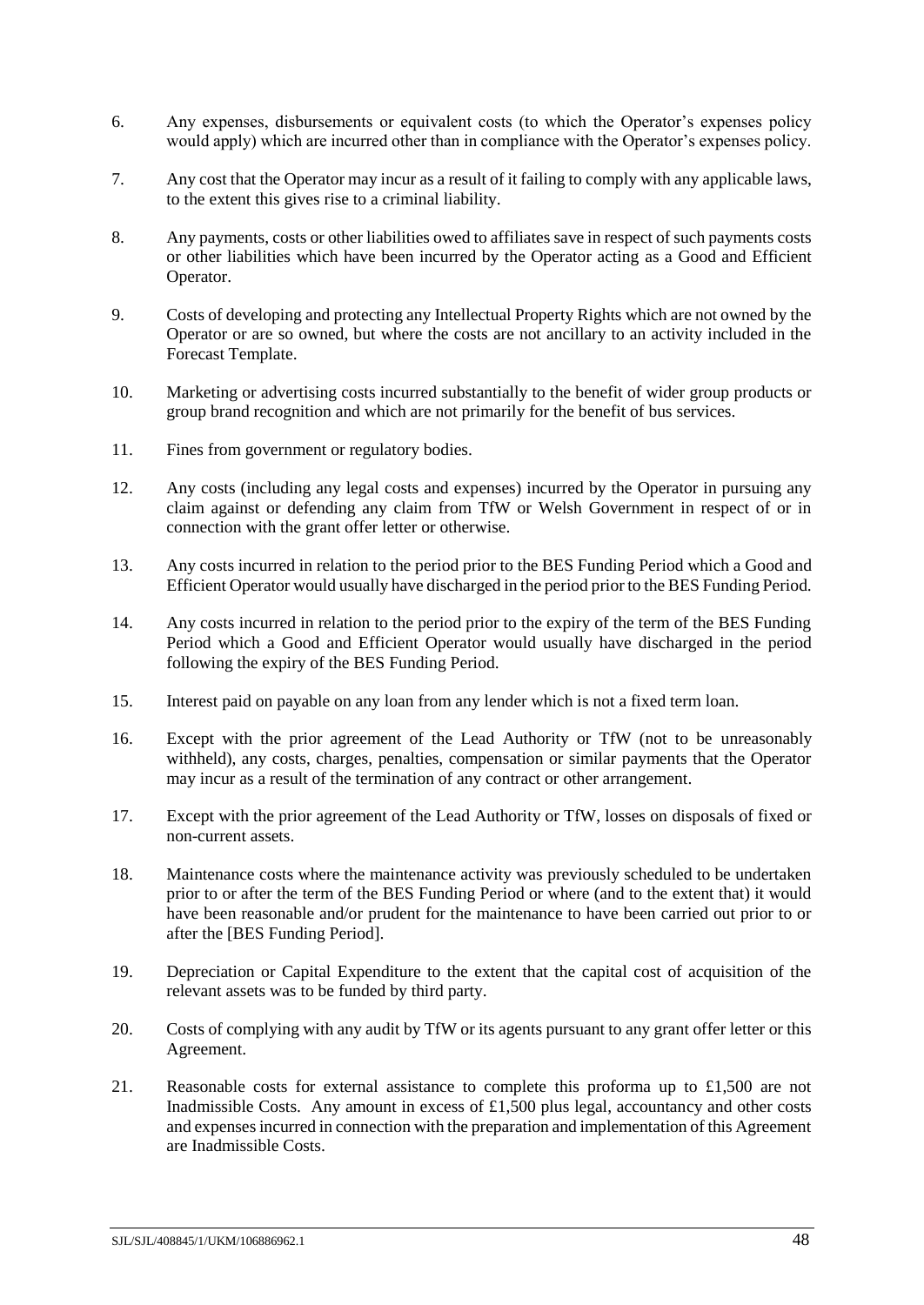- 22. Legal, accountancy and other costs and expenses incurred in connection with any future arrangements between the Lead Authority or TfW and the Operator following the [BES Funding Period].
- 23. Travel costs (including flight travel) of the Operator primarily relating to the business of their group, noting that TfW would expect the group to cover the cost of any such travel.
- 23.1 Any costs which relate to that part of a Local Service which operates outside of Wales which shall be calculated on a pro rata basis to the length of the Local Service or as otherwise more accurately evidenced by the Operator.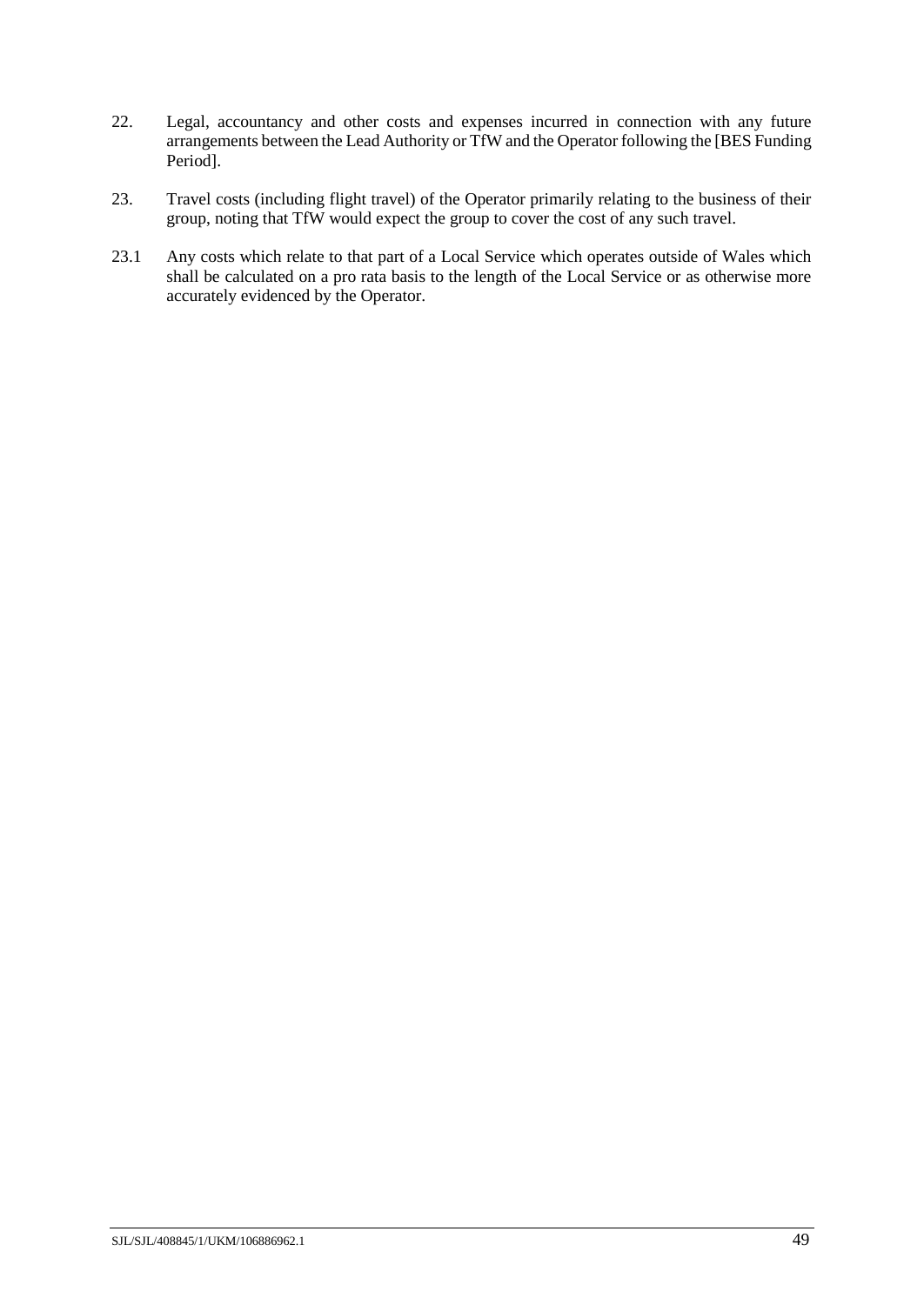### **SCHEDULE 4: DATA REQUIREMENTS**

#### **Part 1: Financial Data Requirements**

<span id="page-52-1"></span><span id="page-52-0"></span>The Operator shall provide the following data in accordance with templates provided by TfW and updated from time to time, in respect of Commercial Services, Former Commercial Services and Local Services provided pursuant to Existing Supported Services Contracts and New Supported Services Contracts:

- 1. Operational costs and revenue from the period covered by BES (including this Agreement and BES 1.5), the Bus Hardship Fund and the 20 March Letter scheme as well as costs and revenues covering a similar period prior to the commencement of the BES, the Bus Hardship Fund and the 20 March Letter schemes. Where intra-group costs are shown, you must be able to show evidence that these are properly incurred costs of providing the services. These figures shall be disaggregated to show major cost and revenue sources, and shall include any payments received from local authorities and central Government such as:
- 1.1 payments made under the Coronavirus Jobs Retention Scheme, Job Retention Bonus, Job Support Scheme and any replacement schemes;
- 1.2 payments (and any reconciliation payments) made under BES including Service Payments received;
- 1.3 payments pursuant to the terms of any Existing Supported Services Contract or New Supported Services Contract;
- 1.4 payments under existing bus support arrangements including BSSG, Mandatory Concessionary Fare reimbursement and Young Persons travel payments and shall include any costs associated with the operation of such Local Services, including:
	- 1.4.1 direct costs, such as the costs of drivers, parts and fuel (fuel costs shall include the amounts payable or receivable on fuel related financial derivatives in respect of the relevant period, but exclude any "mark to market" gains or losses on financial derivates);
	- 1.4.2 semi-direct costs, including but not limited to: the costs of engineering, maintenance, traffic pay, vehicle related costs and marketing;
	- 1.4.3 costs of additional holidays accrued by employees in the relevant claim period;
	- 1.4.4 overhead costs, including but not limited to: the costs of administration, pensions, fixed operating costs, insurance and claims;
	- 1.4.5 pensions expenses on the basis of the ongoing contributions payable for the relevant period, without adjustment to comply with accounting standards;
	- 1.4.6 operating lease costs on the basis of the lease rentals payable during the Term;
	- 1.4.7 depreciation and amortisation of property, plant, equipment, software and other applicable assets on a basis consistent with the Term; and
	- 1.4.8 reasonable PPE and safe operating costs.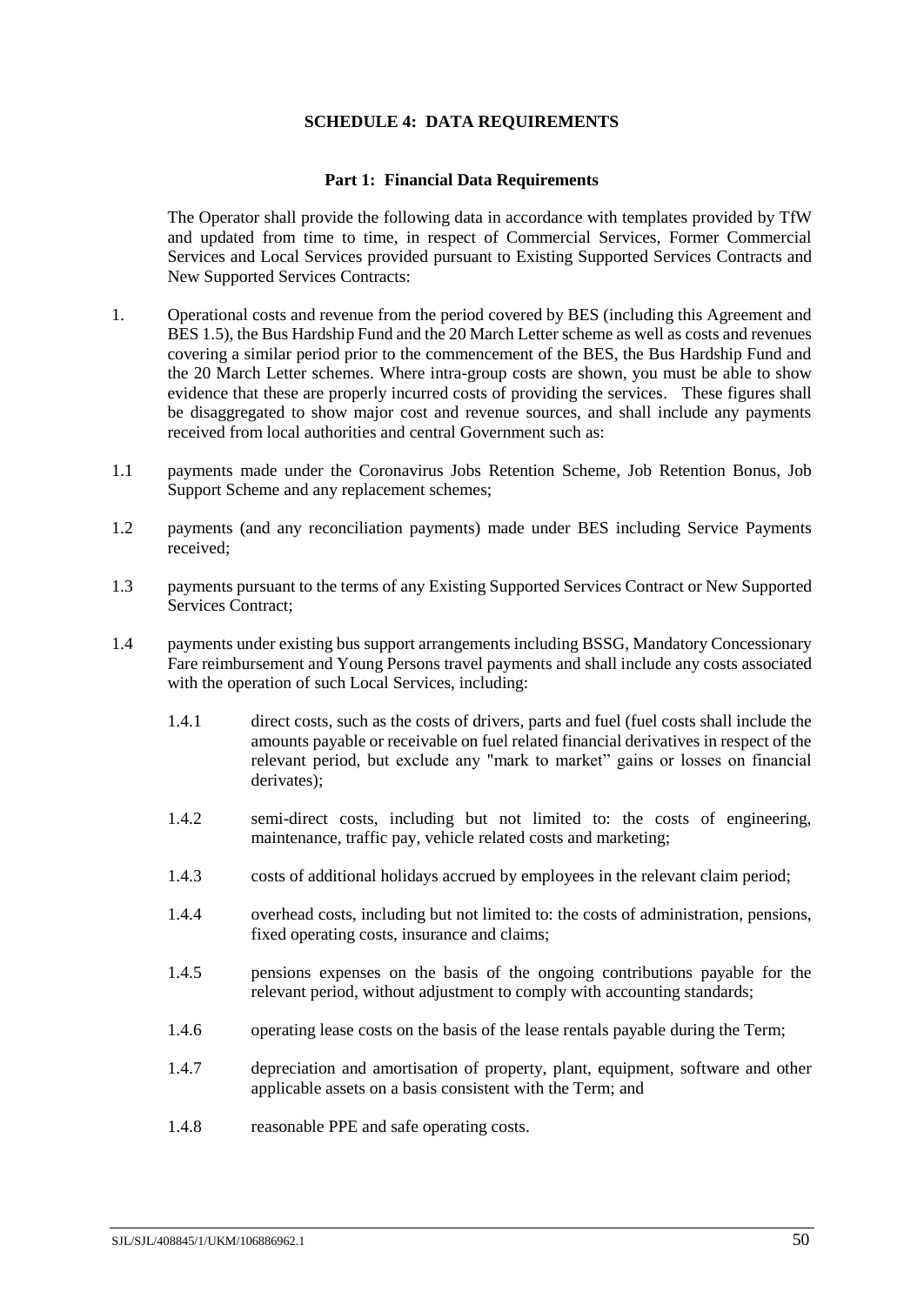- 2. Revenue sources to also include farebox revenue generated and all other income received by the Operator, including but not limited to income received from advertising, maintenance and sales.
- 3. Commercial service kilometres covered by the operator's services per 4-week period during the period covered by BES (including this Agreement and BES 1.5), the Bus Hardship Fund and the 20 March Letter Scheme and that for a similar period prior to the commencement of the BES, the Bus Hardship Fund and the 20 March Letter Scheme.
- 4. Commercial services run and patronage data per 4 week period for the period covered by BES (including this Agreement and BES 1.5), the Bus Hardship Fund and the 20 March Letter Scheme and that for a similar period prior to the commencement of the BES, the Bus Hardship Fund and the 20 March Letter Scheme.
- 5. Evidence of the process that the Operator has undertaken with Constituent Local Authorities to agree services, including pursuant to the terms of this Agreement and that service changes have been properly communicated to the general public.
- 6. Evidence of the Operator's cost implications of removing staff from the furlough system early, reasonable costs to bring vehicles back into service, cost of screens around the driver's cab on buses, on bus capacity signage.
- 7. The same information as above for the equivalent period in the previous financial year.
- 8. Additional information (e.g. management accounts) to corroborate any submissions.

# **Part 2: Operational Data Requirements**

<span id="page-53-0"></span>Where the data is available to the Operator or from its Electronic Ticket Machines, the following data shall be provided by it to support the prioritisation, co-ordination and design of services and to support the provision of information to passengers. The data may be provided direct from the Operator's Electronic Ticket Machine supplier with its permission, not to be unreasonably withheld, or direct from the Operator. The data shall be provided to TfW (or its nominated agent which may be Traveline Cymru or a local authority):

| Data                           | Format                                                                                                                                        | <b>Source</b>                                                                                  | <b>Scope</b>                                                                                      |
|--------------------------------|-----------------------------------------------------------------------------------------------------------------------------------------------|------------------------------------------------------------------------------------------------|---------------------------------------------------------------------------------------------------|
| Timetable                      | TransXchange 2.4 to<br>include all stop level<br>detail and full geographic<br>routing information                                            | Scheduling software or<br>entry into an online<br>portal for conversion to<br>TransXchange 2.4 | Current timetable<br>and<br>any updates                                                           |
| Patronage Data                 | Report from ETMs                                                                                                                              | Direct<br>from<br>ETM/Operator                                                                 | Historic and current to<br>support prioritisation of<br>routes                                    |
| Passenger<br>Counting/Capacity | feed<br><b>SIRI</b><br>VM.<br>as<br>include<br>amended<br>to<br>and<br><b>bus</b><br>occupancy<br>capacity information or<br>report from ETMs | Direct<br>from<br>ETM/Operator                                                                 | Historic and current to<br>support<br>passenger<br>information<br>and<br>prioritisation of routes |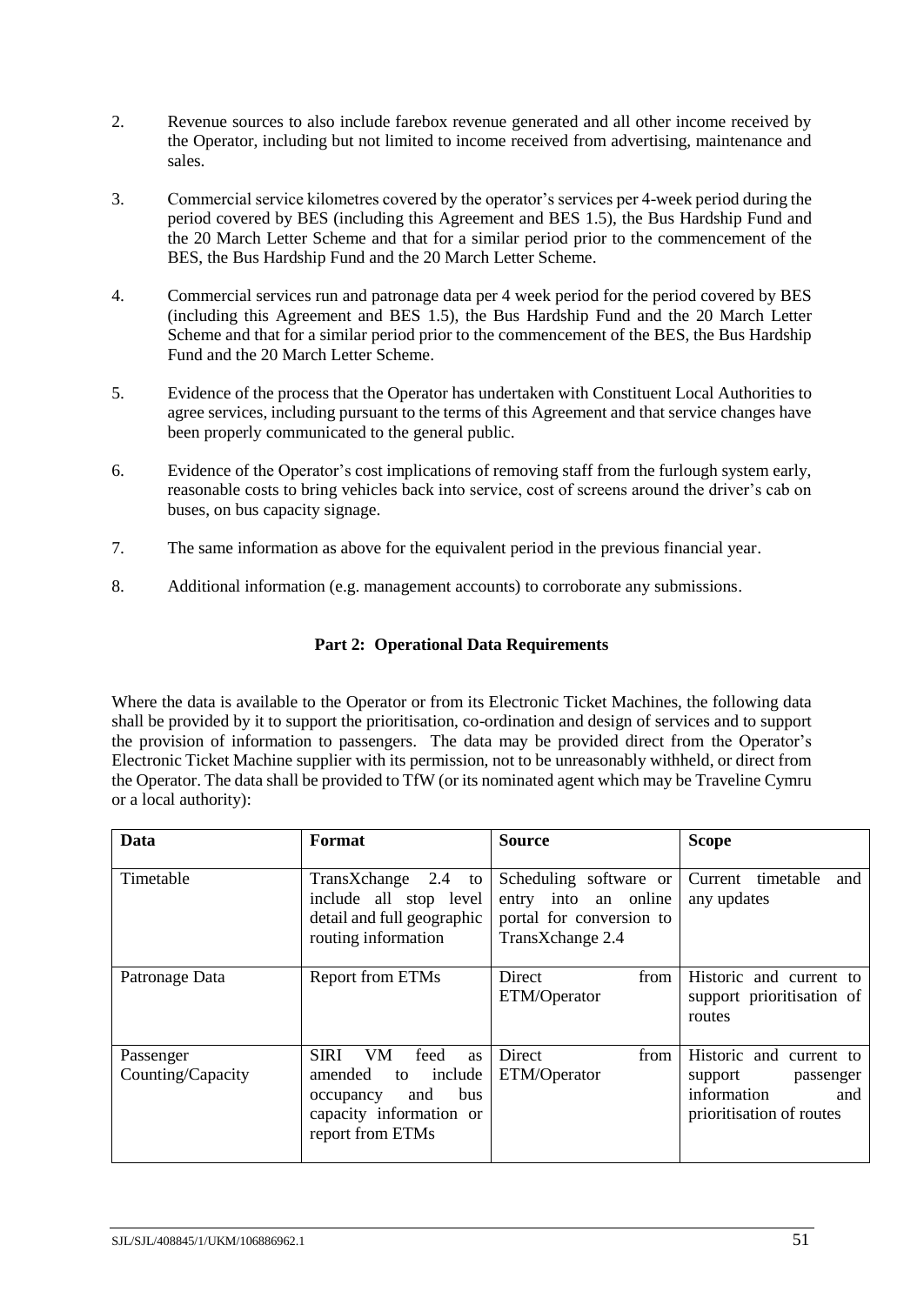| Origin and Destination<br>Data | Report from ETMs                                                                                                                                                                                                                                                                                                               | Direct<br>from<br>ETM/Operator                                                                       | Historic and current to<br>support prioritisation and<br>design of routes                              |
|--------------------------------|--------------------------------------------------------------------------------------------------------------------------------------------------------------------------------------------------------------------------------------------------------------------------------------------------------------------------------|------------------------------------------------------------------------------------------------------|--------------------------------------------------------------------------------------------------------|
| Fares                          | Spreadsheet Files for<br>Adult and child fares,<br>zone or rider tickets, m-<br>tickets and multi<br>operator tickets. Move to<br>NeTEx format from<br>January 2021                                                                                                                                                            | Direct from<br>ETM/Operator                                                                          | Historic and current to<br>support passenger<br>information and<br>development of ticketing<br>schemes |
| <b>Real Time Information</b>   | <b>SIRI</b><br><b>SM</b><br>(where)<br>currently available)                                                                                                                                                                                                                                                                    | Direct<br>from<br>ETM/Operator                                                                       | Every 5-30 seconds                                                                                     |
|                                | <b>SIRI VM</b>                                                                                                                                                                                                                                                                                                                 | Direct<br>from<br>ETM/Operator                                                                       | Every 5-30 seconds                                                                                     |
|                                | TransXchange 2.1 (as a<br>minimum standard) to<br>include Service number,<br>journey<br>code<br>and<br>crew/duty<br>number<br>information<br>for<br>each<br>track/leg for each service<br>Note that this will move<br>TransXChange 2.4<br>to<br>once the Department for<br>Transport<br>profile<br>is<br>finalised and adopted | Scheduling software or<br>entry into<br>online<br>an<br>portal for conversion to<br>TransXchange 2.4 | 5 days where systems<br>permit                                                                         |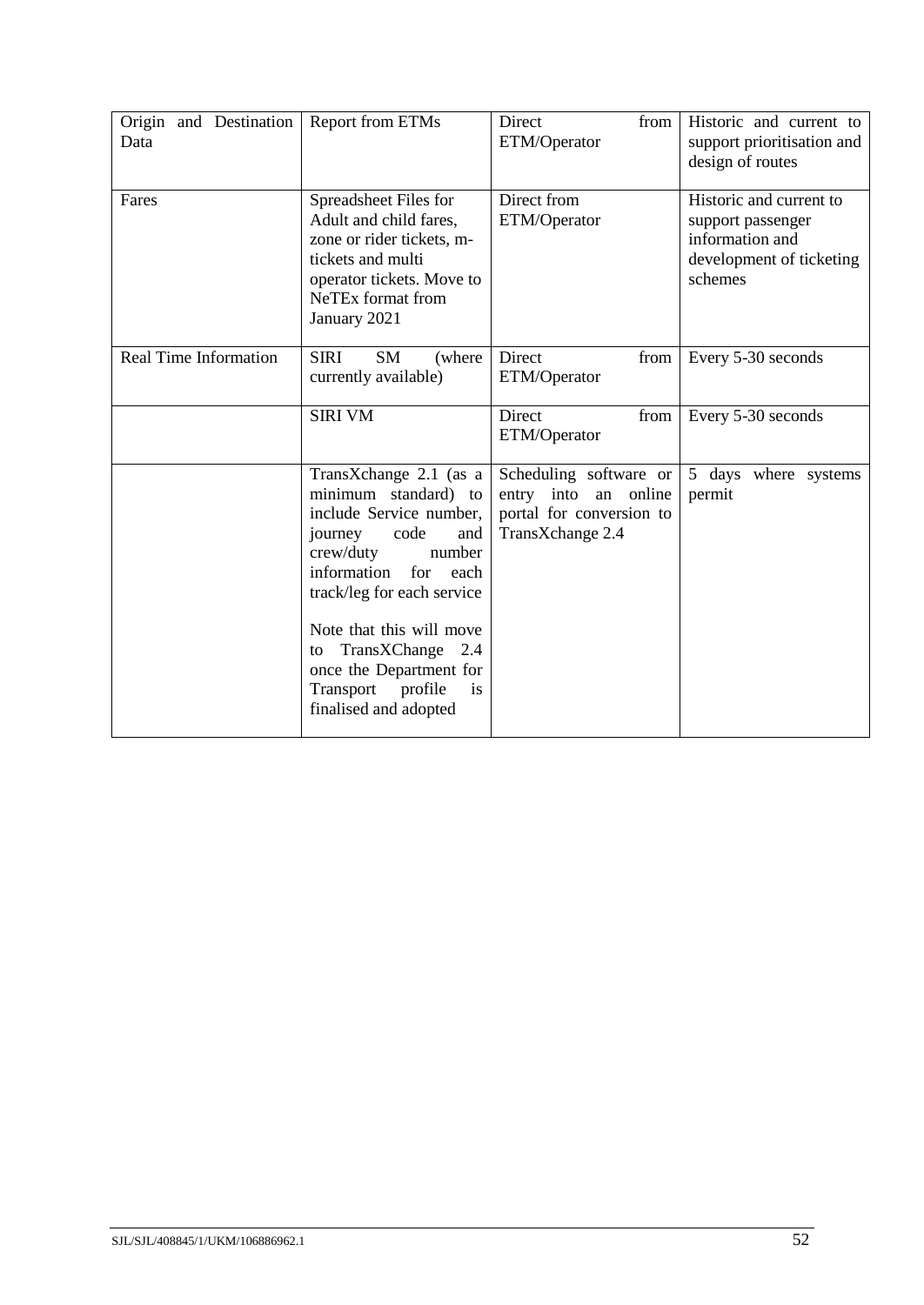### **Part 3: Permitted Use**

- <span id="page-55-0"></span>1. Permitted Uses of the Operator Data shall be the following purposes:
- 1.1 calculation of payments to be made in accordance with Part [2](#page-42-2) of Schedule [3;](#page-42-0)
- 1.2 periodic reconciliation in accordance with Part [3](#page-43-0) of Schedule [3;](#page-42-0)
- 1.3 calculation of any additional payments to be made in respect of provision of any additional services to be provided pursuant to clauses [12](#page-21-0) (Existing Supported Services: Gross Cost), [13](#page-22-0) (Existing Supported Services: Net Cost) or [15](#page-24-1) (Supported Services Contracts for Former Commercial Services).
- 1.4 to support the calculation and payment of BSSG, Mandatory Concessionary Fare Reimbursement or My Travel Pass reimbursement;
- 1.5 identification of any anomalous Operator costs and for the purposes of any audit of operator data or otherwise pursuant to clauses [7.7](#page-16-1) to [7.10](#page-16-2) of this Agreement;
- 1.6 the assessment the viability of routes to support return to commerciality and determine the scope of the Subsidised Network in accordance with clause [8;](#page-17-0)
- 1.7 to allow review of the BES 2 Funding mechanism specified in this Agreement by Welsh Government and Transport for Wales, including, but not limited to, pursuant to Schedule [5;](#page-57-0)
- 1.8 to inform the reform of funding mechanisms (including BSSG and Mandatory Concessionary Fares) by Welsh Government and Transport for Wales including assessing the impact (or potential impact) of such funding mechanisms (and changes to such funding mechanisms) on the operators of local services in the Welsh bus market;
- 1.9 to support the management of contracts (including Existing Supported Service Contracts as varied in accordance with the terms of this Agreement) that are being managed under this Agreement including in respect of the delivery of local services in accordance with the Service Specification or to the Service Standards;
- 1.10 development of the Reference Network in accordance with clause [8;](#page-17-0)
- 1.11 provide of public information about the Operator's Local Services and other Local Services operated in Wales;
- 1.12 provision of a support service to the Traffic Commissioner, including a registration service (subject always to clause [7.5.1\)](#page-16-3);
- 1.13 inform investment decisions by Welsh Government, TfW and Local Authorities (including the Lead Authority); and
- 1.14 inform the broader Welsh Government response to the COVID-19 outbreak.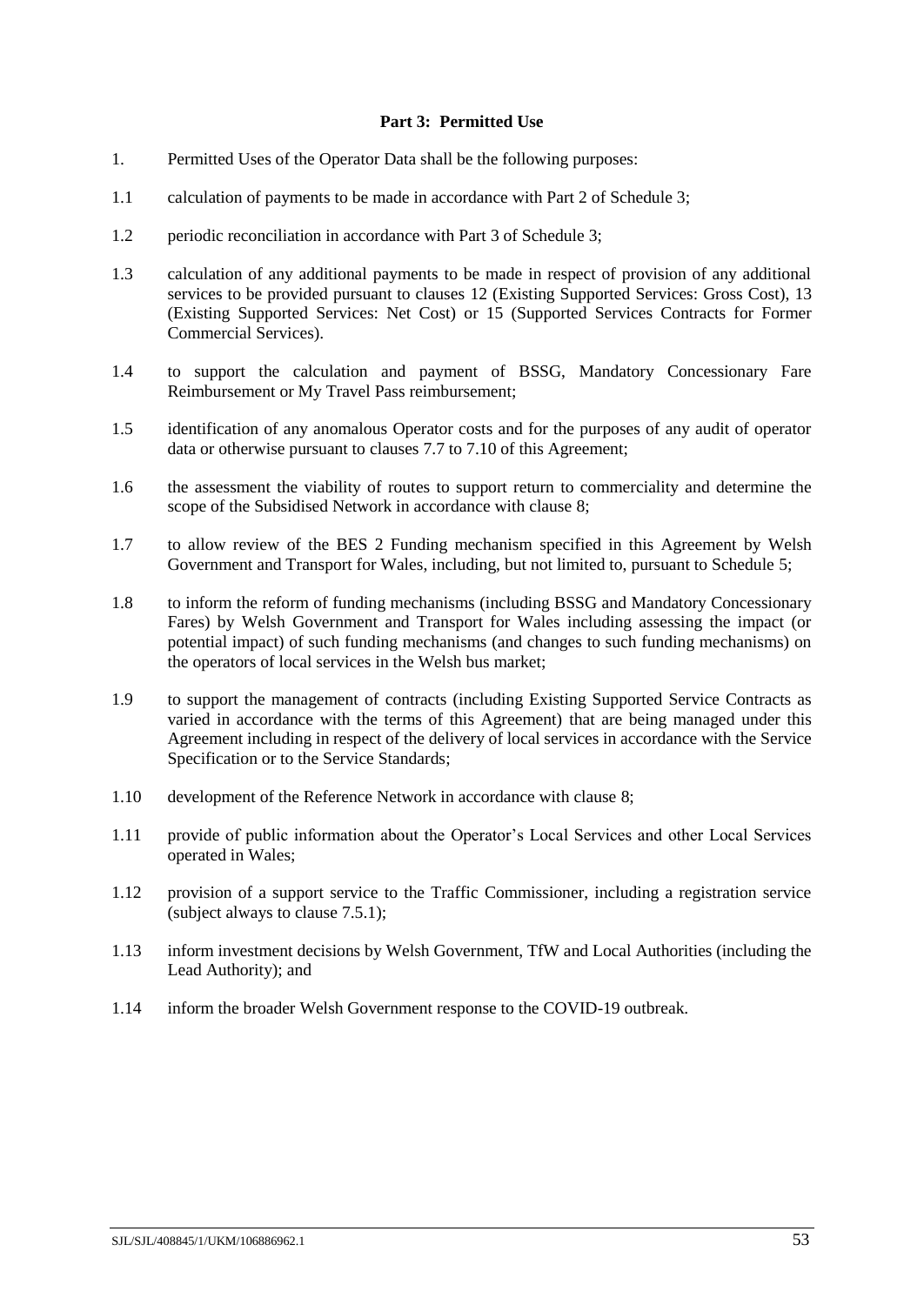### **Part 4: Public Sector Data Access and Confidentiality**

<span id="page-56-0"></span>**Note: a table is to be developed on the following basis specifying for each data element that is provided pursuant to this Schedul[e 4](#page-52-0) which Public Sector Party shall have access to that data and any specific restrictions on use.**

| Data<br>provided                                                                          | <b>Welsh Government</b>                                                                                                                           | <b>TfW</b> | Lead<br><b>Authority</b> | Local<br><b>Authority</b> | <b>Confidential</b><br>or<br><b>Commercially</b><br><b>Sensitive</b>                                                                                      |
|-------------------------------------------------------------------------------------------|---------------------------------------------------------------------------------------------------------------------------------------------------|------------|--------------------------|---------------------------|-----------------------------------------------------------------------------------------------------------------------------------------------------------|
| [Note: to be<br>completed<br>with<br>reference to<br>each<br>Operator<br>Data<br>element] | [Note,<br>for<br>each<br>party state:<br>No access<br>$\bullet$<br><b>Full access</b><br>$\bullet$<br>Any<br>access<br>$\bullet$<br>restrictions] |            |                          |                           | For<br>[Note:<br>each data to<br>be identified<br>where<br><b>Confidential</b><br>or<br><b>Commercially</b><br>Sensitive and<br>for<br>what<br>timescale] |

**Public Sector Party with access to the Data**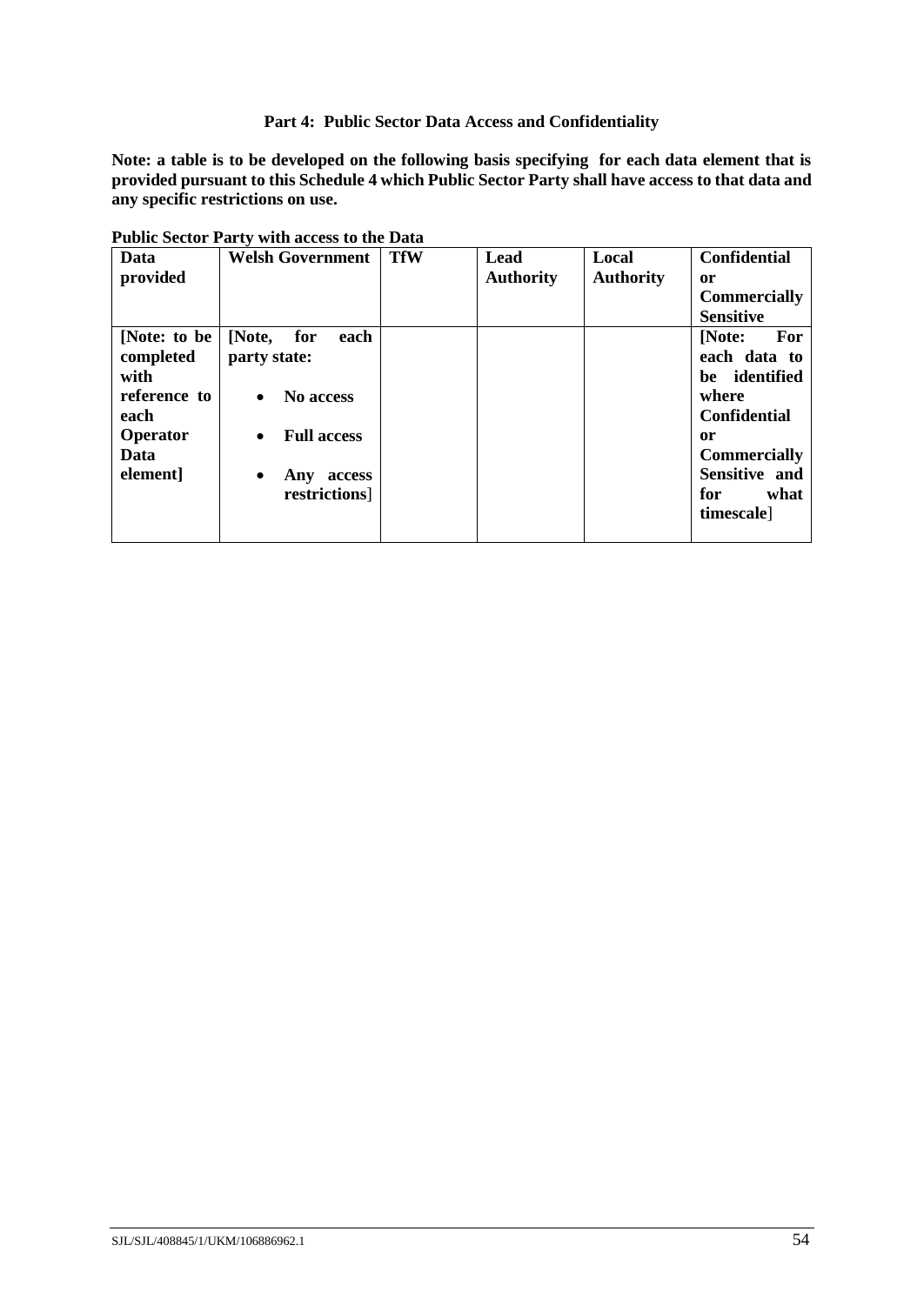### **SCHEDULE 5: FUNDING REVIEW**

### <span id="page-57-0"></span>1. **Funding Review**

- 1.1 Welsh Government shall review the implementation of BES Funding on a periodic basis ("**Funding Review**"), at frequencies to be determined by Welsh Ministers at their sole discretion.
- 1.2 It is acknowledged that BES Funding has been provided on a discretionary basis by Welsh Government and that Welsh Government shall therefore be entitled to apply its own criteria to determine whether to continue the provision of BES 2 Funding, but such criteria may include:
	- 1.2.1 Performance of the Bus Emergency Scheme (including this Agreement) against the available Funding in meeting the Priorities; and
	- 1.2.2 The levels of Funding available.
- <span id="page-57-2"></span>1.3 The outcome of any Funding Review may include, but not be limited to, the following:
	- 1.3.1 continuation of the BES 2 Funding on its existing terms;
	- 1.3.2 changes to the BES 2 Funding terms, in which case the Agreement shall be varied in accordance with clause [29](#page-32-2) to reflect the requirements of such change.

The Parties agree and acknowledge that the Operator may propose a reduced Service Standard to take account of any reduction in BES 2 Funding, save for where either:

- 1.3.2.1 BES 2 Funding is removed or reduced due to the removal of social distancing measures that previously impacted on transport capacity; or
- 1.3.2.2 Welsh Government provide an alternative grant or funding scheme in place of BES 2 Funding which is designed to provide continuity of service; or
- <span id="page-57-1"></span>1.3.3 ending the BES 2 Funding, in which case the Welsh Government shall use reasonable endeavours to provide the Lead Authority and the Operator with notice of such change (which at a minimum shall be one (1) months' notice) prior to ending the BES 2 Funding.
- 1.4 Where BES 2 Funding is terminated pursuant to paragraph [1.3](#page-57-2) above, no further payments shall be made pursuant to this Agreement, following such notice period, provided that nothing in this Schedule [5](#page-57-0) shall be taken to remove the right of Welsh Government to recover monies paid to the Operator or the entitlement of the Operator to any additional payments calculated, in each case, pursuant to the reconciliation and compensation process specified in Schedule [3.](#page-42-0)
- 1.5 The Parties agree and acknowledge that as part of a Funding Review, Welsh Government may review the level of AM (as set out in Schedule [3\)](#page-42-0) and make such adjustments as are reasonable and necessary to ensure the continued viability of services.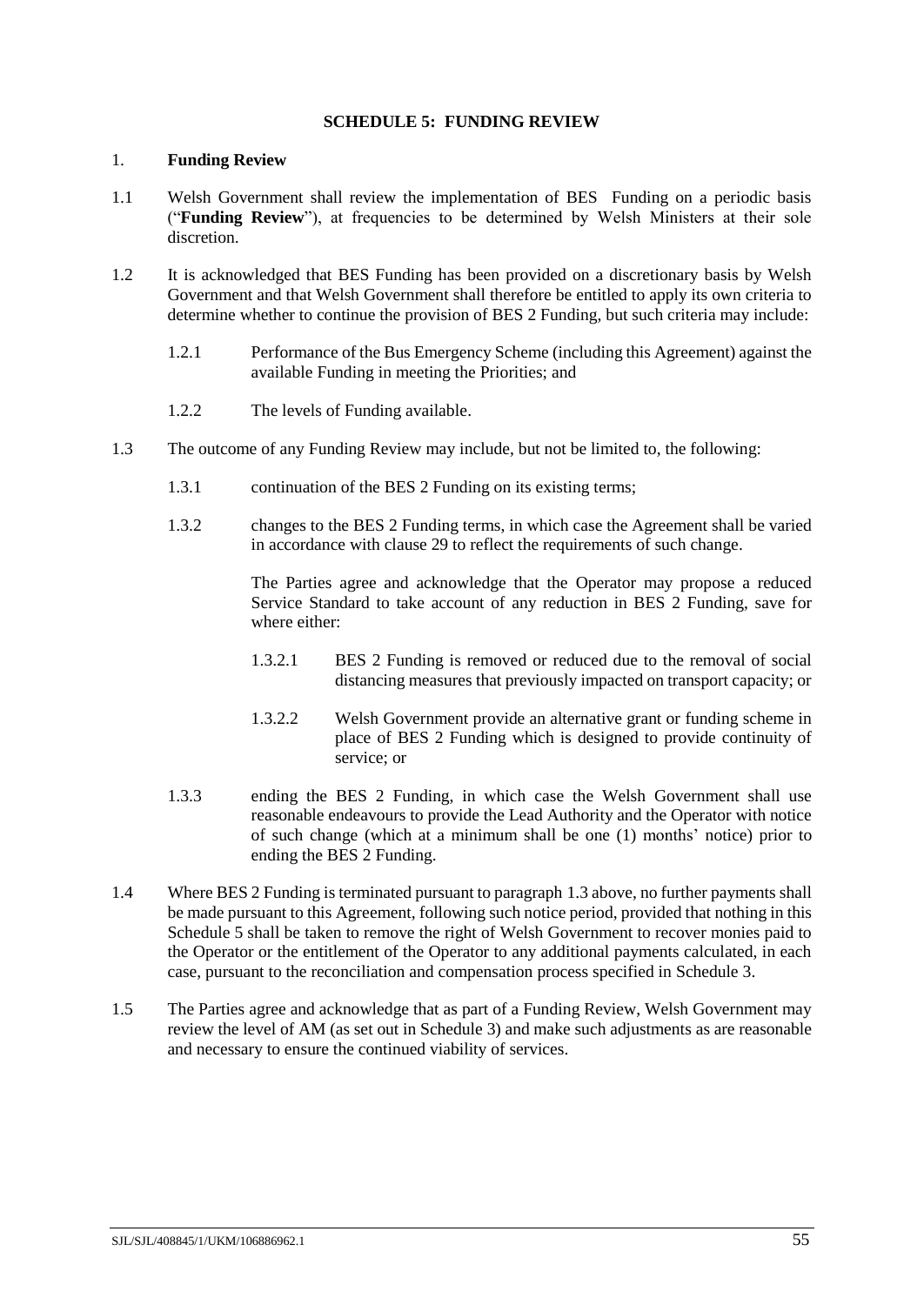# **SCHEDULE 6: FORM OF SERVICE SPECIFICATION**

<span id="page-58-0"></span>

|    | <b>Consideration</b>                                        | <b>Specification</b> |
|----|-------------------------------------------------------------|----------------------|
| 1. | Route number, service description and<br>operator details   |                      |
| 2. | Number of service stops within and<br>outside of the Region |                      |
| 3. | Days of operation per week                                  |                      |
| 4. | Number of departures on different days<br>and time windows  |                      |
| 5. | First outward and last return departures                    |                      |
| 6. | Peak daytime frequency                                      |                      |